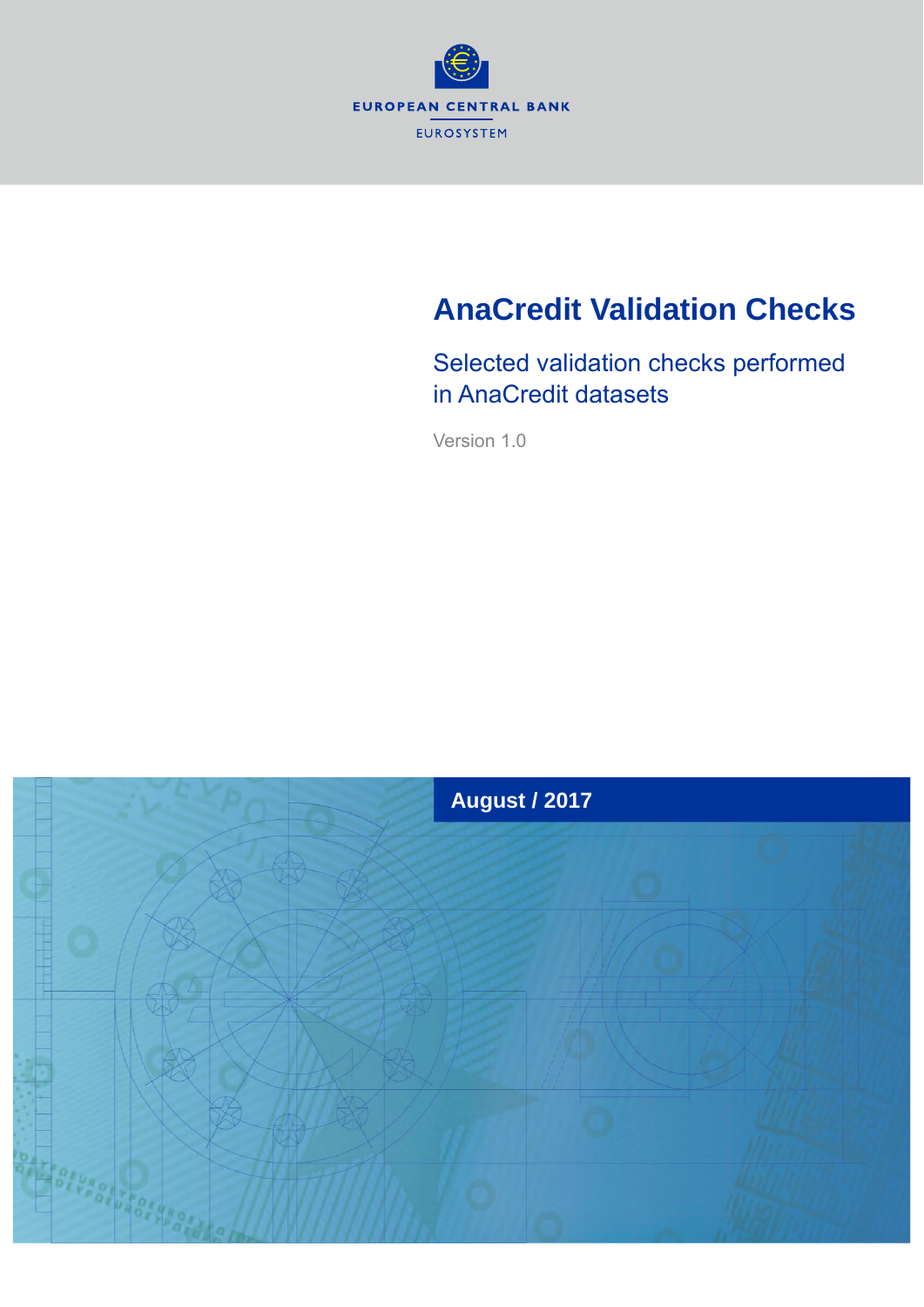## **Contents**

| 1            |      | <b>Introduction</b>                                   | $\overline{2}$ |
|--------------|------|-------------------------------------------------------|----------------|
| $\mathbf{2}$ |      | <b>AnaCredit validation checks</b>                    | 4              |
| 3            |      | Specific features of the various validation checks    | 7              |
|              | 3.1. | <b>Referential integrity</b>                          | 7              |
|              | 3.2. | <b>Completeness</b>                                   | 8              |
|              | 3.3. | Consistency                                           | 10             |
| 4            |      | <b>Definitions of the AnaCredit validation checks</b> | 11             |
|              | 4.1. | <b>Referential integrity</b>                          | 11             |
|              | 4.2. | <b>Completeness</b>                                   | 15             |
|              | 4.3. | Consistency                                           | 27             |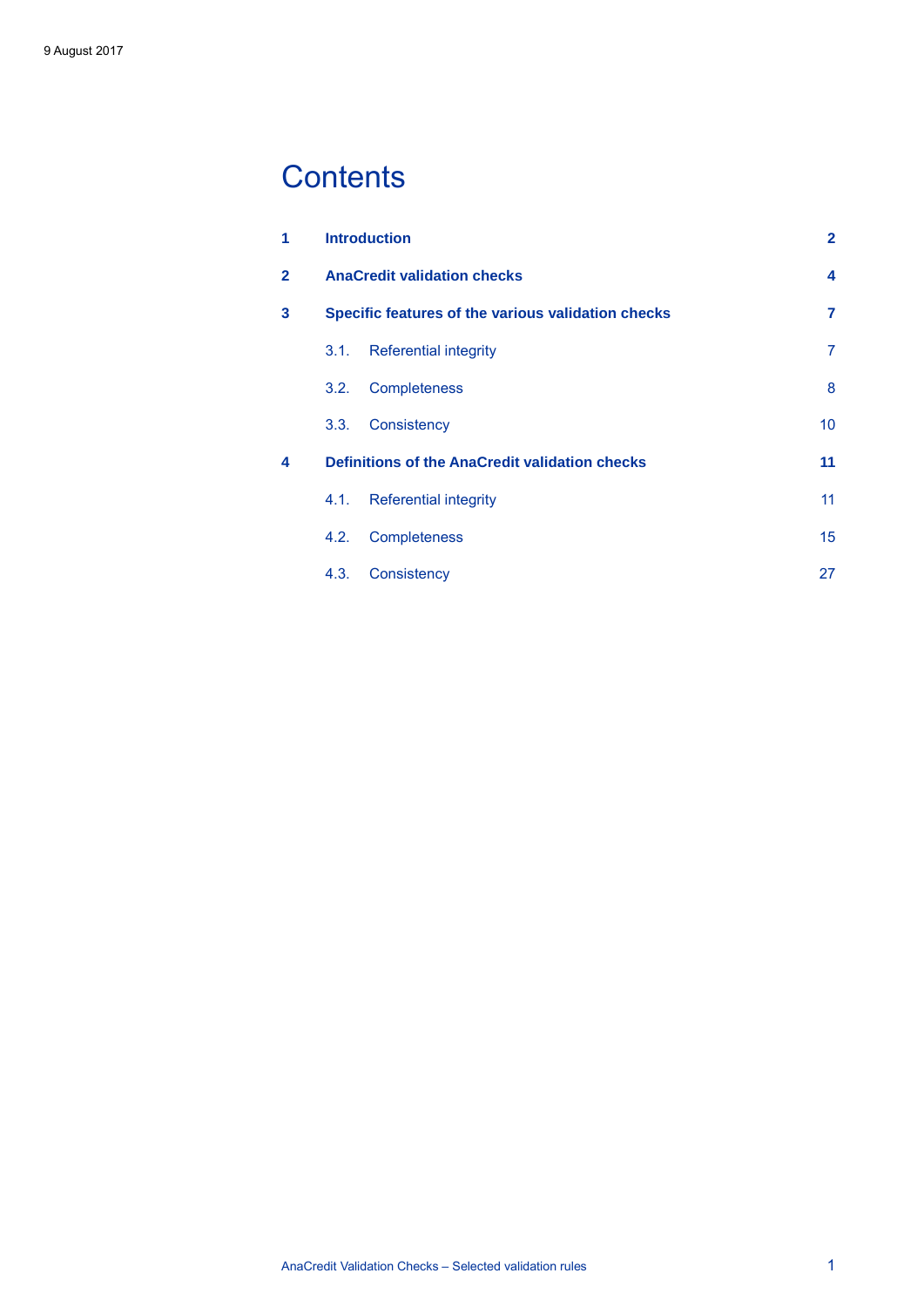## <span id="page-2-0"></span>1 Introduction

This document supplements the AnaCredit Reporting Manual<sup>[1](#page-2-1)</sup> by explaining the main set of validation checks that will be performed in order to ensure that the data quality required for transmission to AnaCredit is sufficient.

This document provides detailed information and guidance on AnaCredit reporting requirements. It does not contain any additional requirements and is not legally binding per se. Regulation (EU) 2016/867 of the European Central Bank of 18 May [2](#page-2-2)016 on the collection of granular credit and credit risk data (ECB/2016/13)<sup>2</sup> (hereinafter referred to as ["the AnaCredit Regulation"](https://www.ecb.europa.eu/ecb/legal/pdf/celex_32016r0867_en_txt.pdf)) is the only legally binding document for AnaCredit data collection.

Generally, validation checks ensure that the information registered in AnaCredit complies with the AnaCredit data model. Additionally, validation checks allow the data to be identified that, while logically compliant with the AnaCredit data model, are methodologically inconsistent.

The published validation checks are a minimum set of self-contained rules which the data reported to AnaCredit must satisfy in order to comply with the completeness and consistency requirements stipulated. All data reported will be subject to validation checks in order to ensure that the information is complete and consistent, in accordance with the principles of the AnaCredit data model. Besides being consistent with the AnaCredit model and the AnaCredit Regulation, validation checks take into account the general methodology of the AnaCredit Manual.

Reporting agents are encouraged to perform quality assurance activities and, to that extent, enhance their existing data quality management systems in order to ensure that the data transmitted complies with the relevant requirements. Additional information on data quality checks is also available from the Banks' Integrated Reporting Dictionary (BIRD) project<sup>[3](#page-2-3)</sup>.

Please note that the validation checks described in this document apply to the data specifications as described in the AnaCredit Regulation and thus the specific implementation and data structure schemes applied by the relevant NCBs may make some of the checks in this document non-applicable.

NCBs may perform additional data validation checks that go beyond the minimum common standard of validation checks published in this document. The data quality standards described in this document are also subject to specific national derogations as laid down in the AnaCredit Regulation.

<span id="page-2-2"></span><span id="page-2-1"></span><sup>1</sup> Se[e AnaCredit Manual Part I,](https://www.ecb.europa.eu/stats/money/aggregates/anacredit/shared/pdf/AnaCredit_Manual_Part_I_General_Methodology.pdf) [AnaCredit Manual Part II,](https://www.ecb.europa.eu/stats/money/aggregates/anacredit/shared/pdf/AnaCredit_Manual_Part_II_Datasets_and_data_attributes.pdf) [AnaCredit Manual Part III.](https://www.ecb.europa.eu/pub/pdf/other/AnaCredit_Manual_Part_III_Case_studies.en.pdf?101d9755fe45c1f070fbf1f7afef9651) 

<sup>2</sup> Regulation (EU) 2016/867 of the ECB of 18 May 2016 on the collection of granular credit and credit risk data [\(ECB/2016/13\)](https://www.ecb.europa.eu/ecb/legal/pdf/celex_32016r0867_en_txt.pdf)[, OJ L 144, 1.6.2016, p. 44](http://eur-lex.europa.eu/legal-content/EN/TXT/PDF/?uri=CELEX:32016R0867&from=EN)

<span id="page-2-3"></span><sup>3</sup> See the BIRD validations at http://banks-integrated-reporting-dictionary.eu/category/transformations/validations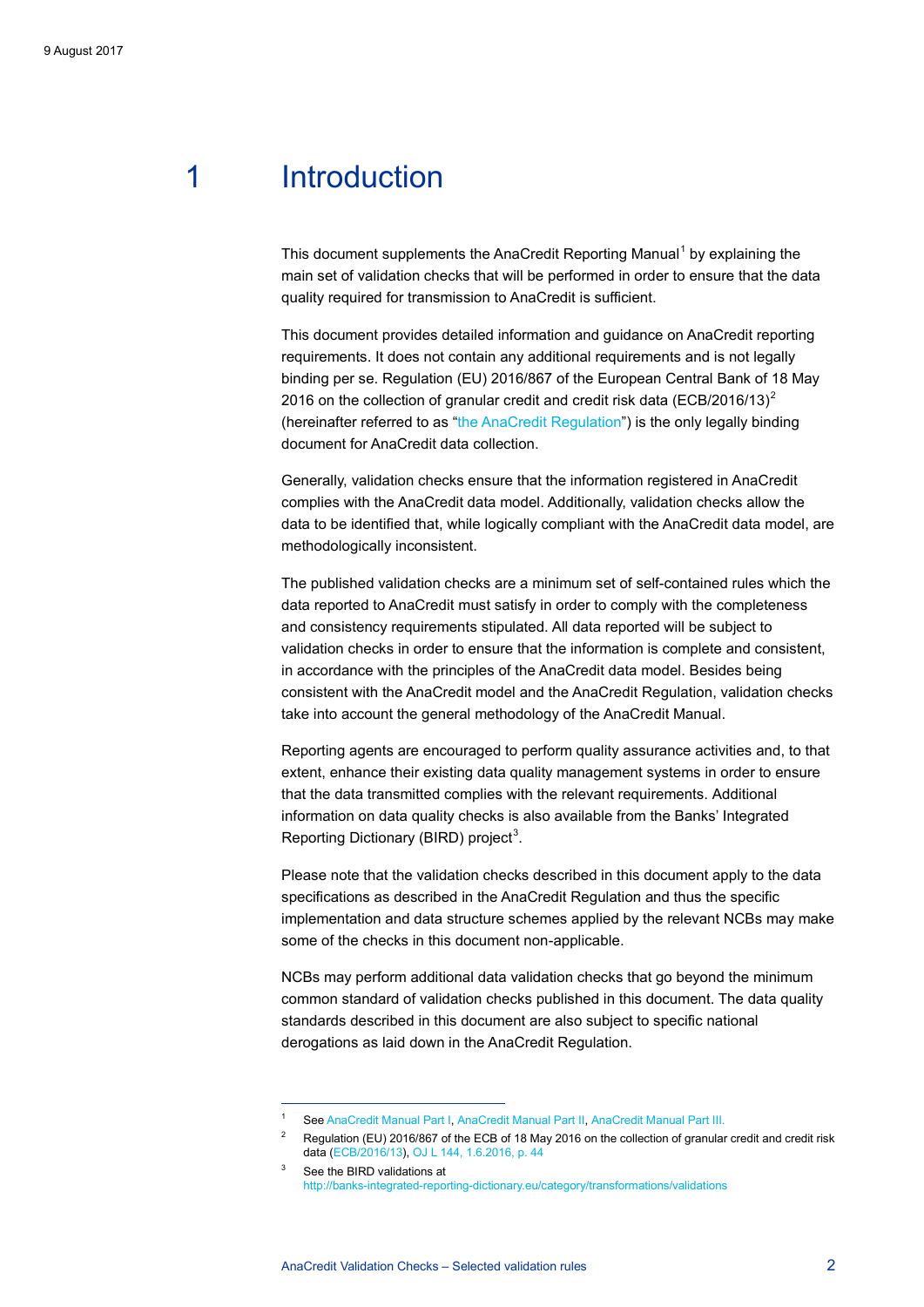Owing to the complexity of the financial structures recorded in AnaCredit by means of instruments, counterparties, protections, etc., these validation checks may not encompass all the necessary business cases before actual receipt of the AnaCredit data. Therefore, an analysis of the data received might identify additional consistency checks to be progressively incorporated in the set of validations provided in Section [4](#page-11-0) of this document.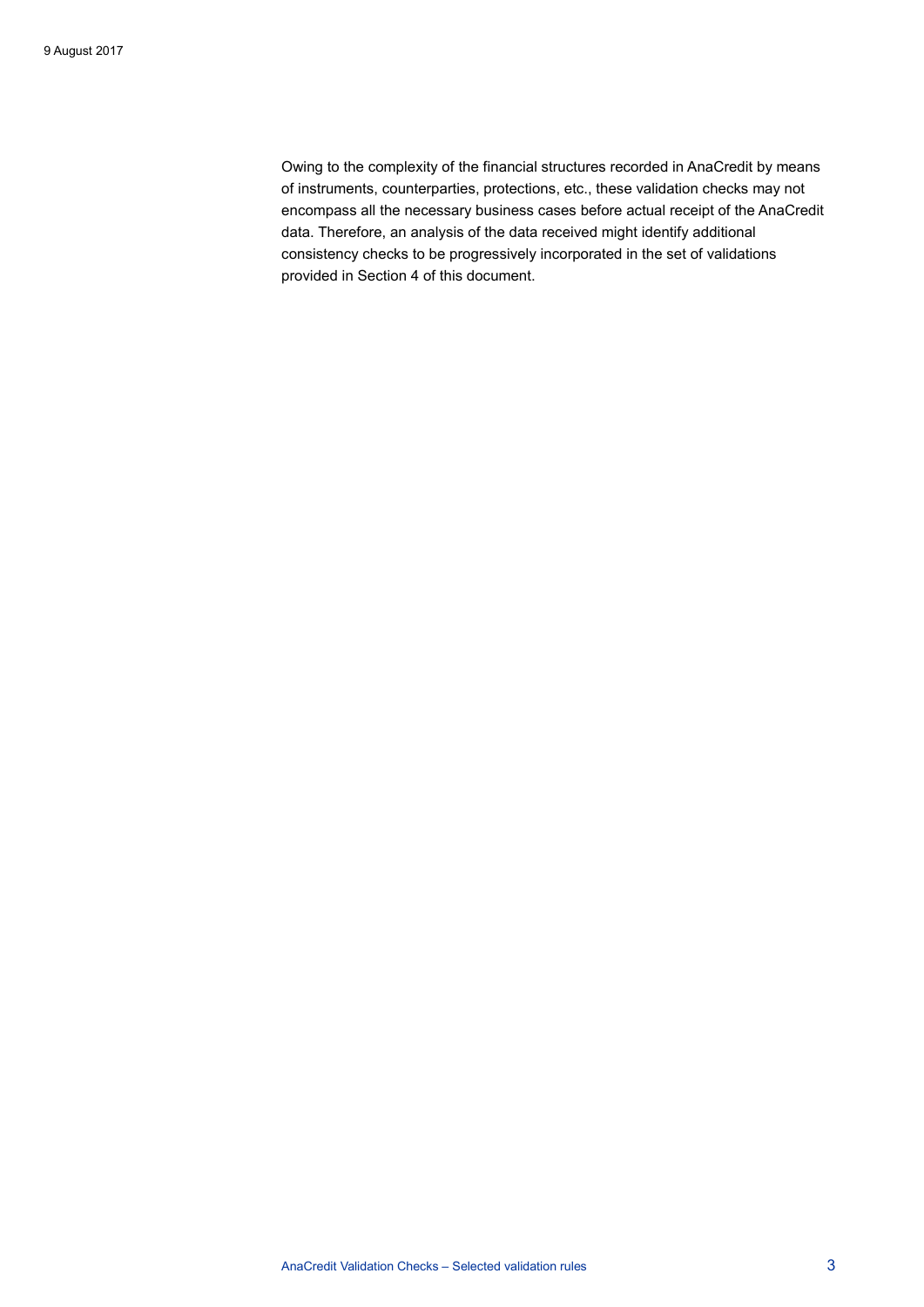## 2 AnaCredit validation checks

<span id="page-4-0"></span>The main validation checks implemented in AnaCredit are described in this section. Further details are provided in Sectio[n 4,](#page-11-0) which contains a specific definition of each validation check described in a manner that is consistent and understandable from a methodological perspective.

In principle, the syntax used in the definitions of the AnaCredit validation checks focuses on the building blocks of the AnaCredit data model, as introduced in Part I of the AnaCredit Manual, namely datasets and attributes.

This means that a specific data attribute is referred to as [Dataset.Attribute] in Section [4](#page-11-0) of this document. Additionally, values are referred to as 'Value'.

Thus the simple relationship of an attribute with a certain value can be defined as [Dataset.Attribute] = 'Value'. Consequently, if an attribute is exclusively not supposed to hold a value, this is expressed as [Dataset.Attribute] <> 'Value'.

If the [Dataset.Attribute] can hold multiple values for a certain check then this is expressed as [Dataset.Attribute] IN 'Value'. Consequently, if the [Dataset.Attribute] is not supposed to hold multiple values, this is expressed with the use of [Dataset.Attribute] NOT IN 'Value' expression.

Additionally, conditionalities are expressed by means of simple self-explanatory logical operators (e.g. IF, THEN, WHERE, etc.).

To that extent, it is important to indicate that the operator 'IF AND ONLY IF' has a bidirectional meaning, summarised as follows:

• IF [Dataset1.Attribute1] = 'Value1' THEN [Dataset2.Attribute2] = 'Value2'

as well as:

• IF [Dataset2.Attribute2] = 'Value2' THEN [Dataset1.Attribute1] = 'Value1'

This is referred to as "and vice versa" in the descriptions of the specific definitions.

In addition, some temporal variables are used for the sake of defining month-end reporting reference dates. Such expressions are T and consequently T-x. They are interpreted as T being the month-end and therefore T-1 represents the previous month-end reporting reference date. Expression T-3 corresponds to the last quarterend reporting reference date.

Some validation checks implicitly assume the existence of a value being reported. This is expressed by means of operators [Dataset1.Attribute1] <> { }. This can be read as [Dataset1.Attribute1] having a valid reported value and not being empty.

For some validation checks it is important that the existence of an entry (record or attribute) in one dataset implies the existence of a corresponding entry (record or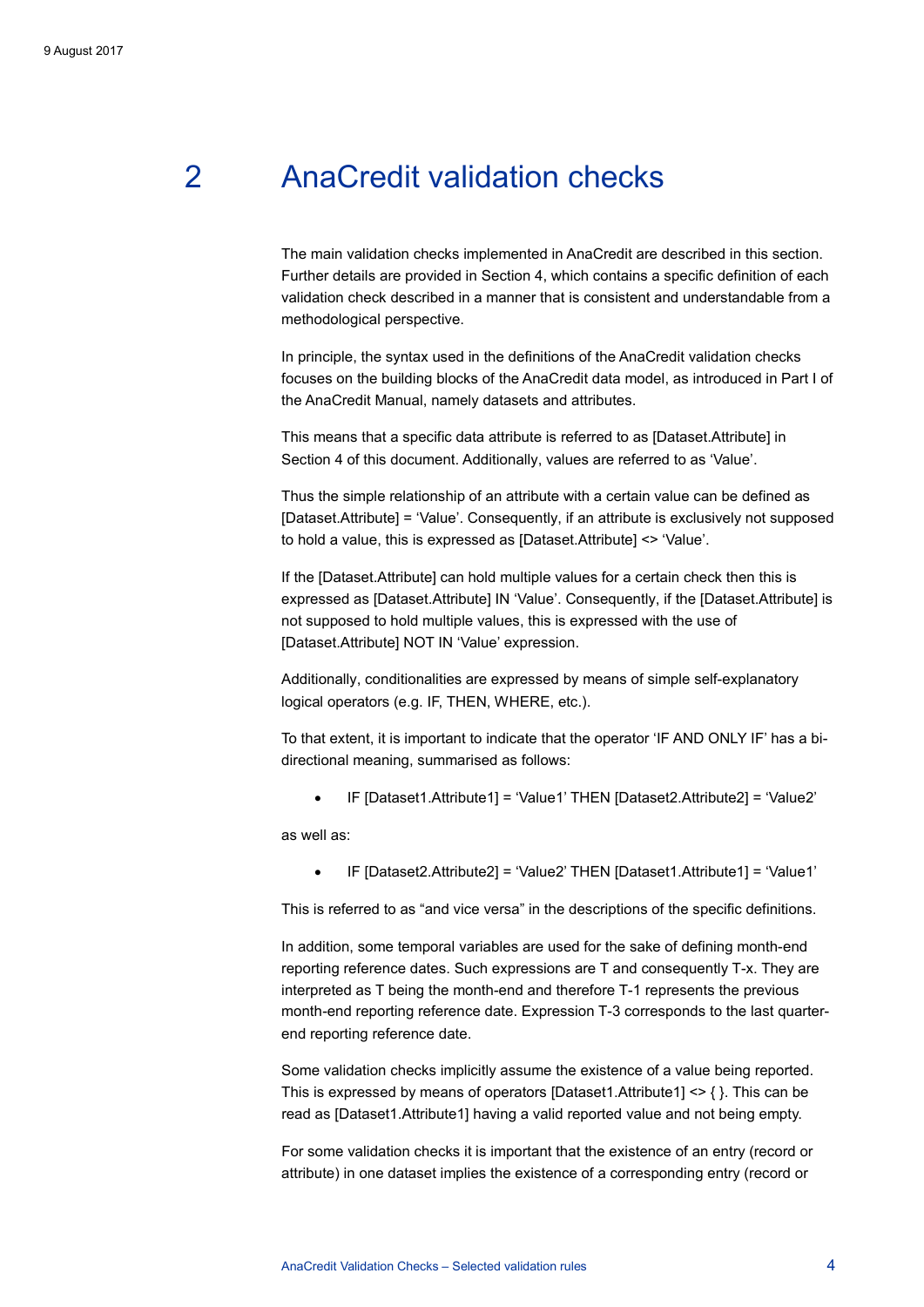attribute) in another dataset. This is referred to by the expression "EXISTS IN". Consequently, the expression "DOES NOT EXIST IN" is to be understood as the implicit non-existence of an entry (record or attribute) in the corresponding dataset.

Some relationships between attributes are expressed by means of the operator "|". The following example illustrates a sample statement:

• [Dataset1.Attribute1] EXISTS IN {[Dataset2.Attribute2] | ([Dataset3.Attribute3] = 'Value')}

This implies that for the existing [Dataset1.Attribute1] entry there is a corresponding entry in [Dataset2.Attribute2] given that [Dataset3.Attribute3] has the 'Value' shown.

Existence of a record in more datasets in terms of an either-or relationship is expressed by the term "UNION".

Therefore, an expression such as [Dataset1.Attribute1] EXISTS IN {[Dataset2.Attribute2] UNION [Dataset3.Attribute3]} can be interpreted as follows:

• For existing [Dataset1.Attribute1] there is a corresponding entry (record) in [Dataset2.Attribute2] or [Dataset3.Attribute3].

In general, AnaCredit validation checks are organised as follows:

#### **Figure 1**

-

Structure of the AnaCredit validation checks



Validation checks can be divided into three main categories, depending on the scope:

1. Referential integrity checks: validation checks which ensure the integrity of the information reported to AnaCredit and contained in different datasets. They are designed to ensure the existence of the necessary records<sup>[4](#page-5-0)</sup> across different datasets that are associated with a single element<sup>[5](#page-5-1)</sup>.

<sup>4</sup> A record represents a corresponding entry across different attributes of a specific dataset.

<span id="page-5-1"></span><span id="page-5-0"></span><sup>5</sup> The records associated with a single AnaCredit instrument are all the records describing these three elements.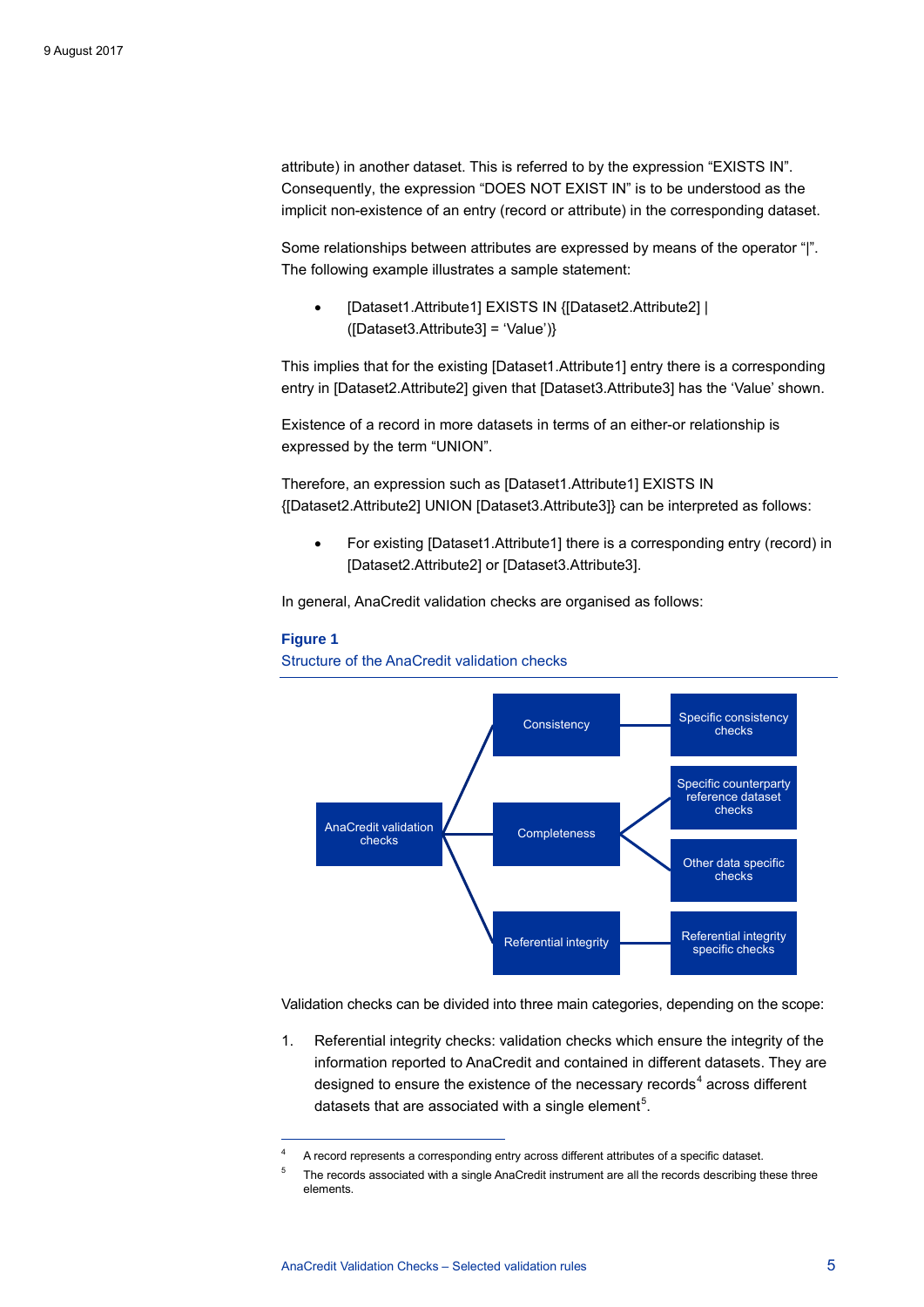2. Completeness checks: validation checks verifying that all the expected information describing an element $6$  is reported. For more information on the relationships between the elements, please refer to Chart 18 in Part 1 of the AnaCredit Manual.

Such requirements are subject to derogations by the relevant NCB in accordance with the AnaCredit Regulation. Thus, in such an event, a specific completeness check would not result in a validation error.

Based on the structure of the AnaCredit data model, and on the AnaCredit Regulation, completeness checks are further organised into two specific categories:

- (a) counterparty reference dataset which addresses the completeness of the counterparty reference data attributes,
- (b) credit relevant data which considers all other attributes in datasets apart from the counterparty reference dataset.
- 3. Consistency checks: validation checks that verify that the values of the data attributes reported are consistent based on their relational interconnectedness (internal consistency),

Each validation check is accompanied by the following information:

- (a) Validation identifier: a unique code identifying the specific check. May be used by NCBs in order to facilitate transparency and efficient communication of AnaCredit validation checks between the parties involved in the collection and production of the AnaCredit data.
- (b) Definition: a formal definition of the specific check. Definitions are written as sets of logical steps that express the validation performed using the AnaCredit datasets and attributes in combination with logical operators (e.g. IF, THEN).
- (c) Description: description of the specific definition. Whenever meaningful, the description includes a reference to the data attributes used for the validation check. To that extent, the description seeks to provide the additional rationale of the specific definition and explains in common language the actual logic of the validation. The economic rationale and corresponding business cases upon which the AnaCredit validation checks are designed come from the AnaCredit Regulation and the supporting AnaCredit Reporting Manual, and are not discussed in depth in the description part.

<span id="page-6-0"></span><sup>6</sup> The AnaCredit data model is based on three interrelated elements (encompassing all the datasets describing each element): the instrument, the counterparties involved in the instrument (e.g. debtor, creditor) and the protection securing the instrument.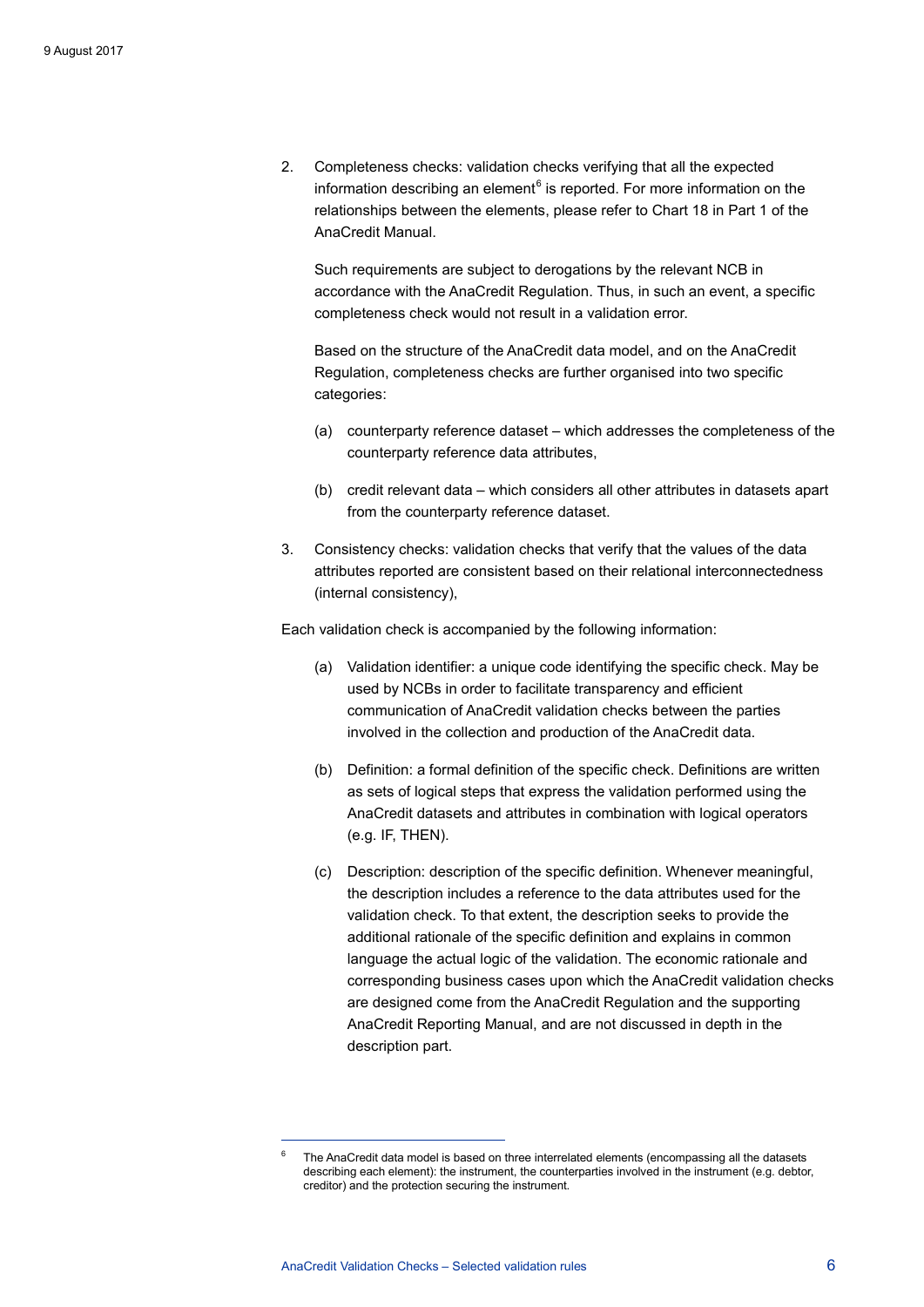## <span id="page-7-0"></span>3 Specific features of the various validation checks

The following sections describe the different categories of validation checks carried out in AnaCredit in more detail. For each of the three categories introduced in the previous chapter, additional clarification on the structure and logic is provided.

<span id="page-7-1"></span>To that extent, further details are provided on the scope and interpretation of specific logical rules.

### 3.1. Referential integrity

Validation checks for referential integrity ensure that the information reported to AnaCredit conforms with the requirements of the AnaCredit Regulation. In particular, these validations are designed to ensure that all records associated with every single credit element $<sup>7</sup>$  $<sup>7</sup>$  $<sup>7</sup>$  in different datasets exist. The validation checks for referential</sup> integrity are triggered subsequently (not simultaneously), depending on which dataset is being examined.



-

Referential integrity validation path for transmission of a financial dataset record



Based on the availability of other records within their respective datasets, referential integrity validation checks specific to the AnaCredit data structure and methodology are triggered. This in particular means that for static datasets, it is not the transmission itself which is checked but the availability of the corresponding record within the AnaCredit data.

<span id="page-7-2"></span><sup>7</sup> The AnaCredit data model is based on three interrelated elements: the instrument, the counterparties involved in the instrument (e.g. debtor, creditor) and the protection securing the instrument. The records associated with a single AnaCredit instrument are all the records describing these three elements.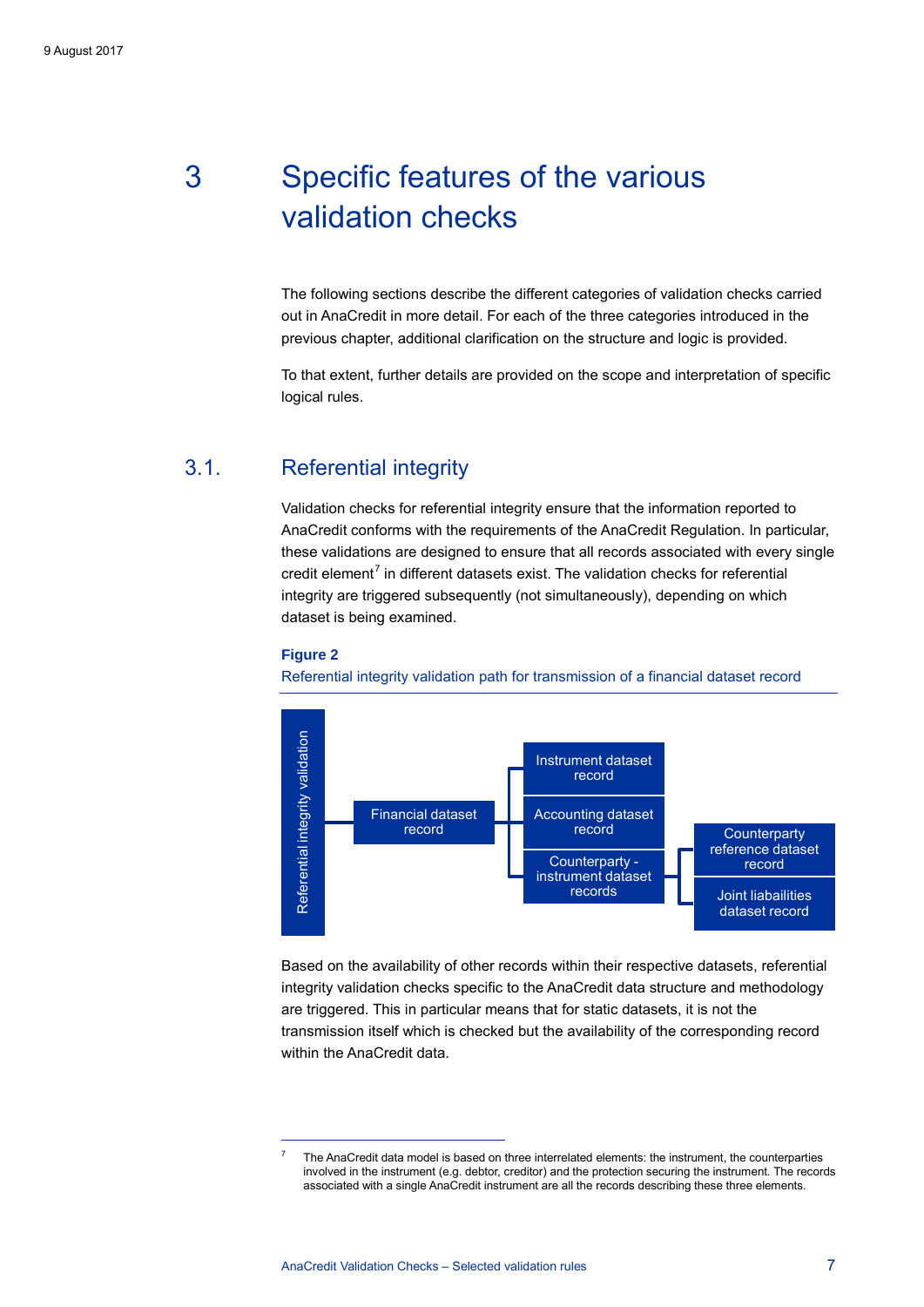To that extent, based on the AnaCredit Regulation, it should be noted that:

• In accordance with Article 6, data relating to resident foreign branches may be partially reported to two NCBs (i.e. the NCBs for the foreign branch and the legal entity of the foreign branch respectively), where reporting agents may report these data in separate transmissions, but the data transmitted as a whole will be subject to the same set of validation checks to ensure its consistency.

For example, the data of a resident foreign branch (of a resident credit institution) may be transmitted to AnaCredit by two separate reporting agents, where the reporting agent in the country of the resident foreign branch sends Template 1 and the one in the country of the domestic branch sends Template 2. In this case, the validation checks are run on the basis of the availability of the templates (T1M, T2M and/or T2Q). If not all of the templates are available, only validations on the templates received are run.

When data of a foreign branch (of a resident credit institution) are reported via two reporting agents, these data are validated accordingly (i.e. as if it were sent in a single transmission) and any observations are made with regard to both reporting agents.

<span id="page-8-0"></span>Examples of validation checks specific to referential integrity are provided in Section [4.1](#page-11-1) below.

### 3.2. Completeness

The aim of this set of validation checks is to determine whether all the expected attributes have been received. In particular, the AnaCredit Regulation defines various scenarios in Annexes II and III, which results in specific statistical reporting requirements, e.g. depending on the specific features of the instrument, counterparty or national discretion regarding data collection. Such requirements are also reflected in the corresponding validation checks.

The cases identified for this purpose are also addressed in Part II of the AnaCredit Reporting Manual, which provides additional information on this.

According to the AnaCredit Regulation, reporting to AnaCredit is subject to potential derogations by the relevant NCB. From the perspective of the AnaCredit validation checks, derogations are taken into account such that the derogated data attributes are not subject to validation checks and thus do not result in errors.

Completeness checks can be divided into two distinct subsets: one applies to the counterparty reference data only, while the second applies to the attributes of all other datasets. This distinction reflects the different principles and requirements laid down in Annexes II and III of the AnaCredit Regulation.

Further descriptions for each subset of validation checks are provided in subsequent chapters. Specific validation checks are provided in Section [4.2](#page-15-0) of this document.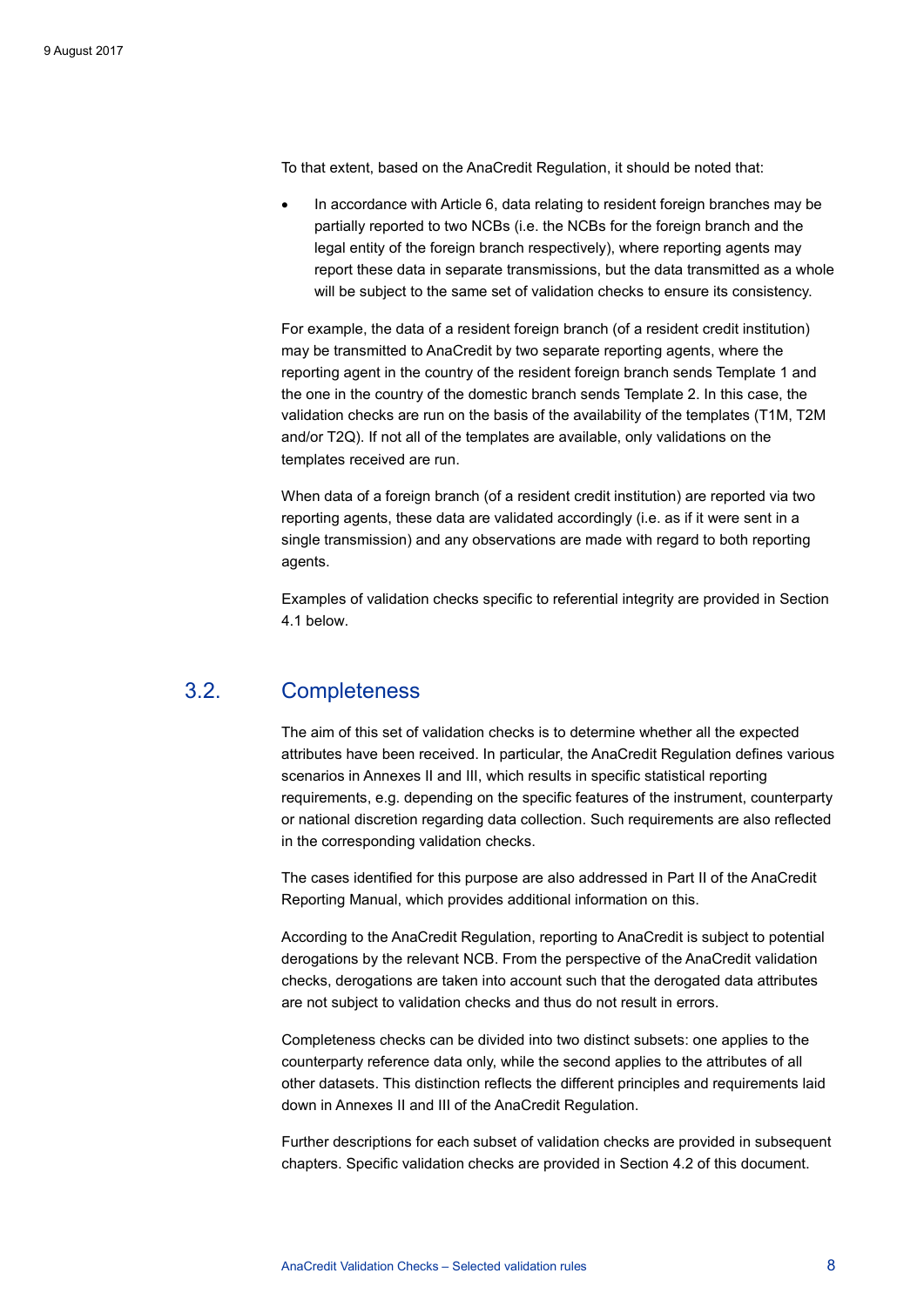#### 3.2.1 Completeness – counterparty reference dataset

This subset of validation checks focuses on the reference data to be reported for the counterparties recorded in AnaCredit. Specifically, it addresses the different scenarios relating to the counterparty reference data in Annex III<sup>[8](#page-9-0)</sup> of the AnaCredit Regulation.

If a counterparty fits multiple conditions identified by the respective conditionidentifiers and a specific attribute is required for at least one of those instances, then the relevant attribute is required. This is particularly important for counterparties that have multiple roles (for example, a creditor and an originator).

Moreover, completeness is not checked for those data attributes (flagged with 'N' in Table 2 and 3 Annex III of the Regulation) where, subject to individual arrangements, the relevant NCB may decide not to collect the information from individual reporting agents, with the exception of the LEI and the national identifier (the latter, with the respective identifier type).

Further details on selected individual checks can be found in Sectio[n 4.2.1](#page-15-1) of this document.

#### 3.2.2 Completeness – credit relevant datasets

This subset of validation checks addresses conditions that have an impact on data attributes which are not included in the counterparty reference dataset.

In particular, it considers scenarios such as those laid down in Annex  $II^9$  $II^9$  of the AnaCredit Regulation. However, validation checks are not limited to these cases only, as derogations granted by the relevant NCB in accordance with Article 16 or para. 9(6) of Annex I of the AnaCredit Regulation must also be considered.

The checks for credit relevant datasets resemble the "completeness – counterparty" checks, whereas the condition attributes originate from various different datasets, based on the structural specifics of the credit elements.

Unlike the "completeness – counterparty" checks, however, a data attribute of an instrument that meets multiple conditions identified by the respective conditionidentifier, for at least one of which the specific attribute is not required – is not required overall.

Further details on selected individual checks can be found in Section [4.2.2](#page-24-0) of this document.

<span id="page-9-0"></span><sup>8</sup> Regulation (EU) 2016/867 of the ECB of 18 May 2016 on the collection of granular credit and credit risk data [\(ECB/2016/13\),](https://www.ecb.europa.eu/ecb/legal/pdf/celex_32016r0867_en_txt.pdf) OJ L 144, 1.6.2016, Annex III.

<span id="page-9-1"></span><sup>9</sup> Regulation (EU) 2016/867 of the ECB of 18 May 2016 on the collection of granular credit and credit risk data [\(ECB/2016/13\)](https://www.ecb.europa.eu/ecb/legal/pdf/celex_32016r0867_en_txt.pdf)[, OJ L 144, 1.6.2016,](http://eur-lex.europa.eu/legal-content/EN/TXT/PDF/?uri=CELEX:32016R0867&from=EN) Annex II.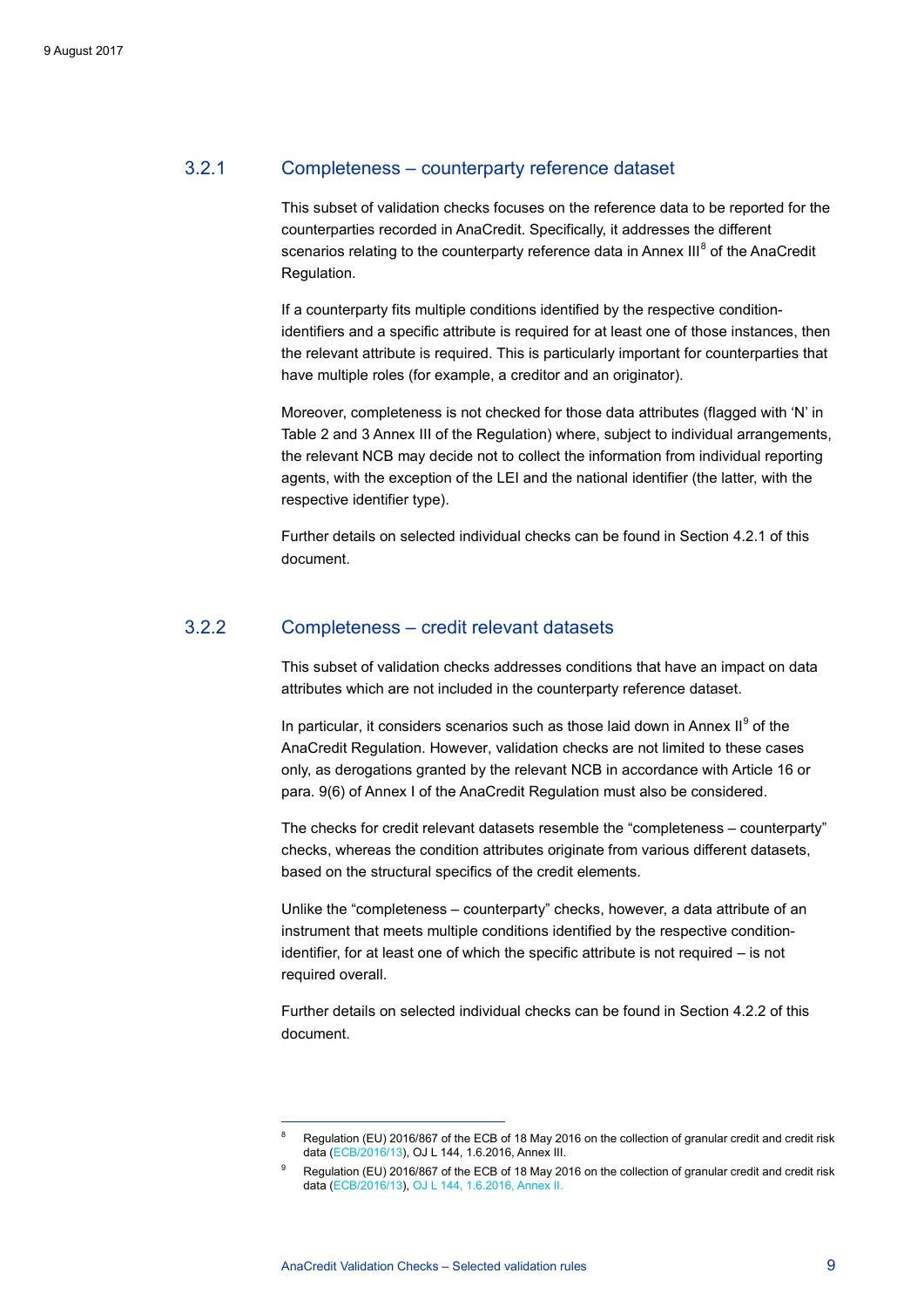### 3.3. Consistency

<span id="page-10-0"></span>Consistency checks ensure the conceptual consistency of the AnaCredit dataset. They verify that the values reported for the data attributes are consistent with one another. Validating the consistency of relation-based rules ensures that all the information originating from the different datasets is consistent.

Validation checks that require data submissions to be available for different reference dates will not be performed before the corresponding submissions have been made. This principle is also applied to the validation checks of data with a different submission frequency (e.g. accounting dataset compared with financial dataset).

Additionally, consistency validation checks consider and address those cases where specific concepts do not apply to the specific data attribute. As an example, the settlement date can only be provided in cases where the funds have been disbursed, thus cases of "non-applicable" values are considered for the validation checks as relevant information reported to the AnaCredit data model.

The set of consistency validation checks reflects the underlying logical model of AnaCredit as well as the principles stated in the AnaCredit Regulation and the reporting instructions provided in the AnaCredit Manual. As a result, the focus of these validation checks is not the verification of the individual reporting requirements per se, but the consistency between the various elements being reported. For instance, it is not expected that an instrument has been settled (settlement date) before it was launched (inception date).

Further details on selected individual consistency checks can be found in Sectio[n 4.3](#page-27-0) of this document.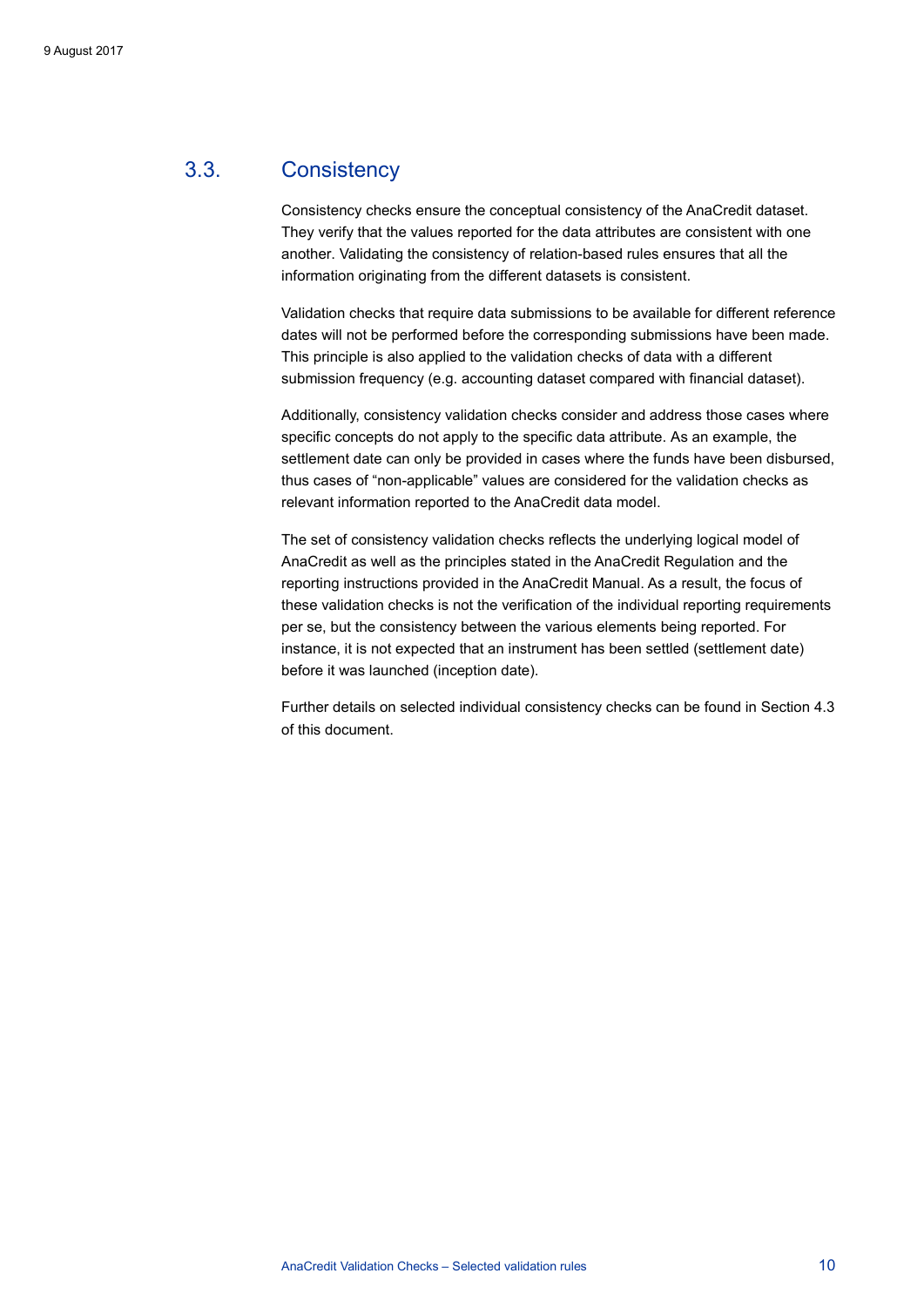## <span id="page-11-0"></span>4 Definitions of the AnaCredit validation checks

<span id="page-11-1"></span>The following sections contain the detailed set of the main AnaCredit validation checks. For general descriptions and guidance on the checks performed, please refer to the previous sections of this document.

## 4.1. Referential integrity

The following validation checks for referential integrity are designed to ensure that the information reported to AnaCredit is in line with the requirements of the AnaCredit data model.

Some of the referential integrity checks have specific qualifiers, which means they are only executed under specific circumstances (similar to condition).

In general, the goal of referential integrity checks for static datasets that are not required to be transmitted at each reporting reference date is to ensure that a record is present in the AnaCredit database. This means that, for such cases, the validation checks focus solely on whether the corresponding record is present (has ever been submitted) to AnaCredit.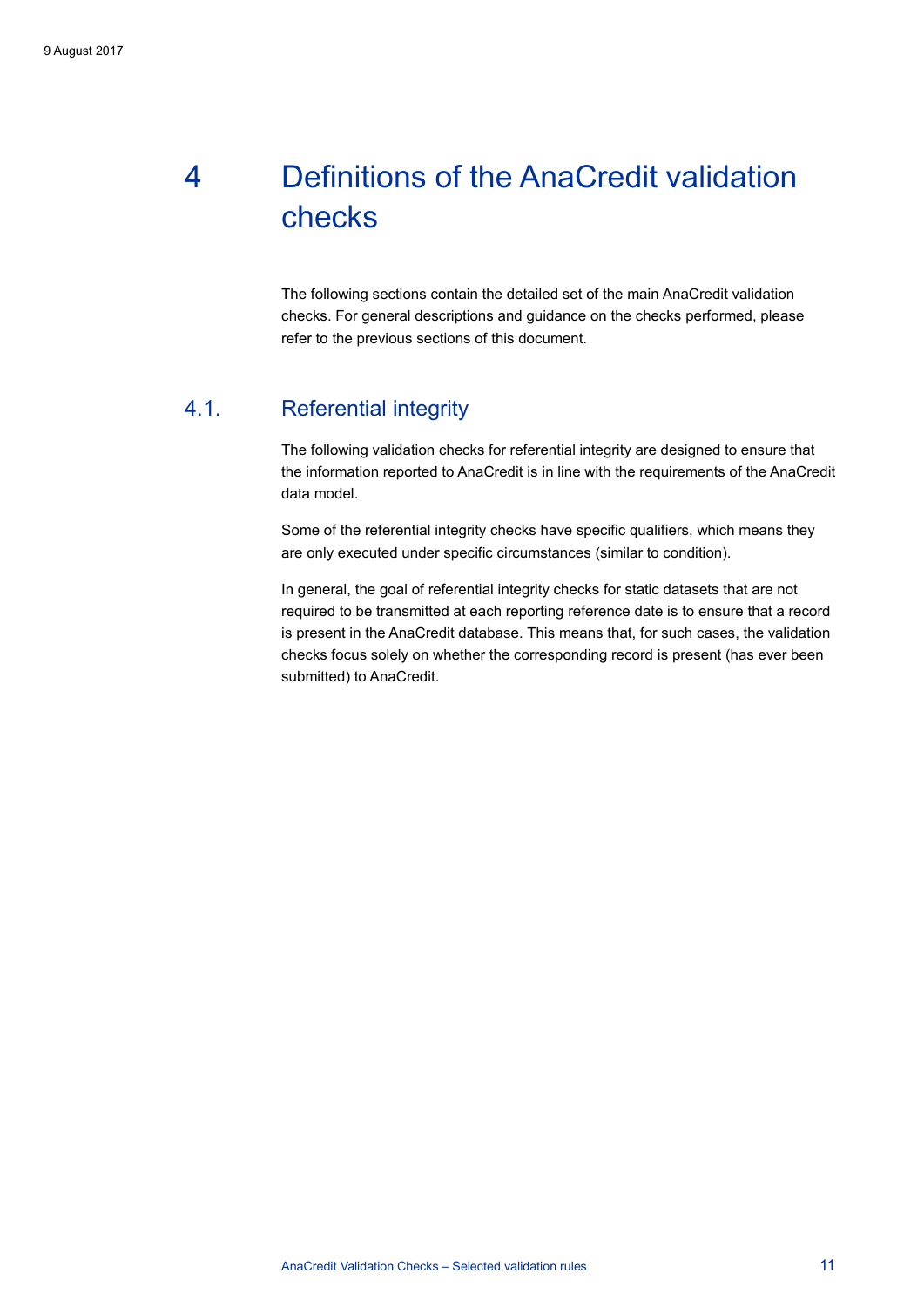| <b>Validation</b><br>identifier | <b>Triggering</b><br>data set | <b>Trigger</b><br>qualifier | <b>Referential</b><br>data set | <b>Referential qualifier</b>                                                                                                                                                        | <b>Definition</b>                                                                                                                                                                                                                                                                                                                                                      | <b>Description</b>                                                                                                                                                                                                                                                |  |  |
|---------------------------------|-------------------------------|-----------------------------|--------------------------------|-------------------------------------------------------------------------------------------------------------------------------------------------------------------------------------|------------------------------------------------------------------------------------------------------------------------------------------------------------------------------------------------------------------------------------------------------------------------------------------------------------------------------------------------------------------------|-------------------------------------------------------------------------------------------------------------------------------------------------------------------------------------------------------------------------------------------------------------------|--|--|
| <b>RI0030</b>                   | Financial                     |                             | Instrument                     |                                                                                                                                                                                     | ([Financial.Observed agent<br>identifier], [Financial.Contract<br>identifier], [Financial. Instrument identifier])<br>EXISTS IN {([Instrument.Observed agent<br>identifier],[Instrument.Contract<br>identifier],[Instrument.Instrument identifier])}                                                                                                                   | If a financial record exists, then<br>an Instrument record must exist<br>as the two datasets describe the<br>element of instrument.                                                                                                                               |  |  |
| <b>RI0040</b>                   | Financial                     |                             | Accounting                     | Let T be the reference<br>date:<br>THERE EXISTS<br>([Financial.Observed<br>agent identifier],<br>[Financial.Contract<br>identifier],<br>[Financial.Instrument<br>identifier]) (T-3) | ([Financial.Observed agent<br>identifier], [Financial.Contract<br>identifier],[Financial.Instrument identifier])<br>EXISTS IN {([Accounting.Observed agent<br>identifier], [Accounting.Contract<br>identifier], [Accounting. Instrument identifier])}                                                                                                                  | If a financial record exists and it<br>has been reported in the last<br>quarter, then an Accounting<br>record must exist, as the three<br>datasets (incl. Instrument<br>dataset) fully describe the<br>element of instrument.                                     |  |  |
| <b>RI0050</b>                   | Financial                     |                             | Counterparty-<br>instrument    | [Counterparty-<br>instrument.<br>Counterparty<br>role]='Creditor'                                                                                                                   | ([Financial.Observed agent<br>identifier], [Financial.Contract<br>identifier], [Financial. Instrument identifier])<br>EXISTS IN {([Counterparty-<br>instrument.Observed agent<br>identifier], [Counterparty-instrument.Contract<br>identifier],[Counterparty-instrument.Instrument<br>identifier])}, WHERE [Counterparty-<br>instrument.Counterparty role]='Creditor'  | Since every instrument in<br>AnaCredit must have a creditor,<br>the following check ensures that<br>if a financial record exists, then<br>a counterparty-instrument<br>record must exist for a<br>counterparty with the role of a<br>creditor.                    |  |  |
| <b>RI0060</b>                   | Financial                     |                             | Counterparty-<br>instrument    | [Counterparty-<br>instrument.<br>Counterparty<br>role]='Debtor'                                                                                                                     | ([Financial.Observed agent<br>identifier], [Financial.Contract<br>identifier], [Financial. Instrument identifier])<br>EXISTS IN {([Counterparty-<br>instrument.Observed agent<br>identifier],[Counterparty-instrument.Contract<br>identifier], [Counterparty-instrument.Instrument<br>identifier])}, WHERE [Counterparty-<br>instrument.Counterparty role]='Debtor'    | Since every instrument in<br>AnaCredit must have a debtor<br>the following check ensures that<br>if a financial record exists, then<br>a counterparty-instrument<br>record must exist for a<br>counterparty with the role of a<br>debtor.                         |  |  |
| <b>RI0070</b>                   | Financial                     |                             | Counterparty-<br>instrument    | [Counterparty-<br>instrument.<br>Counterparty<br>role]='Servicer'                                                                                                                   | ([Financial.Observed agent<br>identifier], [Financial.Contract<br>identifier], [Financial. Instrument identifier])<br>EXISTS IN {([Counterparty-<br>instrument.Observed agent<br>identifier], [Counterparty-instrument.Contract<br>identifier], [Counterparty-instrument.Instrument<br>identifier])}, WHERE [Counterparty-<br>instrument.Counterparty role]='Servicer' | Since every instrument in<br>AnaCredit must have a servicer,<br>the following check ensures that<br>if a financial record exists, then<br>a counterparty-instrument<br>record must exist for a<br>counterparty with the role of a<br>servicer.                    |  |  |
| <b>RI0090</b>                   | Instrument                    |                             | Financial                      |                                                                                                                                                                                     | ([Instrument.Observed agent<br>identifier],[Instrument.Contract<br>identifier],[Instrument.Instrument identifier])<br>EXISTS IN {([Financial.Observed agent<br>identifier],[Financial.Contract<br>identifier],[Financial.Instrument identifier])}                                                                                                                      | If an Instrument record exists,<br>then a financial record must<br>exist as the two datasets<br>describe the element of<br>instrument.                                                                                                                            |  |  |
| <b>RI0100</b>                   | Accounting                    |                             | Financial                      |                                                                                                                                                                                     | ([Accounting.Observed agent<br>identifier], [Accounting.Contract<br>identifier], [Accounting. Instrument identifier])<br>EXISTS IN {([Financial.Observed agent<br>identifier], [Financial.Contract<br>identifier],[Financial.Instrument identifier])}                                                                                                                  | If an accounting record exists,<br>then a financial record must<br>exist as the three datasets (incl.<br>Instrument dataset) fully<br>describe the element of<br>instrument.                                                                                      |  |  |
| <b>RI0110</b>                   | Counterparty<br>-instrument   |                             | Financial                      |                                                                                                                                                                                     | ([Counterparty-instrument.Observed agent<br>identifier], [Counterparty-instrument.Contract<br>identifier], [Counterparty-instrument.Instrument<br>identifier]) EXISTS IN {([Financial.Observed<br>agent identifier], [Financial.Contract<br>identifier], [Financial.Instrument identifier])}                                                                           | If a counterparty-instrument<br>record exists, then a financial<br>record must exist. This means<br>that if a counterparty is reported<br>to exercise a certain role in an<br>instrument then the datasets<br>describing that instrument must<br>also be present. |  |  |
| <b>RI0120</b>                   | Joint<br>liabilities          |                             | Financial                      |                                                                                                                                                                                     | (Joint liabilities.Observed agent identifier], [Joint<br>liabilities.Contract identifier],[Joint<br>liabilities.Instrument identifier]) EXISTS IN<br>{([Financial.Observed agent<br>identifier], [Financial.Contract<br>identifier],[Financial.Instrument identifier])}                                                                                                | If a joint liabilities record exists,<br>then a financial record must<br>exist as there must be<br>information on the instruments<br>for which the debtors are liable.                                                                                            |  |  |
| <b>RI0121</b>                   | Joint<br>liabilities          |                             | Counterparty<br>reference      |                                                                                                                                                                                     | ([Joint liabilities.Counterparty Identifier]) EXISTS<br>IN {([Counterparty reference.Counterparty<br>Identifier])}                                                                                                                                                                                                                                                     | If a joint liabilities record exists,<br>then a counterparty reference<br>record must exist as there must<br>be the necessary information on<br>the jointly liable debtors.                                                                                       |  |  |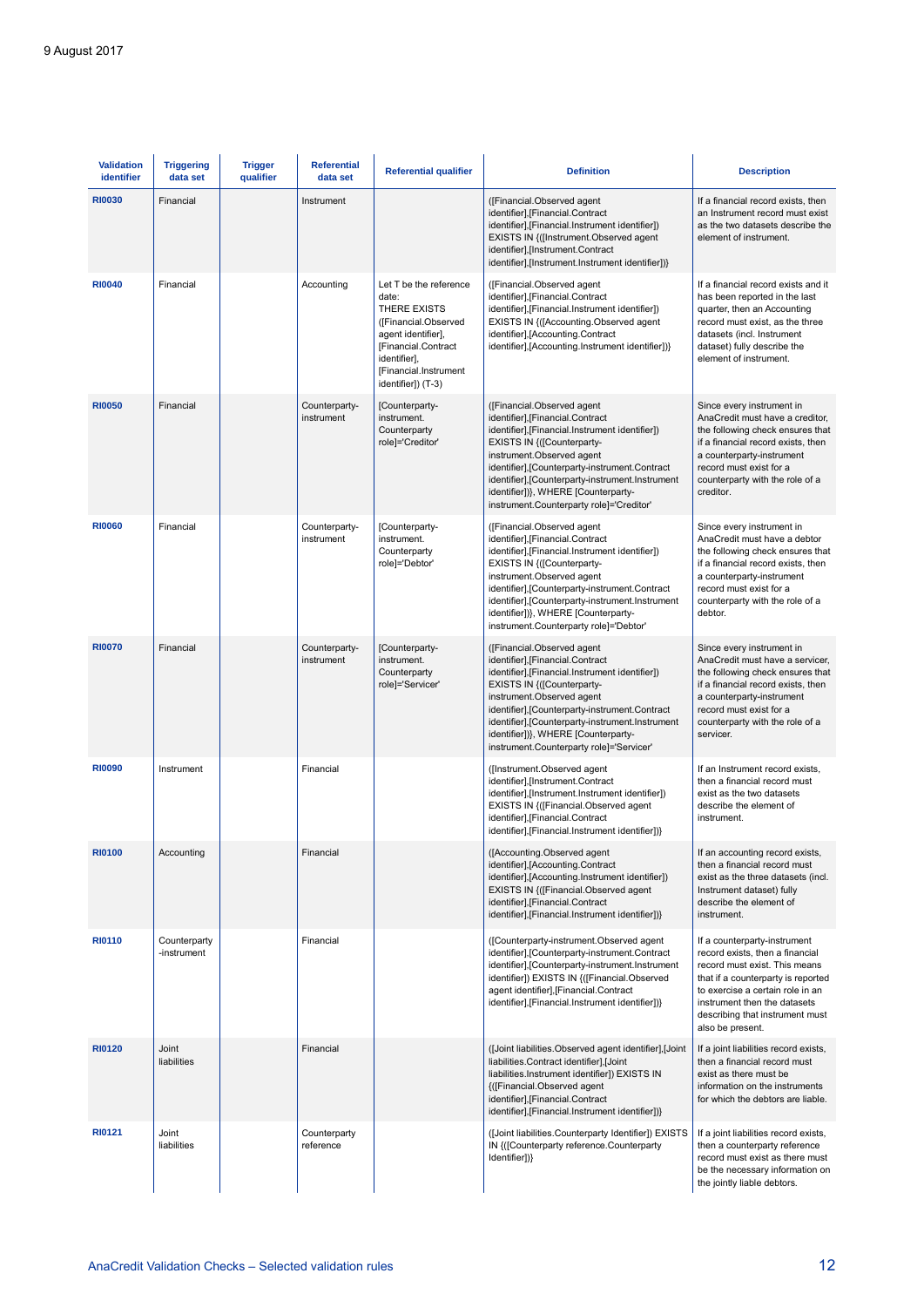| <b>Validation</b><br>identifier | <b>Triggering</b><br>data set         | <b>Trigger</b><br>qualifier                                                                        | <b>Referential</b><br>data set                          | <b>Referential qualifier</b>                                    | <b>Definition</b>                                                                                                                                                                                                                                                                                                                                                                                                            | <b>Description</b>                                                                                                                                                                                                                                   |
|---------------------------------|---------------------------------------|----------------------------------------------------------------------------------------------------|---------------------------------------------------------|-----------------------------------------------------------------|------------------------------------------------------------------------------------------------------------------------------------------------------------------------------------------------------------------------------------------------------------------------------------------------------------------------------------------------------------------------------------------------------------------------------|------------------------------------------------------------------------------------------------------------------------------------------------------------------------------------------------------------------------------------------------------|
| <b>RI0130</b>                   | Instrument-<br>protection<br>received |                                                                                                    | Financial                                               |                                                                 | ([Instrument-protection received.Observed<br>agent identifier],[Instrument-protection<br>received.Contract identifier],[Instrument-<br>protection received.Instrument identifier])<br>EXISTS IN {([Financial.Observed agent<br>identifier], [Financial.Contract<br>identifier], [Financial.Instrument identifier])}                                                                                                          | If an Instrument-protection<br>received record exists, then a<br>financial record must exist. This<br>means that every protection<br>must have a corresponding<br>instrument.                                                                        |
| <b>RI0140</b>                   | Counterparty<br>reference             | [Counterparty<br>reference.<br>Head office<br>undertaking<br>identifier] $\langle \rangle$         | Counterparty<br>reference                               |                                                                 | ([Counterparty reference.Head office<br>undertaking identifier]) EXISTS IN<br>{[Counterparty reference.Counterparty<br>Identifier]} WHERE [Counterparty<br>reference.Head office undertaking identifier] <><br>€                                                                                                                                                                                                             | If a counterparty has a head<br>office undertaking, counterparty<br>reference data on the head<br>office undertaking must be<br>reported.                                                                                                            |
| <b>RI0150</b>                   | Counterparty<br>reference             | [Counterparty<br>reference.<br>Immediate<br>parent<br>undertaking<br>identifier] $\langle \rangle$ | Counterparty<br>reference                               |                                                                 | ([Counterparty reference.Immediate parent<br>undertaking identifier]) EXISTS IN<br>{[Counterparty reference.Counterparty<br>Identifier]} WHERE [Counterparty<br>reference.Immediate parent undertaking<br>identifier] $\langle \rangle$                                                                                                                                                                                      | If a counterparty has an<br>immediate parent undertaking,<br>counterparty reference data on<br>the immediate parent<br>undertaking must be reported.                                                                                                 |
| <b>RI0160</b>                   | Counterparty<br>reference             | [Counterparty<br>reference.<br>Ultimate parent<br>undertaking<br>identifier] $\langle \rangle$     | Counterparty<br>reference                               |                                                                 | ([Counterparty reference.Ultimate parent<br>undertaking identifier]) EXISTS IN<br>{[Counterparty reference.Counterparty<br>Identifier]} WHERE [Counterparty<br>reference. Ultimate parent undertaking identifier]<br>$\left\{ \right\}$                                                                                                                                                                                      | If a counterparty has an ultimate<br>parent undertaking, the<br>counterparty reference data on<br>the ultimate parent undertaking<br>must be reported.                                                                                               |
| <b>RI0180</b>                   | Counterparty<br>-instrument           |                                                                                                    | Counterparty<br>reference                               |                                                                 | ([Counterparty-instrument.Counterparty<br>Identifier]) EXISTS IN {([Counterparty<br>reference.Counterparty Identifier])}                                                                                                                                                                                                                                                                                                     | If a counterparty-instrument<br>record exists, then a<br>counterparty reference record<br>must exist.                                                                                                                                                |
| <b>RI0190</b>                   | Counterparty<br>default               |                                                                                                    | Counterparty<br>reference                               |                                                                 | ([Counterparty default.Counterparty Identifier])<br>EXISTS IN {([Counterparty<br>reference.Counterparty Identifier])}                                                                                                                                                                                                                                                                                                        | If a counterparty default record<br>exists, then a counterparty<br>reference record must exist.                                                                                                                                                      |
| <b>RI0191</b>                   | Counterparty<br>default               |                                                                                                    | Counterparty-<br>instrument /<br>Protection<br>received | [Counterparty-<br>instrument.<br>Counterparty<br>role]='Debtor' | ([Counterparty default.Observed agent<br>identifier], [Counterparty default. Counterparty<br>Identifier]) EXISTS IN {(([Counterparty-<br>instrument.Observed agent<br>identifier], [Counterparty-<br>instrument.Counterparty Identifier])  <br>[Counterparty-instrument.Counterparty<br>role]='Debtor') UNION ([Protection<br>received.Observed agent identifier], [Protection<br>received.Protection provider identifier])} | If a counterparty default record<br>exists, then a counterparty-<br>instrument record must exist<br>where the counterparty acts as<br>debtor, or a protection received<br>record must exist where the<br>counterparty is the protection<br>provider. |
| <b>RI0200</b>                   | Counterparty<br>risk                  |                                                                                                    | Counterparty<br>reference                               |                                                                 | ([Counterparty default.Observed agent<br>identifier], [Counterparty default.Counterparty<br>Identifier]) EXISTS IN {([Counterparty-<br>instrument.Observed agent<br>identifier],[Counterparty-<br>instrument.Counterparty Identifier] UNION<br>([Protection received.Observed agent<br>identifier],[Protection received.Protection<br>provider identifier])   [Counterparty-<br>instrument.Counterparty role]='Debtor'} )}   | If a counterparty risk record<br>exists, then a counterparty<br>reference record must exist.                                                                                                                                                         |
| <b>RI0201</b>                   | Counterparty<br>risk                  |                                                                                                    | Counterparty-<br>instrument /<br>Protection<br>received | [Counterparty-<br>instrument.<br>Counterparty<br>role]='Debtor' | ([Counterparty risk.Observed agent<br>identifier], [Counterparty risk.Counterparty<br>Identifier]) EXISTS IN {(([Counterparty-<br>instrument.Observed agent<br>identifier], [Counterparty-<br>instrument.Counterparty Identifier])  <br>[Counterparty-instrument.Counterparty<br>role]='Debtor') UNION ([Protection<br>received.Observed agent identifier], [Protection<br>received.Protection provider identifier])}        | If a counterparty risk record<br>exists, then a counterparty-<br>instrument record must exist<br>where the counterparty acts as<br>debtor, or a protection received<br>record must exist where the<br>counterparty is the protection<br>provider.    |
| <b>RI0210</b>                   | Protection<br>received                | <b>[Protection</b><br>received.Protect<br>ion provider<br>identifier]<> {}                         | Counterparty<br>reference                               |                                                                 | ([Protection received.Protection provider<br>identifier]) EXISTS IN {[Counterparty<br>reference.Counterparty Identifier]} WHERE<br>[Protection received.Protection provider<br>identifier] $\langle \rangle$                                                                                                                                                                                                                 | If a protection provider identifier<br>exists, then a counterparty<br>reference record must exist for<br>the counterparty.                                                                                                                           |
| <b>RI0220</b>                   | Protection<br>received                |                                                                                                    | Instrument-<br>protection<br>received                   |                                                                 | ([Protection received.Observed agent<br>identifier],[Protection received.Protection<br>identifier]) EXISTS IN {([Instrument-protection<br>received.Observed agent identifier],[Instrument-<br>protection received.Protection identifier])}                                                                                                                                                                                   | If a protection received record<br>exists, then an Instrument-<br>protection received record must<br>exist.                                                                                                                                          |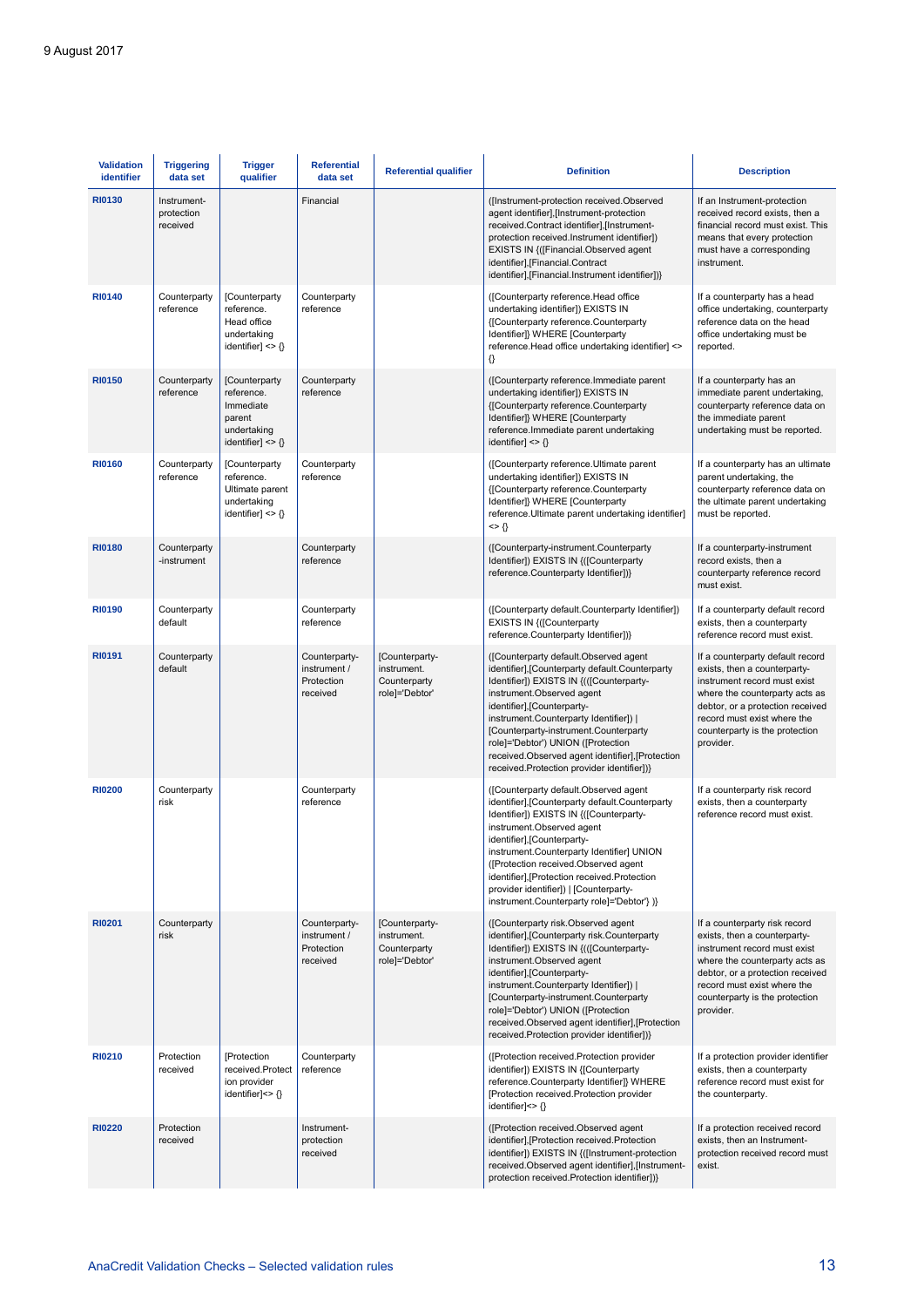| <b>Validation</b><br>identifier | <b>Triggering</b><br>data set         | <b>Trigger</b><br>qualifier                                                           | <b>Referential</b><br>data set | <b>Referential qualifier</b>                                         | <b>Definition</b>                                                                                                                                                                                                                                                                                                                                                                                                                                                                                                                                                                                                                                                                                  | <b>Description</b>                                                                                                                                                                          |
|---------------------------------|---------------------------------------|---------------------------------------------------------------------------------------|--------------------------------|----------------------------------------------------------------------|----------------------------------------------------------------------------------------------------------------------------------------------------------------------------------------------------------------------------------------------------------------------------------------------------------------------------------------------------------------------------------------------------------------------------------------------------------------------------------------------------------------------------------------------------------------------------------------------------------------------------------------------------------------------------------------------------|---------------------------------------------------------------------------------------------------------------------------------------------------------------------------------------------|
| <b>RI0250</b>                   | Instrument-<br>protection<br>received |                                                                                       | Protection<br>received         |                                                                      | ([Instrument-protection received.Observed<br>agent identifier].[Instrument-protection<br>received.Protection identifier]) EXISTS IN<br>{([Protection received.Observed agent<br>identifier], [Protection received.Protection<br>identifier])}                                                                                                                                                                                                                                                                                                                                                                                                                                                      | If an instrument-protection<br>received record exists, then a<br>protection received record must<br>exist.                                                                                  |
| <b>RI0260</b>                   | Counterparty<br>-instrument           | Count([Counter<br>party-<br>instrument.<br>Counterparty<br>role] IN<br>{'Debtor'}))>1 | Joint liabilities              |                                                                      | ([Counterparty-instrument.Observed agent<br>identifier],[Counterparty-instrument.Contract<br>identifier],[Counterparty-instrument.Instrument<br>identifier].[Counterparty-<br>instrument.Counterparty Identifier] WHERE<br>(Count([Counterparty-instrument.Counterparty<br>Identifier]   [Counterparty-<br>instrument.Counterparty role] = 'Debtor') > 1<br>AND [Counterparty-instrument.Counterparty<br>identifier]   [Counterparty-<br>instrument.Counterparty role] = 'Debtor')<br>EXISTS IN {(Joint liabilities.Observed agent<br>identifier], [Joint liabilities.Contract<br>identifier],[Counterparty-instrument.Instrument<br>identifier], [Joint liabilities.Counterparty<br>Identifier])} | If there is more than one debtor<br>taking part in an instrument,<br>then for each debtor reported in<br>the counterparty-instrument<br>data set, a joint liabilities record<br>must exist. |
| <b>RI0290</b>                   | Joint<br>liabilities                  |                                                                                       | Counterparty-<br>instrument    | [Counterparty-<br>instrument.<br>Counterparty role] IN<br>{'Debtor'} | (Joint liabilities.Observed agent identifier), Joint<br>liabilities.Contract identifier],[Joint<br>liabilities.Instrument identifier],[Joint<br>liabilities.Counterparty Identifier]) EXISTS IN<br>{([Counterparty-instrument.Observed agent<br>identifier],[Counterparty-instrument.Contract<br>identifier],[Counterparty-instrument.Instrument<br>identifier], [Counterparty-<br>instrument.Counterparty Identifier])} WHERE<br>[Counterparty-instrument.Counterparty role] IN<br>{'Debtor'}                                                                                                                                                                                                     | If a joint liabilities record exists,<br>then a counterparty-instrument<br>record must exist where each<br>counterparty of the joint liability<br>record is a debtor.                       |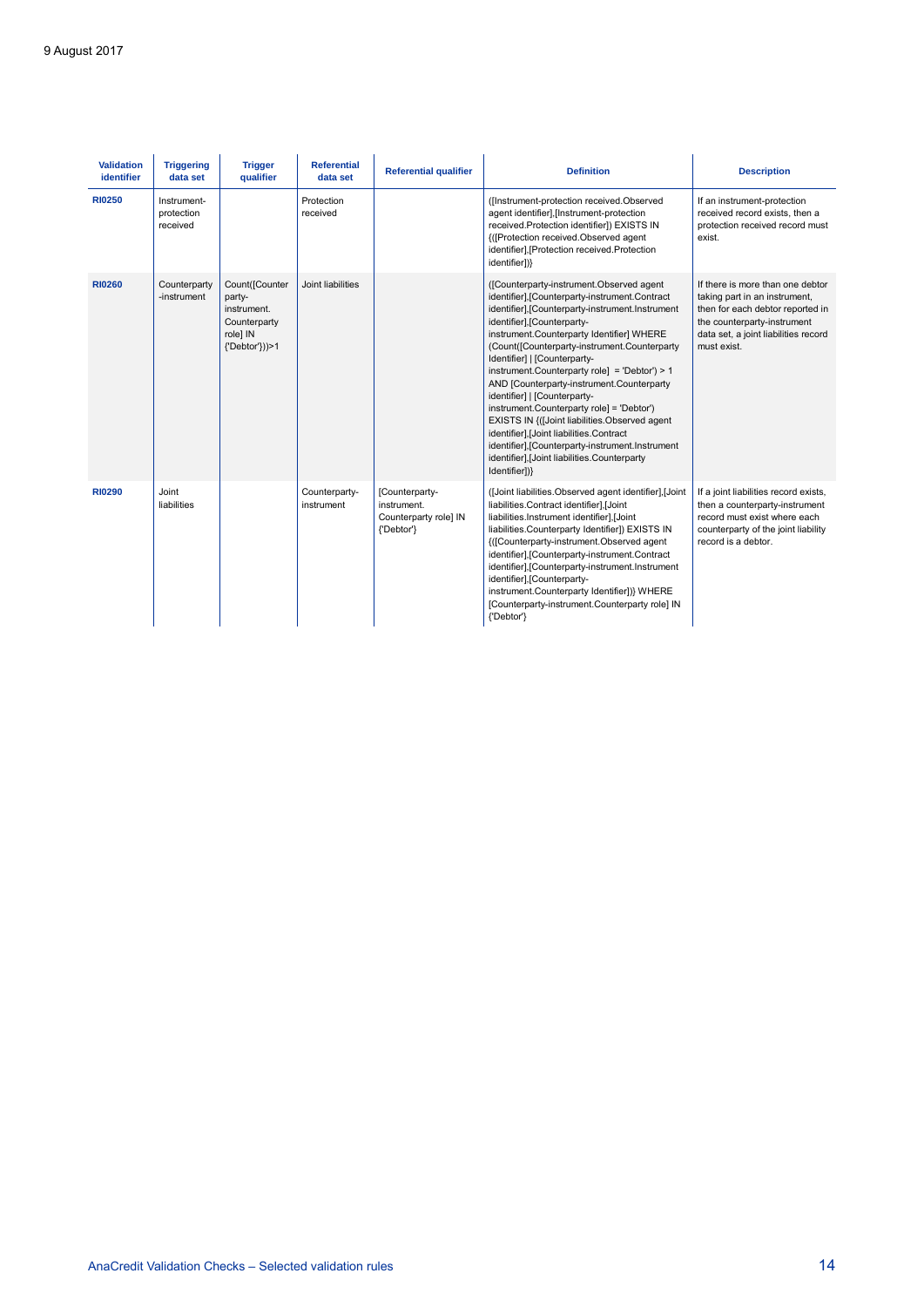### 4.2. Completeness

<span id="page-15-0"></span>The following subsections contain detailed descriptions of completeness validation checks for the:

- counterparty reference dataset; and
- credit relevant datasets.

Completeness requirements for credit relevant datasets are organised in a slightly different way from the requirements concerning counterparty reference data. This is due to the fact that there is no general condition that takes priority over the subconditions, which is the case for counterparty reference data.

<span id="page-15-1"></span>Please note that the decisions of the relevant NCB with regard to derogations, as defined in Regulation (EU) 2016/867, are taken into consideration implicitly and that, given such a decision, the completeness requirements do not apply.

### 4.2.1 Completeness – counterparty reference dataset

The following subset of validation checks focuses on the completeness requirements for the reference data reported for counterparties registered in AnaCredit. If an attribute is required under at least one of the conditions and sub-conditions, then that attribute is considered as required for the completeness of the counterparty reference dataset.

For the purpose of completeness, the data validation checks on the counterparty reference dataset are categorised into three distinct cases, which are represented by different tables. The three cases are exclusive – meaning that a specific counterparty cannot belong to more than one case.

The following table summarises the three different cases for the counterparty completeness validations: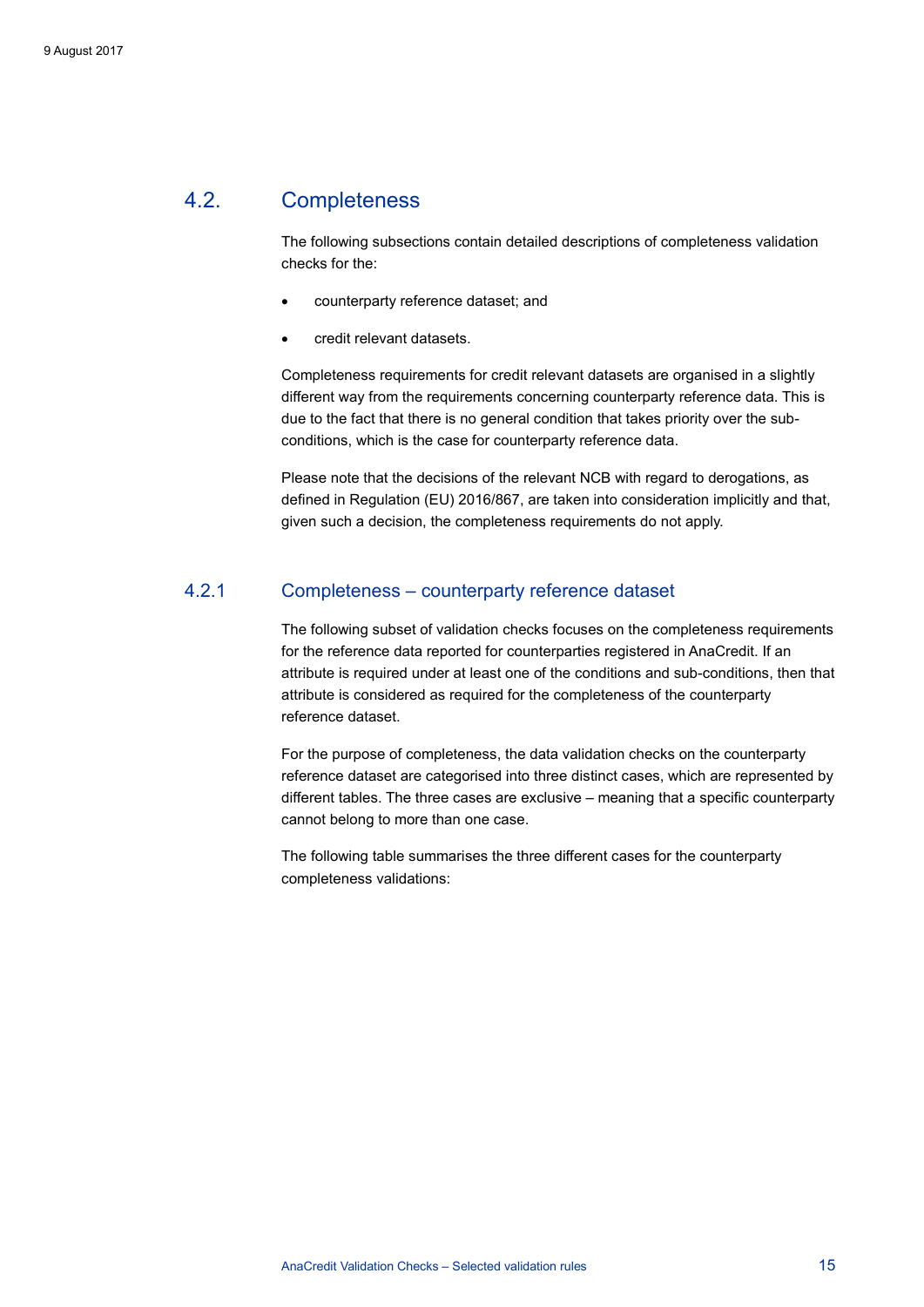| <b>Validation check tables</b> | <b>Validation check case</b>                 | <b>Description</b>                                                                                                                                                                                                                                                                                                                                                           |
|--------------------------------|----------------------------------------------|------------------------------------------------------------------------------------------------------------------------------------------------------------------------------------------------------------------------------------------------------------------------------------------------------------------------------------------------------------------------------|
| Table A, Table B               | Foreign branches                             | Data requirements for foreign branches in accordance with Part II of the<br>Manual, p. 244, Table 131.                                                                                                                                                                                                                                                                       |
|                                |                                              | The relevant NCB might decide to collect some of the information that is<br>not shown as applicable in the Manual, based on national discretions in<br>accordance with Regulation (EU) 2016/867. ECB also acknowledges the<br>possibility that, under certain circumstances, an attribute might not exist<br>and thus is not reported (e.g. balance sheet of a public unit). |
| Table C, Table D               | Special funds                                | Data requirements for special funds in accordance with Part II of the<br>Manual, p. 244 Table 131, and subsequent chapters of Section 12 of the<br>Manual.                                                                                                                                                                                                                   |
|                                |                                              | The relevant NCB might decide to collect some of the information that is<br>not shown as applicable in the Manual, based on national discretions in<br>accordance with Regulation (EU) 2016/867. ECB also acknowledges the<br>possibility that, under certain circumstances, an attribute might not exist<br>and thus is not reported (e.g. balance sheet of a public unit). |
| Table E, Table F               | General case for all other<br>counterparties | All counterparties not included in the previous two cases (i.e. – not<br>foreign branches or special funds) in accordance with Annex III of<br>Regulation (EU) 2016/867 and Part II of the AnaCredit Manual.                                                                                                                                                                 |

The exact attributes in the different cases, which are checked for completeness for the counterparties identified by the specific conditions, are summarised in the validation checks tables.

Validation checks are organised according to two different general conditions whereby, in accordance with Part II of the AnaCredit Manual, Chapter 12.1.2.1 for counterparties included in the list of MFIs or in the list of international organisations (both published on the ECB website<sup>10</sup>), only the "Counterparty Identifier" is required – unless they are the debtor<sup>[11](#page-16-1)</sup>.

| <b>Condition code</b> | <b>Description</b>                                                                                                                                                                                                                             |
|-----------------------|------------------------------------------------------------------------------------------------------------------------------------------------------------------------------------------------------------------------------------------------|
| <b>CC0010</b>         | All counterparties resident in a reporting Member State (Annex III). Specifically, this includes all<br>counterparties whose address is located in the reporting Member States as defined by Article I of<br>Regulation (EU) 2016/867.         |
| <b>CC0020</b>         | All counterparties not resident in a reporting Member State (Annex III). Specifically, this includes all<br>counterparties whose address is not located in the reporting Member States as defined by Article I of<br>Regulation (EU) 2016/867. |

In addition to the general condition codes, each subsequent completeness requirement has its own specific sub-conditions, which are shown in the relevant columns. The following table shows the complete list of all sub-conditions for the two general condition codes:

<span id="page-16-0"></span><sup>10</sup> [List of MFIs,](https://www.ecb.europa.eu/stats/financial_corporations/list_of_financial_institutions/html/index.en.html) [List of international organisations.](https://www.ecb.europa.eu/stats/money/aggregates/anacredit/shared/pdf/List_of_International_Organisations.xlsx)

<span id="page-16-1"></span><sup>11</sup> Unless otherwise decided by the relevant NCB in accordance with Part II of the AnaCredit Manual, Chapter 12.1.2.1.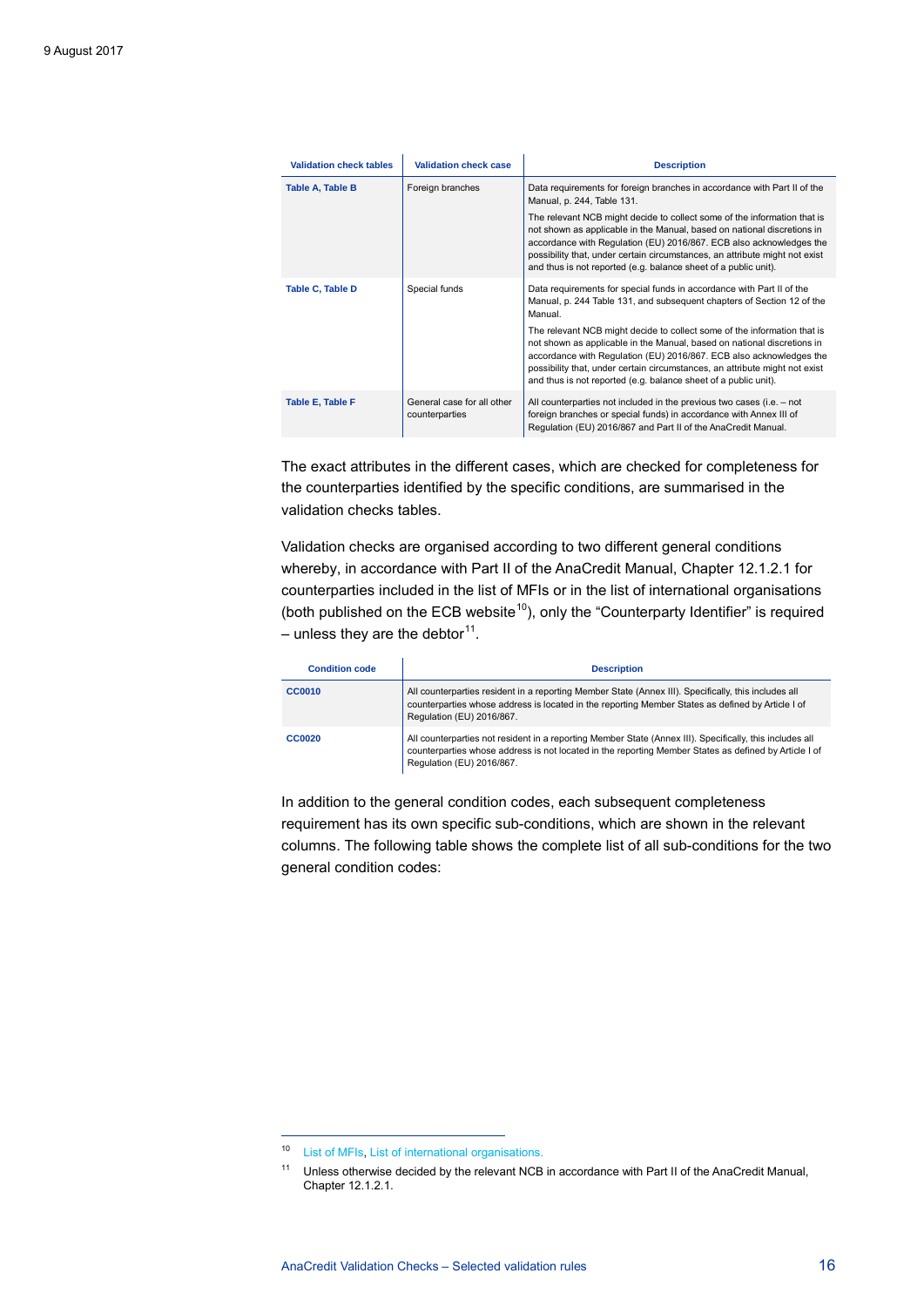| <b>Sub-condition</b><br>code | <b>Description</b>                                                                                                                                                                                                                                                                    |
|------------------------------|---------------------------------------------------------------------------------------------------------------------------------------------------------------------------------------------------------------------------------------------------------------------------------------|
| <b>CC0100</b>                | All counterparties that are Reporting Agents.                                                                                                                                                                                                                                         |
|                              | Specifically, this means all counterparties registered as reporting agents in AnaCredit by means of a<br>corresponding reporting agent identifier.                                                                                                                                    |
| CC0110                       | All counterparties that are Observed Agents.                                                                                                                                                                                                                                          |
|                              | Specifically, this means all counterparties registered as observed agents in AnaCredit by means of a<br>corresponding observed agent identifier.                                                                                                                                      |
| <b>CC0120</b>                | All counterparties that are Creditors.                                                                                                                                                                                                                                                |
|                              | Specifically, this means all counterparties registered in AnaCredit with an instrument for which they are the<br>creditor.                                                                                                                                                            |
| CC0130                       | All counterparties that are debtors to instruments that all originated before 1 September 2018. This includes all<br>counterparties.                                                                                                                                                  |
|                              | This includes all counterparties registered in AnaCredit with an instrument for which they act as the debtor,<br>where none of the instruments originated after 1 September 2018.                                                                                                     |
| CC0140                       | All counterparties that are debtors with at least one instrument that originated on or after 1 September 2018.                                                                                                                                                                        |
|                              | This includes all counterparties registered in AnaCredit with an instrument for which they act as the debtor. For<br>such counterparties, at least one instrument must exist where the inception date is not earlier than 1<br>September 2018 in order to qualify for this condition. |
| CC0150                       | All counterparties that are protection providers. This includes all counterparties identified as protection<br>providers within the protection received dataset.                                                                                                                      |
| CC0160                       | All counterparties that are head office undertakings. Such counterparties are identified by means of head office<br>undertaking identifiers.                                                                                                                                          |
| <b>CC0170</b>                | All counterparties that are immediate parent undertakings. Such counterparties are identified by means of<br>immediate parent undertaking identifiers.                                                                                                                                |
| <b>CC0180</b>                | All counterparties that are ultimate parent undertakings. Such counterparties are identified by means of ultimate<br>parent undertaking identifiers.                                                                                                                                  |
| CC0190                       | All counterparties that are originators. This includes counterparties with an eligible instrument reported to<br>AnaCredit and having the role of an originator.                                                                                                                      |
| <b>CC0200</b>                | All counterparties that are servicers. This includes counterparties with an eligible instrument reported to<br>AnaCredit and having the role of a servicer.                                                                                                                           |
|                              |                                                                                                                                                                                                                                                                                       |

 $\mathbf{I}$ 

The completeness requirements are marked using four different alphabetical markers:

| <b>Alphabetical marker</b> | <b>Description</b>      |
|----------------------------|-------------------------|
| $\mathsf{R}$               | Required                |
| N                          | National discretion     |
| C                          | Conditional requirement |
| X                          | Not required            |

 $\mathbf{I}$ 

Please note that alphabetical marker "C" refers to the provisions of Article 9 of Regulation (EU) 2016/867 whereby an LEI or a national identifier are required to identify the counterparties.

Based on the general conditions (CC0010 and CC0020), two sets of completeness validation rules are presented by means of sub-conditions and alphabetical markers. Namely, a marker in the cell at the intersection of a sub-condition code and an AnaCredit data attribute indicates whether the data attribute in the Counterparty reference dataset is required for the counterparties returned by calling the subcondition.

The validation checks are summarised in the following tables: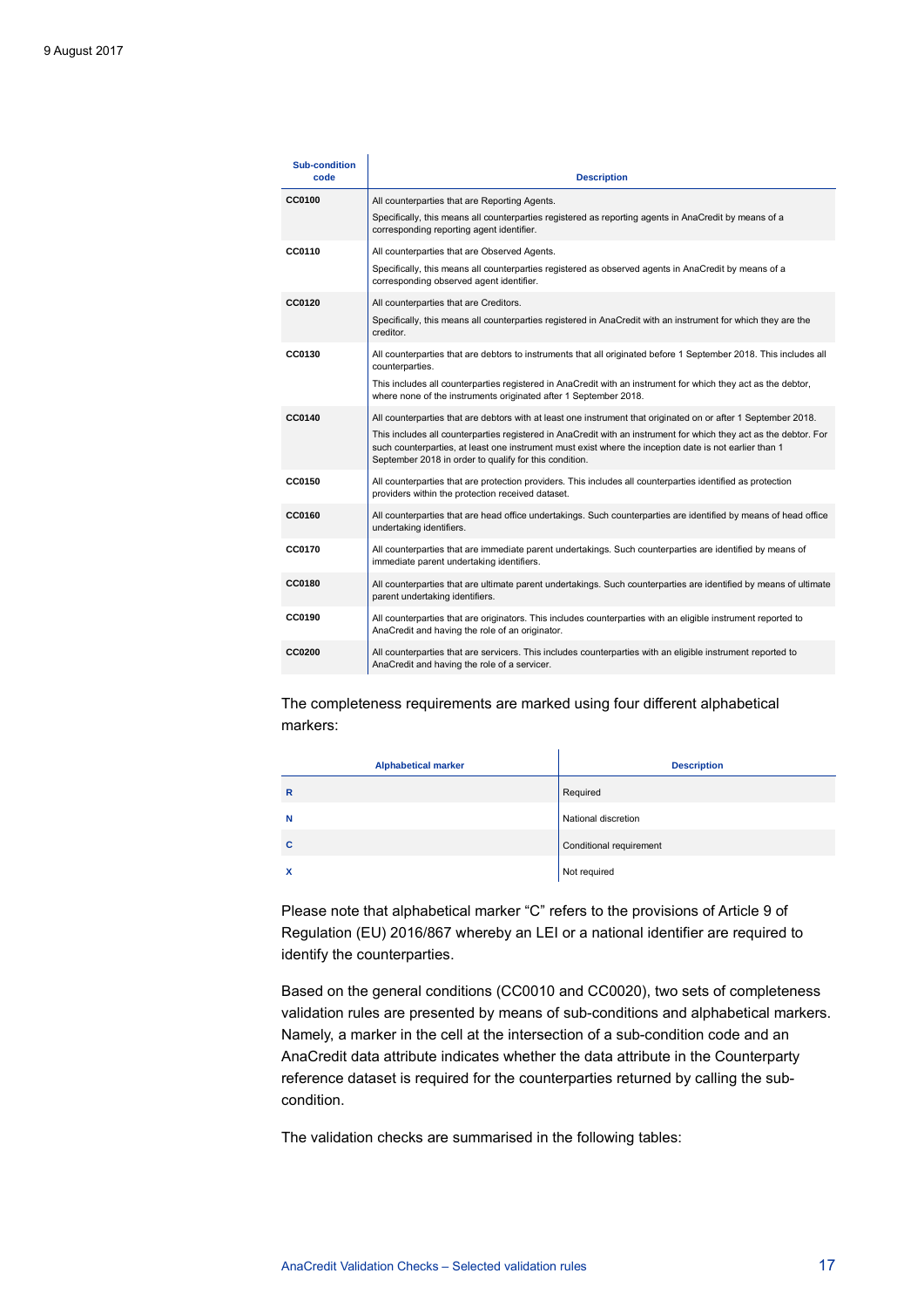<span id="page-18-5"></span> $\overline{a}$ 

| <b>Validation</b><br>identifier<br>CY0001<br>CY001012<br>CY001113<br>CY002014<br>CY002115 |        | <b>Sub-condition code</b>                    |               |               |               |               |               |               |               |               |               |               |                |
|-------------------------------------------------------------------------------------------|--------|----------------------------------------------|---------------|---------------|---------------|---------------|---------------|---------------|---------------|---------------|---------------|---------------|----------------|
|                                                                                           |        | <b>AnaCredit attribute</b>                   | <b>CC0100</b> | <b>CC0110</b> | <b>CC0120</b> | <b>CC0130</b> | <b>CC0140</b> | <b>CC0150</b> | <b>CC0160</b> | <b>CC0170</b> | <b>CC0180</b> | <b>CC0190</b> | <b>CC0200</b>  |
|                                                                                           |        | Counterparty identifier                      | $\mathsf{R}$  | ${\sf R}$     | ${\sf R}$     | ${\sf R}$     | ${\sf R}$     | $\mathsf{R}$  | R             | $\mathsf R$   | ${\sf R}$     | ${\sf R}$     | ${\sf R}$      |
|                                                                                           |        | Legal Entity Identifier (LEI)                | C             | C             | C             | C             | $\mathsf{C}$  | C             | C             | C             | C             | C             | C              |
|                                                                                           |        | National identifier                          | $\mathsf{C}$  | $\mathsf C$   | $\mathsf{C}$  | $\mathsf{C}$  | $\mathsf{C}$  | $\mathsf{C}$  | $\mathsf C$   | $\mathsf C$   | $\mathsf C$   | $\mathsf C$   | $\mathsf C$    |
|                                                                                           |        | Identifier type                              | $\mathsf{C}$  | $\mathsf C$   | $\mathsf C$   | $\mathsf{C}$  | $\mathsf C$   | $\mathsf{C}$  | $\mathsf C$   | $\mathbf C$   | $\mathsf C$   | $\mathsf C$   | $\mathsf C$    |
|                                                                                           |        | Description of other<br>identifier type      | $\mathsf{C}$  | $\mathsf C$   | $\mathsf C$   | $\mathsf C$   | $\mathsf C$   | $\mathsf C$   | $\mathbf C$   | $\mathbf C$   | C             | $\mathsf C$   | C              |
|                                                                                           | CY0030 | Head office undertaking<br>identifier        | X             | X             | X             | N             | $\mathsf{R}$  | N             | X             | X             | X             | X             | $\pmb{\times}$ |
|                                                                                           | CY0040 | Immediate parent<br>undertaking identifier   | X             | X             | X             | X             | X             | X             | X             | X             | X             | X             | X              |
|                                                                                           | CY0050 | Ultimate parent<br>undertaking identifier    | X             | X             | X             | X             | X             | X             | X             | X             | X             | X             | X              |
|                                                                                           | CY0060 | Name                                         | $\mathsf R$   | $\mathsf{R}$  | $\mathsf{R}$  | $\mathsf{R}$  | $\mathsf{R}$  | $\mathsf{R}$  | R             | $\mathsf{R}$  | $\mathsf{R}$  | $\mathsf{R}$  | $\mathsf{R}$   |
|                                                                                           | CY0070 | Address: street                              | $\mathsf{R}$  | R             | $\mathsf{R}$  | $\mathsf{R}$  | $\mathsf{R}$  | $\mathsf{R}$  | R             | R             | R             | R             | N              |
| CC0010                                                                                    | CY0080 | Address: city / town /<br>village            | $\mathsf{R}$  | $\mathsf{R}$  | $\mathsf{R}$  | $\mathsf{R}$  | $\mathsf{R}$  | $\mathsf{R}$  | R             | $\mathsf{R}$  | $\mathsf{R}$  | $\mathsf{R}$  | N              |
|                                                                                           | CY0090 | Address: county /<br>administrative division | R             | R             | R             | R             | R             | R             | R             | R             | R             | R             | N              |
|                                                                                           | CY0100 | Address: postal code                         | $\mathsf{R}$  | R             | $\mathsf{R}$  | R             | $\mathsf{R}$  | R             | R             | $\mathsf{R}$  | $\mathsf{R}$  | $\mathsf{R}$  | ${\sf N}$      |
|                                                                                           | CY0110 | Address: country                             | R             | R             | R             | R             | R             | R             | R             | R             | R             | R             | N              |
|                                                                                           | CY0120 | Legal form 16                                | X             | X             | X             | X             | X             | X             | X             | X             | X             | X             | X              |
|                                                                                           | CY0130 | Institutional sector                         | R             | R             | $\mathsf{R}$  | R             | R             | R             | R             | R             | R             | R             | N              |
|                                                                                           | CY0140 | Economic activity                            | X             | X             | $\mathsf{R}$  | $\mathsf{R}$  | $\mathsf{R}$  | N             | $\mathsf{R}$  | $\mathsf{R}$  | ${\sf N}$     | N             | $\mathsf N$    |
|                                                                                           | CY0150 | Status of legal<br>proceedings               | X             | X             | X             | X             | X             | X             | X             | X             | X             | X             | X              |
|                                                                                           | CY0160 | Date of initiation of legal<br>proceedings   | X             | X             | X             | X             | X             | X             | X             | X             | X             | X             | X              |
|                                                                                           | CY0170 | Enterprise size                              | X             | X             | X             | X             | X             | X             | X             | X             | X             | X             | X              |
|                                                                                           | CY0180 | Date of enterprise size                      | X             | X             | X             | X             | X             | X             | X             | X             | X             | X             | X              |
|                                                                                           | CY0190 | Number of employees                          | X             | X             | X             | X             | X             | X             | X             | X             | X             | X             | X              |
|                                                                                           | CY0200 | Balance sheet total                          | X             | X             | X             | X             | X             | X             | X             | X             | X             | X             | X              |
|                                                                                           | CY0210 | Annual turnover                              | X             | X             | X             | X             | X             | X             | X             | X             | X             | X             | X              |
|                                                                                           | CY0220 | Accounting standard                          | X             | X             | X             | X             | X             | X             | X             | X             | X             | X             | X              |

**Table A: Foreign branches**

<span id="page-18-0"></span><sup>&</sup>lt;sup>12</sup> Either the "Legal Entity Identifier" or the "National Identifier" is required. Thus the validation checks CY0010 and CY0011 fail only if both are unavailable.

<span id="page-18-1"></span><sup>&</sup>lt;sup>13</sup> The "National identifier" can only be an identifier in accordance with ECB's official published list of AnaCredit identifiers, available at: [https://www.ecb.europa.eu/stats/money/aggregates/anacredit/shared/pdf/List\\_of\\_national\\_identifiers.xlsx](https://www.ecb.europa.eu/stats/money/aggregates/anacredit/shared/pdf/List_of_national_identifiers.xlsx)

<span id="page-18-2"></span><sup>&</sup>lt;sup>14</sup> In accordance with Part II of the AnaCredit Manual (ch. 12.4.3), the "Identifier type" is required only when the "National Identifier" has been provided. Thus the validation check will only fail if CY0011 is available.

<span id="page-18-3"></span><sup>&</sup>lt;sup>15</sup> In accordance with Part II of the AnaCredit Manual (ch. 12.4.3), the "Description of other identifier type" attribute is required only when the "National Identifier" has been provided with an "Identifier type" = "Other".

<span id="page-18-4"></span> $16$  The published list of legal forms can be found at: [https://www.ecb.europa.eu/stats/money/aggregates/anacredit/shared/pdf/List\\_of\\_legal\\_forms.xlsx.](https://www.ecb.europa.eu/stats/money/aggregates/anacredit/shared/pdf/List_of_legal_forms.xlsx) According to Part II of the AnaCredit Manual, Section 12.4.13, the "Legal form" attribute is only applicable at legal entity level; for a foreign branch, the legal form is only reported in the counterparty reference data of the head office undertaking that represents the legal entity.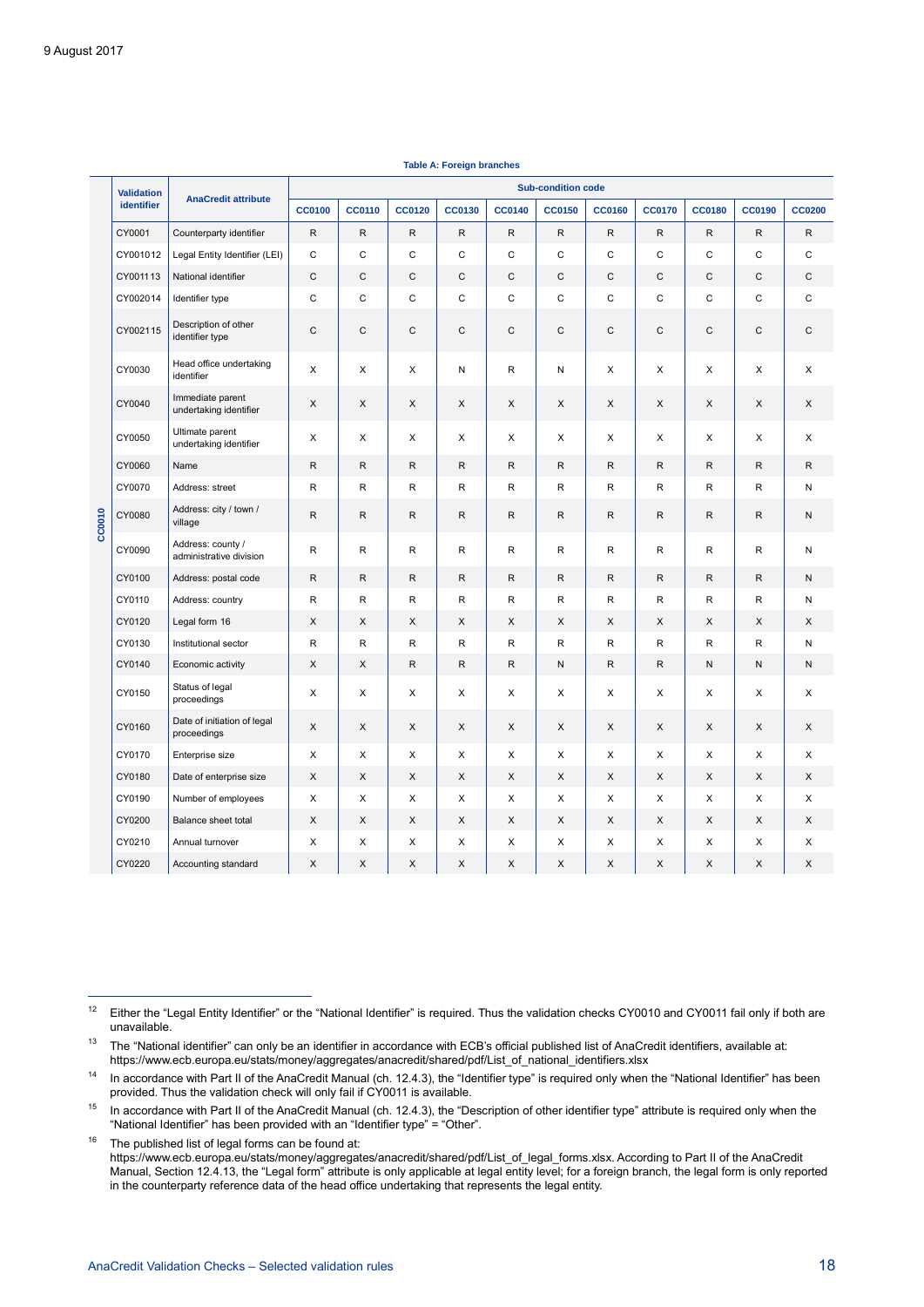|        | <b>Validation</b> | <b>AnaCredit attribute</b>                   | <b>Sub-condition code</b> |               |               |               |               |               |               |               |               |               |               |
|--------|-------------------|----------------------------------------------|---------------------------|---------------|---------------|---------------|---------------|---------------|---------------|---------------|---------------|---------------|---------------|
|        | identifier        |                                              | <b>CC0100</b>             | <b>CC0110</b> | <b>CC0120</b> | <b>CC0130</b> | <b>CC0140</b> | <b>CC0150</b> | <b>CC0160</b> | <b>CC0170</b> | <b>CC0180</b> | <b>CC0190</b> | <b>CC0200</b> |
|        | CY0001            | Counterparty identifier                      | X                         | $\mathsf{R}$  | R             | R             | $\mathsf{R}$  | R             | $\mathsf R$   | R             | R             | R             | R             |
|        | CY001023          | Legal Entity Identifier (LEI)                | X                         | C             | $\mathsf{C}$  | C             | $\mathsf{C}$  | C             | C             | C             | C             | C             | C             |
|        | CY001124          | National identifier                          | X                         | $\mathsf C$   | $\mathsf C$   | $\mathsf C$   | $\mathsf{C}$  | C             | C             | C             | C             | $\mathsf C$   | C             |
|        | CY002025          | Identifier type                              | X                         | $\mathsf{C}$  | $\mathsf C$   | C             | C             | C             | C             | C             | C             | $\mathsf C$   | C             |
|        | CY002126          | Description of other identifier<br>type      | X                         | $\mathsf C$   | $\mathsf C$   | $\mathsf C$   | $\mathsf{C}$  | C             | C             | C             | C             | $\mathsf C$   | $\mathsf C$   |
|        | CY0030            | Head office undertaking<br>identifier        | X                         | X             | X             | X             | X             | X             | X             | X             | X             | X             | X             |
|        | CY0040            | Immediate parent undertaking<br>identifier   | X                         | X             | X             | X             | X             | X             | X             | X             | X             | X             | X             |
|        | CY0050            | Ultimate parent undertaking<br>identifier    | X                         | X             | X             | X             | X             | X             | X             | X             | X             | X             | X             |
|        | CY0060            | Name                                         | X                         | $\mathsf{R}$  | $\mathsf{R}$  | $\mathsf{R}$  | $\mathsf R$   | R             | $\mathsf{R}$  | R             | R             | $\mathsf{R}$  | ${\sf R}$     |
| CC0020 | CY0070            | Address: street                              | X                         | R             | R             | R             | R             | R             | R             | R             | R             | R             | N             |
|        | CY0080            | Address: city / town / village               | X                         | R             | R             | R             | $\mathsf{R}$  | R             | R             | R             | R             | R             | N             |
|        | CY0090            | Address: county / administrative<br>division | X                         | X             | X             | X             | X             | X             | X             | X             | X             | X             | X             |
|        | CY0100            | Address: postal code                         | X                         | $\mathsf{R}$  | $\mathsf{R}$  | $\mathsf{R}$  | $\mathsf R$   | R             | R             | R             | $\mathsf{R}$  | $\mathsf{R}$  | N             |
|        | CY0110            | Address: country                             | X                         | R             | R             | R             | $\mathsf{R}$  | R             | R             | R             | R             | R             | N             |
|        | CY0120            | Legal form 16                                | X                         | X             | X             | X             | X             | X             | X             | X             | X             | X             | X             |
|        | CY0130            | Institutional sector                         | X                         | R             | R             | R             | $\mathsf{R}$  | R             | R             | R             | R             | R             | N             |
|        | CY0140            | Economic activity                            | X                         | X             | N             | ${\sf N}$     | $\mathsf{N}$  | N             | N             | N             | N             | $\sf N$       | N             |
|        | CY0150            | Status of legal proceedings                  | X                         | X             | X             | X             | N             | Ν             | X             | X             | X             | X             | X             |
|        | CY0160            | Date of initiation of legal<br>proceedings   | X                         | X             | X             | X             | ${\sf N}$     | N             | X             | X             | X             | X             | X             |
|        | CY0170            | Enterprise size                              | X                         | X             | X             | X             | N             | Ν             | X             | X             | X             | X             | X             |
|        | CY0180            | Date of enterprise size                      | X                         | X             | X             | X             | X             | X             | X             | X             | X             | X             | X             |
|        | CY0190            | Number of employees                          | X                         | X             | X             | X             | X             | X             | X             | X             | Х             | X             | X             |
|        | CY0200            | Balance sheet total                          | X                         | X             | X             | X             | X             | X             | X             | X             | X             | X             | X             |
|        | CY0210            | Annual turnover                              | X                         | X             | X             | X             | X             | X             | X             | X             | X             | X             | X             |
|        | CY0220            | Accounting standard                          | X                         | X             | X             | X             | X             | X             | X             | X             | X             | X             | X             |

#### **Table B: Foreign branches**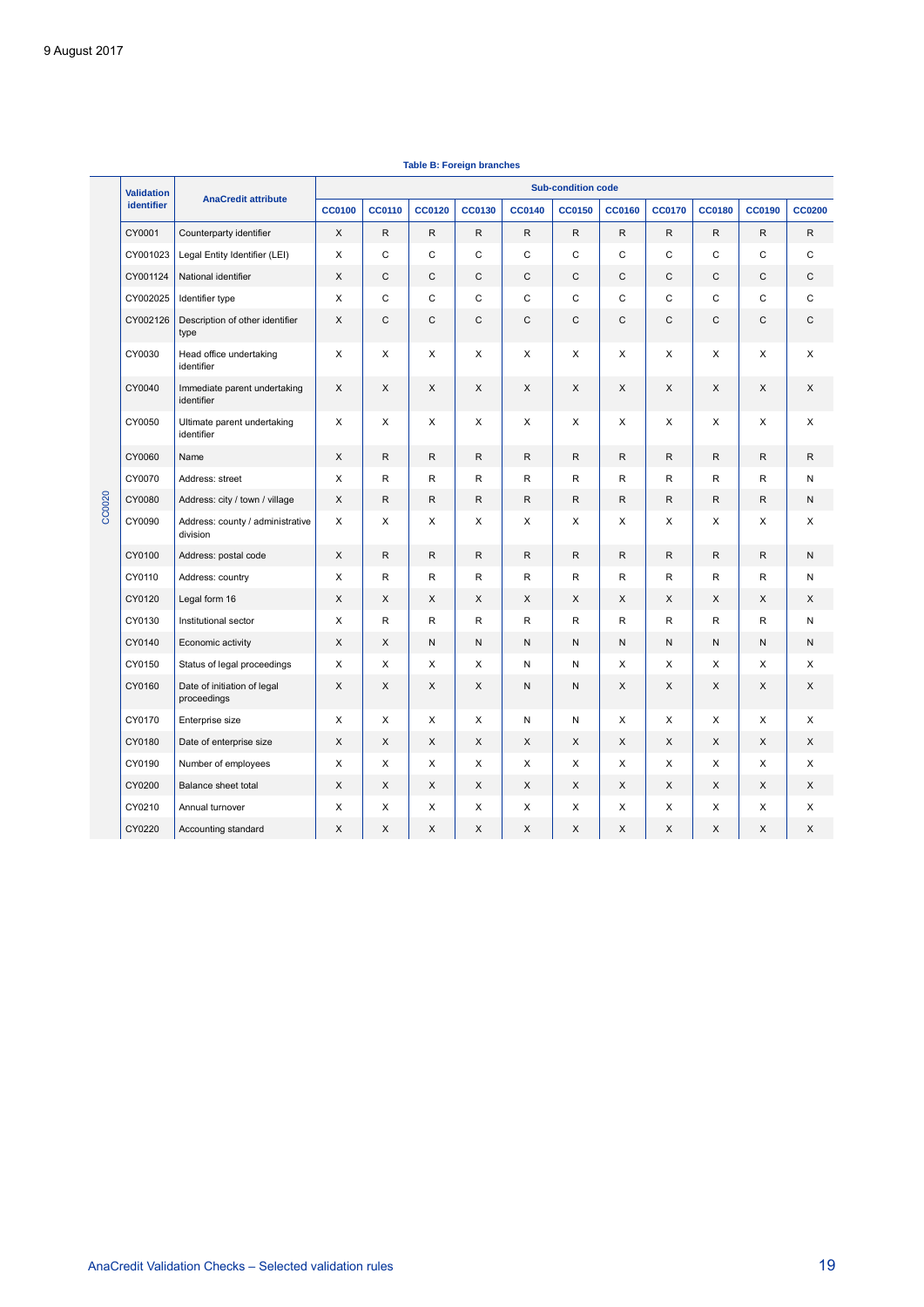|        | <b>Validation</b>    |                                              | <b>Sub-vondition code</b> |               |               |               |               |               |               |               |               |               |               |
|--------|----------------------|----------------------------------------------|---------------------------|---------------|---------------|---------------|---------------|---------------|---------------|---------------|---------------|---------------|---------------|
|        | identifier           | <b>AnaCredit attribute</b>                   | <b>CC0100</b>             | <b>CC0110</b> | <b>CC0120</b> | <b>CC0130</b> | <b>CC0140</b> | <b>CC0150</b> | <b>CC0160</b> | <b>CC0170</b> | <b>CC0180</b> | <b>CC0190</b> | <b>CC0200</b> |
|        | CY0001               | Counterparty identifier                      | $\mathsf{R}$              | $\mathsf{R}$  | R             | R             | R             | $\mathsf{R}$  | $\mathsf{R}$  | R             | R             | $\mathsf{R}$  | $\mathsf{R}$  |
|        | CY0010 <sup>17</sup> | Legal Entity Identifier (LEI)                | $\mathsf C$               | $\mathsf C$   | C             | C             | $\mathbf C$   | C             | $\mathsf C$   | C             | $\mathbf C$   | $\mathbf C$   | $\mathsf C$   |
|        | CY0011 <sup>18</sup> | National identifier                          | $\mathsf C$               | $\mathsf C$   | $\mathsf C$   | C             | $\mathsf C$   | C             | $\mathsf C$   | C             | C             | C             | $\mathsf C$   |
|        | CY0020 <sup>19</sup> | Identifier type                              | $\mathsf C$               | $\mathsf C$   | C             | $\mathbf C$   | $\mathbf C$   | $\mathsf C$   | $\mathsf C$   | $\mathsf C$   | $\mathsf C$   | $\mathsf C$   | $\mathsf C$   |
|        | CY002120             | Description of other<br>identifier type      | $\mathsf C$               | $\mathsf{C}$  | $\mathsf C$   | $\mathsf{C}$  | $\mathsf C$   | $\mathsf{C}$  | $\mathsf C$   | $\mathsf{C}$  | C             | $\mathsf{C}$  | $\mathbf C$   |
|        | CY0030               | Head office undertaking<br>identifier        | X                         | X             | X             | N             | R             | ${\sf N}$     | X             | X             | X             | X             | X             |
|        | CY0040               | Immediate parent<br>undertaking identifier   | X                         | X             | X             | X             | X             | X             | X             | X             | X             | X             | X             |
|        | CY0050               | Ultimate parent<br>undertaking identifier    | X                         | X             | X             | X             | X             | X             | X             | X             | X             | X             | X             |
|        | CY0060               | Name                                         | $\mathsf{R}$              | $\mathsf{R}$  | $\mathsf{R}$  | $\mathsf{R}$  | $\mathsf{R}$  | $\mathsf{R}$  | $\mathsf{R}$  | R             | $\mathsf{R}$  | $\mathsf{R}$  | R             |
|        | CY0070               | Address: street                              | X                         | X             | X             | X             | X             | X             | X             | X             | X             | X             | X             |
| CC0010 | CY0080               | Address: city / town /<br>village            | X                         | X             | X             | X             | X             | X             | X             | X             | X             | X             | X             |
|        | CY0090               | Address: county /<br>administrative division | X                         | X             | X             | X             | X             | X             | X             | X             | X             | X             | X             |
|        | CY0100               | Address: postal code                         | X                         | X             | X             | X             | X             | X             | X             | X             | X             | X             | X             |
|        | CY0110               | Address: country                             | X                         | X             | X             | X             | X             | X             | X             | X             | X             | X             | X             |
|        | CY0120               | Legal form <sup>21</sup>                     | $\mathsf{R}$              | $\mathsf{R}$  | $\mathsf{R}$  | R.            | R             | $\mathsf{R}$  | R             | R.            | R             | $\mathsf{R}$  | N             |
|        | CY0130               | Institutional sector                         | R                         | R             | R             | R             | R             | R             | R             | R             | R             | R             | Ν             |
|        | CY0140               | Economic activity                            | X                         | $\times$      | R             | R.            | $\mathsf{R}$  | N             | $\mathsf{R}$  | R.            | N             | N             | N             |
|        | CY0150               | Status of legal<br>proceedings               | X                         | X             | X             | X             | X             | X             | X             | X             | X             | X             | X             |
|        | CY0160               | Date of initiation of legal<br>proceedings   | X                         | X             | X             | X             | X             | X             | X             | X             | X             | X             | X             |
|        | CY0170               | Enterprise size                              | X                         | X             | X             | X             | X             | X             | X             | X             | X             | X             | X             |
|        | CY0180               | Date of enterprise size                      | X                         | X             | X             | X             | X             | X             | X             | X             | X             | X             | X             |
|        | CY0190               | Number of employees                          | X                         | X             | X             | X             | X             | X             | X             | X             | X             | X             | X             |
|        | CY0200               | Balance sheet total                          | X                         | X             | X             | X             | X             | X             | X             | X             | X             | X             | X             |
|        | CY0210               | Annual turnover                              | X                         | X             | X             | X             | X             | X             | X             | X             | X             | X             | X             |
|        | CY0220               | Accounting standard                          | X                         | X             | X             | X             | X             | X             | X             | X             | X             | X             | X             |

**Table C: Special funds**

<span id="page-20-0"></span><sup>&</sup>lt;sup>17</sup> Either the "Legal Entity Identifier" or the "National Identifier" is required. Thus the validation checks CY0010 and CY0011 fail only if both are unavailable.

<span id="page-20-1"></span> $18$  The "National identifier" can only be an identifier in accordance with the ECB's official published list of AnaCredit identifiers, available at: [https://www.ecb.europa.eu/stats/money/aggregates/anacredit/shared/pdf/List\\_of\\_national\\_identifiers.xlsx](https://www.ecb.europa.eu/stats/money/aggregates/anacredit/shared/pdf/List_of_national_identifiers.xlsx)

<span id="page-20-2"></span> $19$  In accordance with Part II of the AnaCredit Manual, (ch. 12.4.3) the "Identifier type" is required only when the "National Identifier" has been provided. Thus the validation check will only fail if CY0011 is available.

<span id="page-20-3"></span><sup>&</sup>lt;sup>20</sup> In accordance with Part II of the AnaCredit Manual (ch. 12.4.3), the "Description of other identifier type" attribute is required only when the "National Identifier" has been provided with an "Identifier type" = "Other".

<span id="page-20-4"></span> $21$  The published list of legal forms is available at: [https://www.ecb.europa.eu/stats/money/aggregates/anacredit/shared/pdf/List\\_of\\_legal\\_forms.xlsx](https://www.ecb.europa.eu/stats/money/aggregates/anacredit/shared/pdf/List_of_legal_forms.xlsx)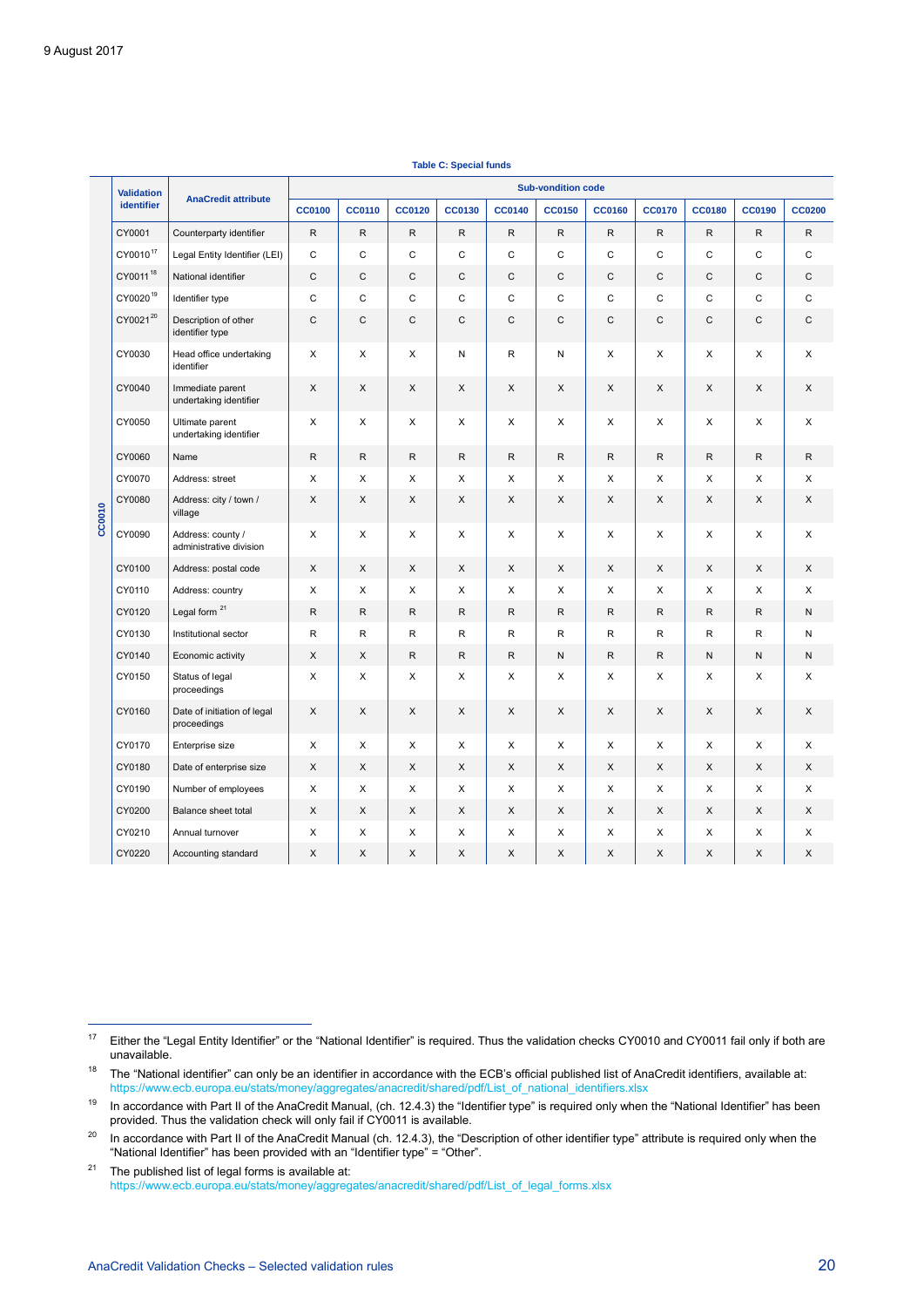|        | <b>Validation</b> | <b>AnaCredit attribute</b>                   | <b>Sub-condition code</b> |               |               |               |               |               |               |               |               |               |               |
|--------|-------------------|----------------------------------------------|---------------------------|---------------|---------------|---------------|---------------|---------------|---------------|---------------|---------------|---------------|---------------|
|        | identifier        |                                              | <b>CC0100</b>             | <b>CC0110</b> | <b>CC0120</b> | <b>CC0130</b> | <b>CC0140</b> | <b>CC0150</b> | <b>CC0160</b> | <b>CC0170</b> | <b>CC0180</b> | <b>CC0190</b> | <b>CC0200</b> |
|        | CY0001            | Counterparty identifier                      | X                         | $\mathsf{R}$  | $\mathsf{R}$  | $\mathsf{R}$  | $\mathsf{R}$  | $\mathsf{R}$  | R             | $\mathsf{R}$  | ${\sf R}$     | $\mathsf{R}$  | R             |
|        | CY001023          | Legal Entity Identifier (LEI)                | X                         | $\mathsf{C}$  | $\mathsf{C}$  | $\mathsf{C}$  | $\mathsf{C}$  | C             | C             | $\mathsf{C}$  | $\mathsf{C}$  | C             | C             |
|        | CY001124          | National identifier                          | X                         | $\mathsf C$   | C             | $\mathsf C$   | $\mathsf{C}$  | $\mathsf C$   | C             | $\mathsf{C}$  | $\mathsf C$   | C             | C             |
|        | CY002025          | Identifier type                              | X                         | $\mathsf{C}$  | $\mathsf{C}$  | $\mathsf{C}$  | $\mathsf{C}$  | $\mathsf C$   | C             | $\mathsf{C}$  | $\mathsf{C}$  | C             | C             |
|        | CY002126          | Description of other identifier<br>type      | X                         | C             | C             | C             | $\mathsf{C}$  | $\mathsf C$   | C             | $\mathsf{C}$  | C             | C             | C             |
|        | CY0030            | Head office undertaking<br>identifier        | X                         | X             | X             | X             | X             | X             | X             | X             | X             | X             | X             |
|        | CY0040            | Immediate parent undertaking<br>identifier   | X                         | X             | X             | X             | X             | X             | X             | X             | X             | X             | X             |
|        | CY0050            | Ultimate parent undertaking<br>identifier    | X                         | X             | X             | X             | X             | X             | X             | $\times$      | X             | X             | X             |
| CC0020 | CY0060            | Name                                         | X                         | R             | $\mathsf{R}$  | $\mathsf{R}$  | $\mathsf{R}$  | $\mathsf{R}$  | R             | R             | $\mathsf{R}$  | $\mathsf{R}$  | R             |
|        | CY0070            | Address: street                              | X                         | X             | X             | X             | X             | X             | X             | X             | X             | X             | X             |
|        | CY0080            | Address: city / town / village               | X                         | X             | X             | X             | X             | X             | X             | X             | X             | X             | X             |
|        | CY0090            | Address: county /<br>administrative division | X                         | X             | X             | X             | X             | X             | X             | X             | X             | X             | X             |
|        | CY0100            | Address: postal code                         | X                         | X             | X             | X             | X             | X             | X             | X             | X             | X             | X             |
|        | CY0110            | Address: country                             | X                         | X             | X             | X             | X             | X             | X             | X             | X             | X             | X             |
|        | CY0120            | Legal form <sup>22</sup>                     | X                         | R             | R.            | $\mathsf{R}$  | $\mathsf{R}$  | R             | R.            | R             | $\mathsf{R}$  | $\mathsf{R}$  | N             |
|        | CY0130            | Institutional sector                         | X                         | R             | R             | R             | R             | R             | R             | $\mathsf{R}$  | R             | R             | N             |
|        | CY0140            | Economic activity                            | X                         | X             | $\sf N$       | N             | N             | N             | N             | ${\sf N}$     | ${\sf N}$     | N             | N             |
|        | CY0150            | Status of legal proceedings                  | X                         | X             | X             | X             | N             | Ν             | X             | X             | X             | X             | X             |
|        | CY0160            | Date of initiation of legal<br>proceedings   | X                         | X             | X             | X             | N             | N             | X             | X             | X             | X             | X             |
|        | CY0170            | Enterprise size                              | X                         | X             | X             | X             | N             | Ν             | X             | X             | X             | X             | X             |
|        | CY0180            | Date of enterprise size                      | X                         | X             | X             | $\times$      | X             | X             | X             | X             | $\times$      | X             | X             |
|        | CY0190            | Number of employees                          | X                         | X             | X             | X             | X             | X             | X             | X             | X             | X             | X             |
|        | CY0200            | Balance sheet total                          | X                         | X             | X             | X             | X             | X             | X             | X             | X             | X             | X             |
|        | CY0210            | Annual turnover                              | X                         | X             | X             | X             | X             | X             | X             | X             | X             | X             | X             |
|        | CY0220            | Accounting standard                          | X                         | X             | X             | X             | X             | X             | X             | X             | X             | X             | X             |

**Table D: Special funds**

<span id="page-21-0"></span> $22$  The published list of legal forms is available at: [https://www.ecb.europa.eu/stats/money/aggregates/anacredit/shared/pdf/List\\_of\\_legal\\_forms.xlsx](https://www.ecb.europa.eu/stats/money/aggregates/anacredit/shared/pdf/List_of_legal_forms.xlsx)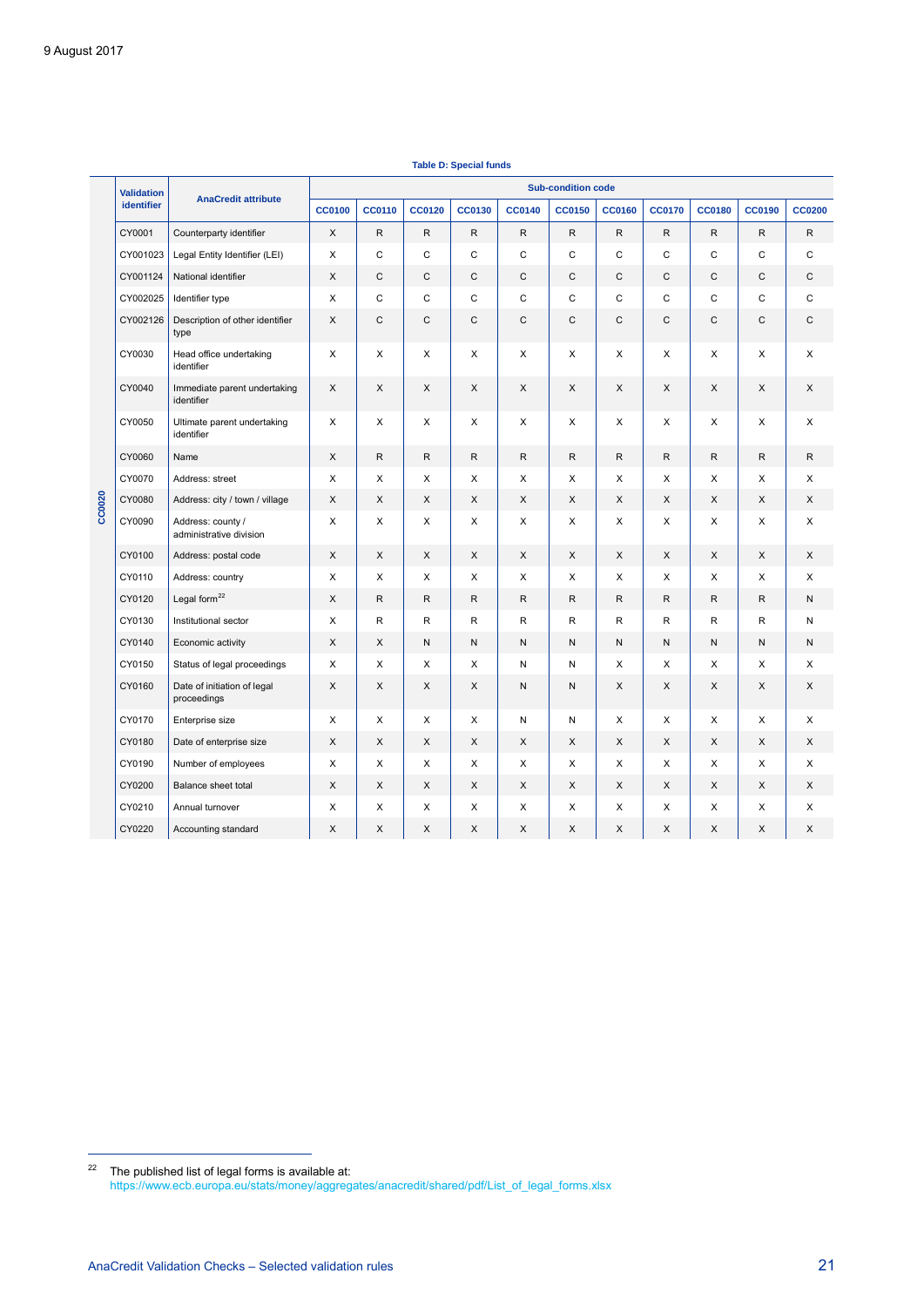<span id="page-22-3"></span><span id="page-22-2"></span><span id="page-22-1"></span><span id="page-22-0"></span>

|        |                              |                                              | <b>Sub-condition code</b> |               |               |               |                   |               |               |               |               |               |               |
|--------|------------------------------|----------------------------------------------|---------------------------|---------------|---------------|---------------|-------------------|---------------|---------------|---------------|---------------|---------------|---------------|
|        | <b>Validation identifier</b> | <b>AnaCredit attribute</b>                   | <b>CC0100</b>             | <b>CC0110</b> | <b>CC0120</b> | <b>CC0130</b> | <b>CC0140</b>     | <b>CC0150</b> | <b>CC0160</b> | <b>CC0170</b> | <b>CC0180</b> | <b>CC0190</b> | <b>CC0200</b> |
|        | CY0001                       | Counterparty identifier                      | $\mathsf{R}$              | $\mathsf{R}$  | $\mathsf{R}$  | $\mathsf{R}$  | $\mathsf{R}$      | R             | $\mathsf{R}$  | $\mathsf R$   | R.            | $\mathsf{R}$  | $\mathsf{R}$  |
|        | CY0010 <sup>23</sup>         | Legal Entity Identifier<br>(LEI)             | C                         | C             | C             | $\mathbf C$   | $\mathsf{C}$      | C             | C             | C             | C             | C             | $\mathsf{C}$  |
|        | CY0011 <sup>24</sup>         | National identifier                          | C                         | $\mathsf{C}$  | $\mathsf{C}$  | $\mathsf C$   | $\mathsf{C}$      | $\mathsf{C}$  | $\mathsf{C}$  | $\mathsf{C}$  | $\mathsf{C}$  | $\mathsf{C}$  | $\mathsf{C}$  |
|        | CY0020 <sup>25</sup>         | Identifier type                              | C                         | C             | C             | $\mathbf C$   | C                 | C             | $\mathsf{C}$  | C             | C             | C             | C             |
|        | CY0021 <sup>26</sup>         | Description of other<br>identifier type      | C                         | C             | C             | C             | $\mathsf C$       | C             | C             | $\mathsf{C}$  | C             | C             | $\mathsf C$   |
|        | CY0030                       | Head office undertaking<br>identifier        | X                         | X             | X             | N             | $\mathrm{C}^{27}$ | N             | X             | X             | X             | X             | X             |
|        | CY0040                       | Immediate parent<br>undertaking identifier   | X                         | X             | X             | ${\sf N}$     | $\mathsf{R}$      | N             | X             | X             | X             | X             | X             |
|        | CY0050                       | Ultimate parent<br>undertaking identifier    | X                         | X             | X             | N             | R                 | N             | X             | X             | X             | X             | X             |
|        | CY0060                       | Name                                         | $\mathsf{R}$              | $\mathsf{R}$  | $\mathsf{R}$  | $\mathsf{R}$  | $\mathsf{R}$      | R             | $\mathsf{R}$  | R             | R.            | $\mathsf{R}$  | $\mathsf{R}$  |
|        | CY0070                       | Address: street                              | $\mathsf{R}$              | R             | R             | R             | R                 | R             | R             | R             | R             | R             | N             |
| CC0010 | CY0080                       | Address: city / town /<br>village            | R                         | R             | R.            | R             | R                 | R             | R             | R             | R.            | $\mathsf{R}$  | N             |
|        | CY0090                       | Address: county /<br>administrative division | R                         | R             | R             | $\mathsf{R}$  | R                 | R             | R             | R             | R             | R             | ${\sf N}$     |
|        | CY0100                       | Address: postal code                         | R                         | $\mathsf R$   | R             | $\mathsf{R}$  | R                 | R             | ${\sf R}$     | $\mathsf{R}$  | R             | R             | ${\sf N}$     |
|        | CY0110                       | Address: country                             | R                         | R             | $\mathsf R$   | R             | R                 | R             | $\mathsf R$   | $\mathsf R$   | R             | $\mathsf{R}$  | Ν             |
|        | CY0120                       | Legal form <sup>28</sup>                     | R                         | R             | R             | R             | R                 | R             | $\mathsf{R}$  | $\mathsf{R}$  | R             | $\mathsf{R}$  | N             |
|        | CY0130                       | Institutional sector                         | R                         | R             | R             | R             | R                 | R             | R             | R             | R             | R             | N             |
|        | CY0140                       | Economic activity                            | X                         | X             | $\mathsf{R}$  | $\mathsf{R}$  | $\mathsf{R}$      | N             | $\mathsf{R}$  | ${\sf R}$     | N             | ${\sf N}$     | ${\sf N}$     |
|        | CY0150                       | Status of legal<br>proceedings               | X                         | X             | X             | N             | $\mathsf{R}$      | N             | $\mathsf{N}$  | $\mathsf{N}$  | N             | $\mathsf{N}$  | N             |
|        | CY0160                       | Date of initiation of legal<br>proceedings   | X                         | X             | X             | N             | $\mathsf{R}$      | N             | N             | $\mathsf{N}$  | N             | ${\sf N}$     | ${\sf N}$     |
|        | CY0170                       | Enterprise size                              | X                         | X             | X             | N             | R                 | N             | N             | N             | Ν             | N             | N             |
|        | CY0180                       | Date of enterprise size                      | X                         | X             | X             | N             | R                 | N             | N             | N             | N             | N             | ${\sf N}$     |
|        | CY0190                       | Number of employees                          | X                         | Χ             | X             | N             | R                 | N             | N             | N             | N             | N             | X             |
|        | CY0200                       | Balance sheet total                          | X                         | X             | X             | N             | $\mathsf{R}$      | N             | N             | $\mathsf{N}$  | N             | N             | X             |
|        | CY0210                       | Annual turnover                              | X                         | X             | X             | N             | R                 | N             | N             | N             | N             | N             | X             |
|        | CY0220                       | Accounting standard                          | R                         | X             | X             | X             | X                 | X             | X             | X             | X             | X             | X             |

#### **Table E: General case for all other counterparties**

<span id="page-22-4"></span><sup>23</sup> Either the "Legal Entity Identifier" or the "National Identifier" is required. Thus the validation checks CY0010 and CY0011 fail only if both are unavailable.

<span id="page-22-5"></span><sup>24</sup> The "National identifier" can only be an identifier in accordance with the ECB's official published list of AnaCredit identifiers, available at: [https://www.ecb.europa.eu/stats/money/aggregates/anacredit/shared/pdf/List\\_of\\_national\\_identifiers.xlsx](https://www.ecb.europa.eu/stats/money/aggregates/anacredit/shared/pdf/List_of_national_identifiers.xlsx)

<span id="page-22-6"></span><sup>25</sup> In accordance with Part II of the AnaCredit Manual (ch. 12.4.3) the "Identifier type" is required only when the "National Identifier" has been provided. Thus the validation check can fail only when CY0011 is available.

<span id="page-22-7"></span> $26$  In accordance with Part II of the AnaCredit Manual (ch. 12.4.3), the "Description of other identifier type" attribute is required only when the "National Identifier" has been provided with an "Identifier type" = "Other".

<span id="page-22-8"></span><sup>27</sup> In accordance with Part II of the AnaCredit Manual (ch. 12.4.4), the "Head office undertaking identifier" is encouraged for reporting even in cases where the Head offices / domestic parts have the same value as the "Counterparty identifier".

<span id="page-22-9"></span> $28$  The published list of legal forms is available at:

[https://www.ecb.europa.eu/stats/money/aggregates/anacredit/shared/pdf/List\\_of\\_legal\\_forms.xlsx.](https://www.ecb.europa.eu/stats/money/aggregates/anacredit/shared/pdf/List_of_legal_forms.xlsx) According to Part II of the AnaCredit Manual, Section 12.4.13, the "Legal form" attribute is only applicable at legal entity level; for a foreign branch, the legal form is only reported in the counterparty reference data of the head office undertaking that represents the legal entity. In the case of special funds, the "special fund" value is reported. For counterparties not resident in a reporting Member State, this attribute is always required.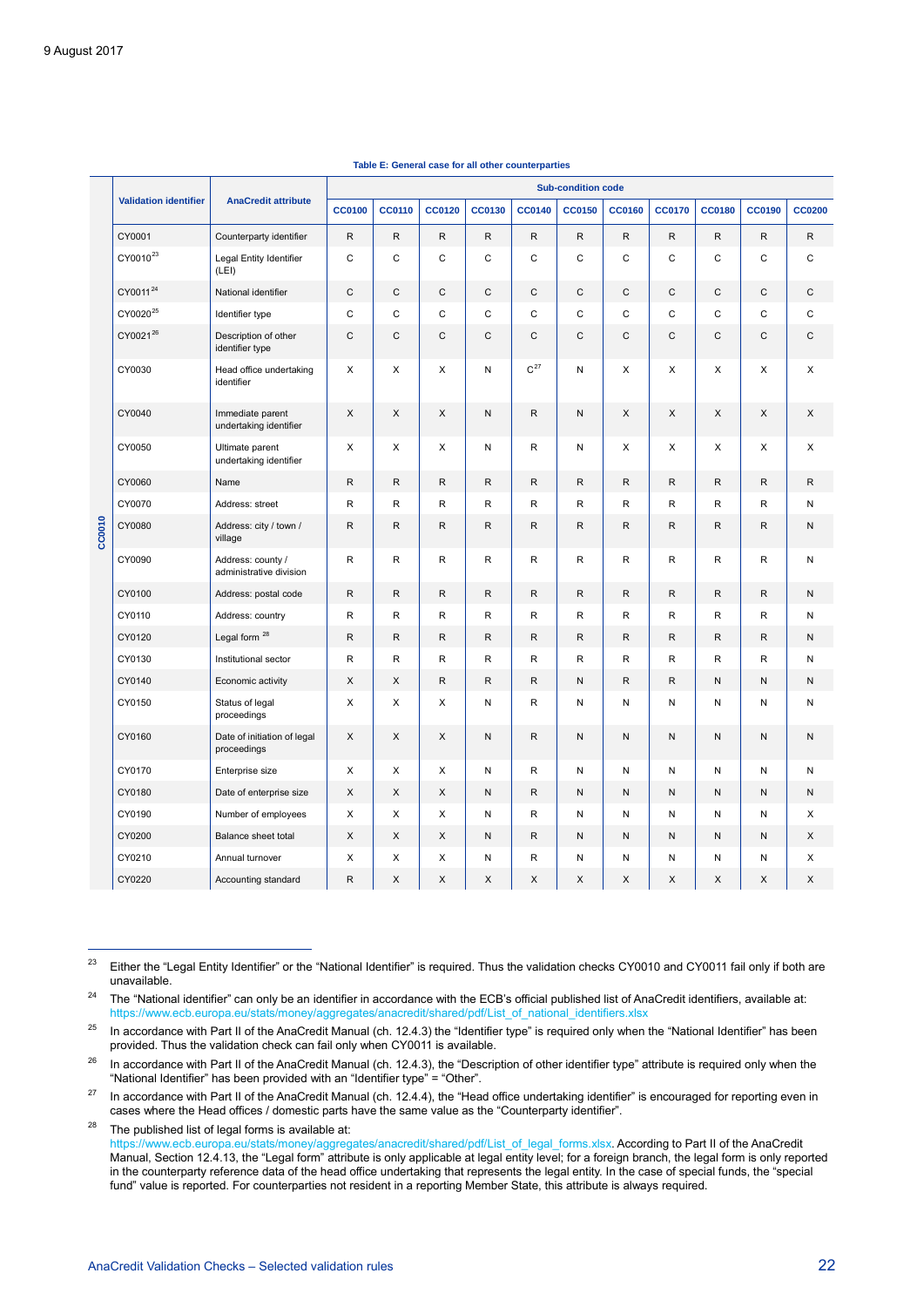|        | <b>Validation</b> | <b>AnaCredit attribute</b>                   | <b>Sub-condition code</b> |               |               |               |               |               |               |               |               |               |               |
|--------|-------------------|----------------------------------------------|---------------------------|---------------|---------------|---------------|---------------|---------------|---------------|---------------|---------------|---------------|---------------|
|        | <b>identifier</b> |                                              | <b>CC0100</b>             | <b>CC0110</b> | <b>CC0120</b> | <b>CC0130</b> | <b>CC0140</b> | <b>CC0150</b> | <b>CC0160</b> | <b>CC0170</b> | <b>CC0180</b> | <b>CC0190</b> | <b>CC0200</b> |
|        | CY0001            | Counterparty identifier                      | X                         | R.            | $\mathsf R$   | R.            | R.            | $\mathsf R$   | $\mathsf{R}$  | R             | $\mathsf{R}$  | R             | R             |
|        | CY001023          | Legal Entity Identifier (LEI)                | X                         | C             | C             | C             | C             | $\mathsf{C}$  | $\mathsf{C}$  | C             | $\mathsf{C}$  | C             | C             |
|        | CY001124          | National identifier                          | X                         | $\mathsf{C}$  | $\mathsf C$   | C             | $\mathsf C$   | C             | $\mathsf{C}$  | C             | C             | $\mathsf C$   | C             |
|        | CY002025          | Identifier type                              | X                         | C             | C             | C             | C             | C             | C             | C             | C             | C             | C             |
|        | CY002126          | Description of other identifier<br>type      | X                         | C             | C             | C             | C             | C             | $\mathsf C$   | C             | C             | C             | С             |
|        | CY0030            | Head office undertaking<br>identifier        | X                         | X             | X             | X             | X             | X             | X             | X             | X             | X             | X             |
|        | CY0040            | Immediate parent undertaking<br>identifier   | X                         | X             | X             | X             | X             | X             | X             | X             | X             | X             | X             |
|        | CY0050            | Ultimate parent undertaking<br>identifier    | X                         | X             | X             | X             | X             | X             | X             | X             | X             | X             | X             |
|        | CY0060            | Name                                         | X                         | $\mathsf{R}$  | ${\sf R}$     | $\mathsf{R}$  | R             | $\mathsf R$   | $\mathsf{R}$  | $\mathsf{R}$  | R             | $\mathsf R$   | R             |
|        | CY0070            | Address: street                              | X                         | R             | R             | R             | R             | R             | R             | R             | R             | R             | Ν             |
| CC0020 | CY0080            | Address: city / town / village               | X                         | R             | $\mathsf R$   | R.            | R             | R             | $\mathsf{R}$  | R.            | R             | R.            | N             |
|        | CY0090            | Address: county / administrative<br>division | X                         | X             | X             | X             | X             | X             | X             | X             | X             | X             | X             |
|        | CY0100            | Address: postal code                         | X                         | R             | R             | R             | R             | $\mathsf{R}$  | R             | R             | R             | R             | N             |
|        | CY0110            | Address: country                             | X                         | R             | R             | R             | R             | R             | $\mathsf{R}$  | R             | R             | $\mathsf R$   | Ν             |
|        | CY0120            | Legal form 29                                | X                         | R.            | R             | R.            | R.            | R             | $\mathsf{R}$  | R             | R.            | $\mathsf{R}$  | Ν             |
|        | CY0130            | Institutional sector                         | X                         | R             | $\mathsf R$   | R             | R             | $\mathsf R$   | $\mathsf{R}$  | R             | R             | $\mathsf R$   | Ν             |
|        | CY0140            | Economic activity                            | X                         | X             | N             | N             | N             | N             | $\mathsf{N}$  | N             | N             | N             | N             |
|        | CY0150            | Status of legal proceedings                  | X                         | X             | X             | X             | N             | N             | X             | X             | X             | X             | X             |
|        | CY0160            | Date of initiation of legal<br>proceedings   | X                         | X             | X             | X             | N             | N             | X             | X             | X             | X             | X             |
|        | CY0170            | Enterprise size                              | X                         | X             | X             | X             | Ν             | N             | X             | X             | X             | X             | X             |
|        | CY0180            | Date of enterprise size                      | X                         | X             | X             | X             | X             | X             | X             | X             | X             | X             | X             |
|        | CY0190            | Number of employees                          | X                         | X             | X             | X             | X             | X             | X             | X             | X             | X             | X             |
|        | CY0200            | Balance sheet total                          | X                         | X             | X             | X             | X             | X             | X             | X             | X             | X             | X             |
|        | CY0210            | Annual turnover                              | X                         | X             | X             | X             | X             | X             | X             | X             | X             | X             | X             |
|        | CY0220            | Accounting standard                          | X                         | X             | X             | X             | X             | X             | X             | X             | X             | X             | X             |

#### **Table F: General case for all other counterparties**

<span id="page-23-0"></span><sup>&</sup>lt;sup>29</sup> [Published list of legal forms.](https://www.ecb.europa.eu/stats/money/aggregates/anacredit/shared/pdf/List_of_legal_forms.xlsx)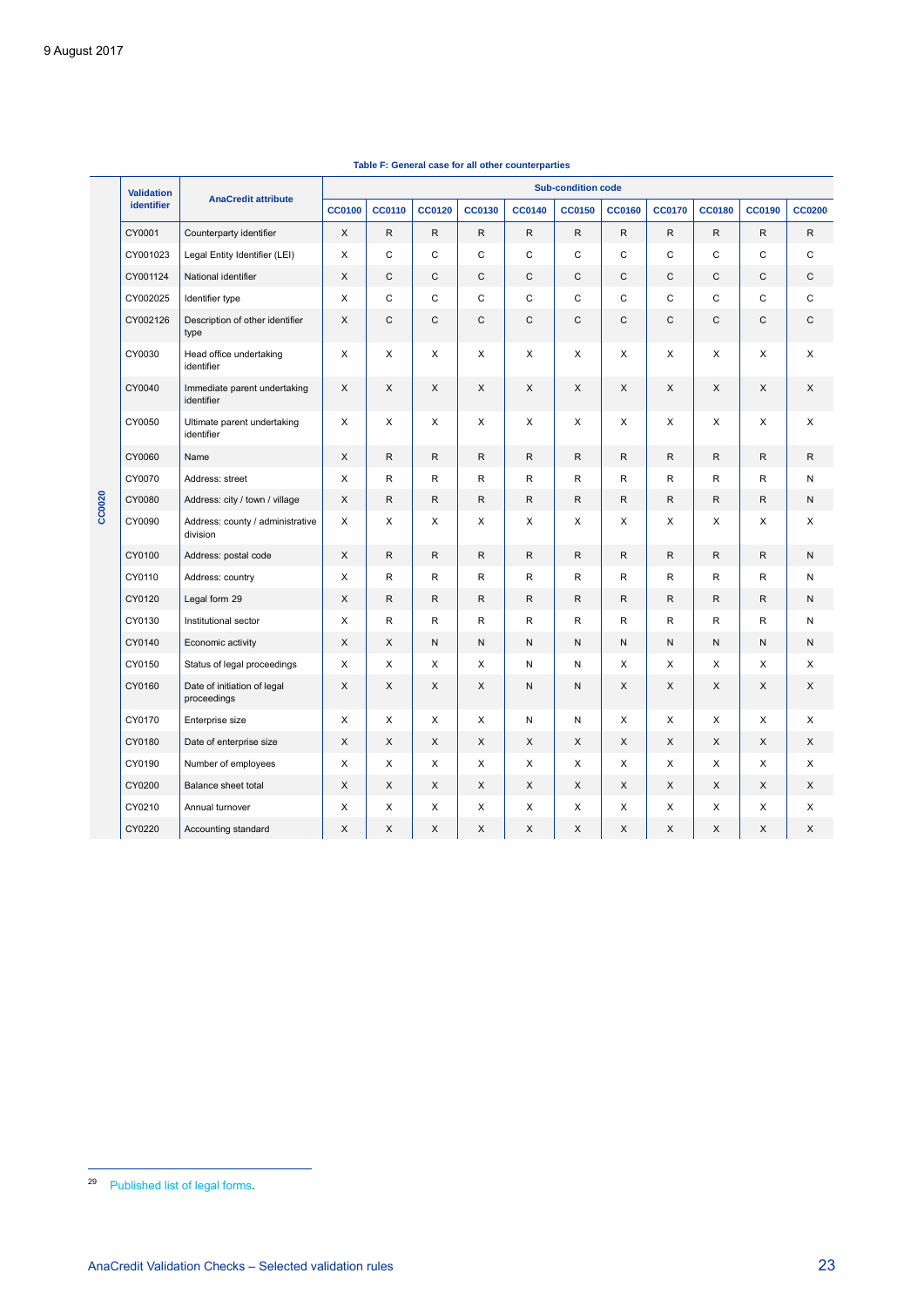#### 4.2.2 Completeness – Credit relevant datasets

<span id="page-24-0"></span>The following subset of validations addresses conditions that have an impact on data attributes that are not included in the counterparty reference dataset.

If an attribute is not required under at least one of the conditions, then that attribute is considered as not required for completeness of the respective datasets.

This section summarises the attributes checked for completeness in all datasets other than the counterparty reference dataset that have met the specific conditions marked with the respective condition code.

Each completeness requirement has its own specific condition, which is represented in the relevant columns.

<span id="page-24-1"></span>

| <b>Condition code</b> | <b>Description</b>                                                                                                                                                                                                                                                                                                                                                        |
|-----------------------|---------------------------------------------------------------------------------------------------------------------------------------------------------------------------------------------------------------------------------------------------------------------------------------------------------------------------------------------------------------------------|
| <b>CD0020</b>         | All credit relevant data for instruments of observed agents that are not resident in a reporting Member State<br>(Annex II, case $1$ ) <sup>30</sup> .                                                                                                                                                                                                                    |
|                       | In accordance with Article 6, para. 4 of Regulation (EU) 2016/867, the relevant NCB may decide not to collect<br>information on foreign branches that are not resident in a reporting Member State and are part of a legal entity<br>that is the reporting agent.                                                                                                         |
| <b>CD0030</b>         | All credit data for instruments of observed agents not subject to capital requirements<br>(Annex II, case $2)^{30}$ .                                                                                                                                                                                                                                                     |
| <b>CD0040</b>         | All credit data for fully derecognised instruments being serviced<br>(Annex II, case 3). This includes instruments that are serviced but not held by the observed agent (the<br>observed agent is not the creditor for such instruments). Such instruments are considered fully derecognised<br>by the observed agent.                                                    |
| <b>CD0041</b>         | All credit data for intracompany loans in accordance with Part II of the AnaCredit Manual, Section 5.1. Such<br>instruments are not addressed separately in Annex II of the AnaCredit Regulation.                                                                                                                                                                         |
|                       | For intracompany loans, the same data attributes of the accounting dataset are reported as for the "fully<br>derecognised instruments being serviced", as defined in Table I of Annex II to the AnaCredit Regulation.                                                                                                                                                     |
| <b>CD0050</b>         | All credit data for instruments originating before 1 September 2018<br>(Annex II, case 4). This includes all instruments that have been initiated before the defined date. With regard to<br>data on protection items, note that this condition applies to all single instruments secured by a protection item<br>that fulfils the above-mentioned inception requirement. |

The completeness requirements are marked using three different alphabetical markers:

| <b>Alphabetical marker</b> | <b>Description</b>  |
|----------------------------|---------------------|
| R                          | Required            |
| N                          | National discretion |
| X                          | Not required        |

Based on the conditions, one set of completeness validation checks is shown by means of alphabetical markers.

The validation checks are summarised in the following tables:

<span id="page-24-2"></span><sup>&</sup>lt;sup>30</sup> This includes counterparties in accordance with Annex II of Regulation (EU) 2016/867. More details are provided in Part I of the AnaCredit Reporting Manual (Section 7.4.2).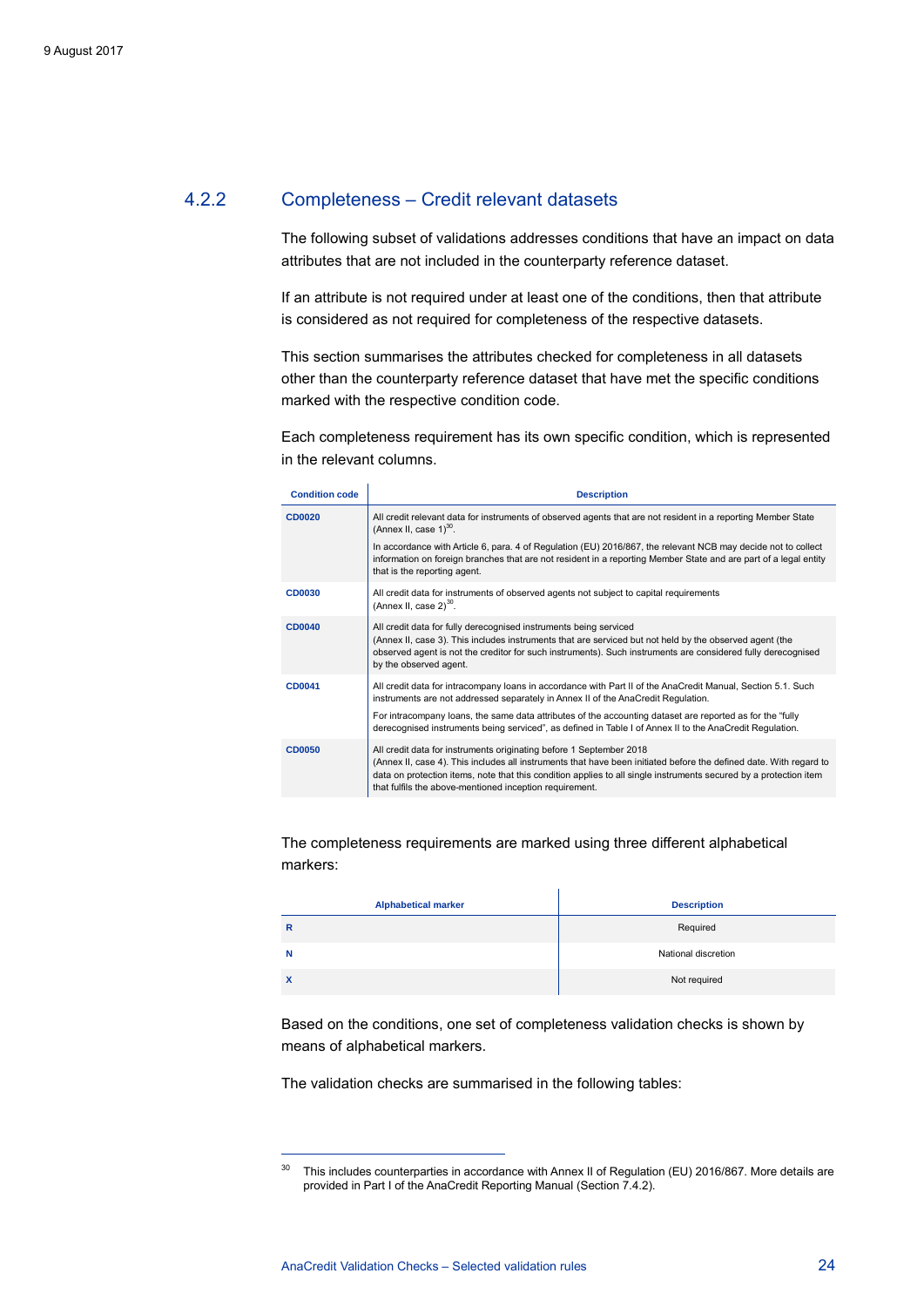| identifier       | <b>AnaCredit attribute</b>                                                                  | <b>CD0020</b> | <b>CD0030</b> | <b>CD0040</b> | CD0041       | <b>CD0050</b> |
|------------------|---------------------------------------------------------------------------------------------|---------------|---------------|---------------|--------------|---------------|
| CT0010           | Type of instrument                                                                          | ${\sf R}$     | $\mathsf{R}$  | ${\sf R}$     | ${\sf R}$    | ${\sf R}$     |
| CT0020           | Amortisation type                                                                           | ${\sf N}$     | ${\sf R}$     | R             | R            | Ν             |
| CT0030           | Currency                                                                                    | R             | R             | R             | R            | R             |
| CT0040           | Fiduciary instrument                                                                        | ${\sf R}$     | ${\sf R}$     | ${\sf R}$     | $\mathsf{R}$ | ${\sf R}$     |
| CT0050           | Inception date                                                                              | N             | R             | R             | R            | R             |
| CT0060           | End date of interest-only period                                                            | ${\sf N}$     | R             | R             | ${\sf R}$    | Ν             |
| CT0070           | Interest rate cap                                                                           | ${\sf N}$     | R             | N             | $\mathsf{R}$ | R             |
| CT0080           | Interest rate floor                                                                         | ${\sf N}$     | ${\sf R}$     | N             | R            | R             |
| CT0090           | Interest rate reset frequency                                                               | N             | R             | R             | R            | R             |
| CT0100           | Interest rate spread/margin                                                                 | N             | ${\sf R}$     | $\mathsf{R}$  | $\mathsf{R}$ | ${\sf R}$     |
| CT0110           | Interest rate type                                                                          | N             | R             | R             | R            | R             |
| CT0120           | Legal final maturity date                                                                   | ${\sf R}$     | R             | R             | ${\sf R}$    | ${\sf R}$     |
| CT0130           | Commitment amount at inception                                                              | $\mathsf R$   | R             | ${\sf R}$     | $\mathsf{R}$ | R             |
| CT0140           | Payment frequency                                                                           | ${\sf N}$     | ${\sf R}$     | R             | R            | Ν             |
| CT0150           | Project finance loan                                                                        | N             | R             | R             | R            | R             |
| CT0160           | Purpose                                                                                     | $\mathsf{R}$  | ${\sf R}$     | $\mathsf{R}$  | $\mathsf{R}$ | $\mathsf R$   |
| CT0170           | Recourse                                                                                    | R             | R             | R             | R            | R             |
| CT0180           | Reference rate                                                                              | N             | R             | R             | ${\sf R}$    | ${\sf R}$     |
| CT0190           | Settlement date                                                                             | ${\sf R}$     | R             | ${\sf R}$     | $\mathsf{R}$ | R             |
| CT0200           | Subordinated debt                                                                           | ${\sf R}$     | ${\sf R}$     | R             | R            | R             |
| CT0210           | Syndicated contract identifier                                                              | ${\sf R}$     | $\mathsf R$   | $\mathsf R$   | ${\sf R}$    | ${\sf R}$     |
| CT0220           | Repayment rights                                                                            | $\mathsf R$   | ${\sf R}$     | $\mathsf{R}$  | $\mathsf{R}$ | $\mathsf R$   |
| CT0230           | Fair value changes due to changes in credit risk before purchase                            | R             | N             | N             | R            | R             |
| CT0240           | Interest rate                                                                               | $\mathsf R$   | $\mathsf R$   | R             | $\mathsf{R}$ | $\mathsf R$   |
| CT0250           | Next interest rate reset date                                                               | ${\sf N}$     | R             | ${\sf R}$     | $\mathsf{R}$ | R             |
| CT0260           | Default status of the instrument                                                            | ${\sf R}$     | N             | R             | R            | R             |
| CT0270           | Date of the default status of the instrument                                                | R             | N             | ${\sf R}$     | ${\sf R}$    | ${\sf R}$     |
| CT0280           | Transferred amount                                                                          | ${\sf R}$     | ${\sf R}$     | ${\sf R}$     | ${\sf R}$    | ${\sf R}$     |
| CT0290           | Arrears for the instrument                                                                  | R             | R             | R             | R            | R             |
| CT0300           | Past due date for the instrument                                                            | R             | $\mathsf{R}$  | $\mathsf R$   | $\mathsf{R}$ | $\mathsf R$   |
| CT0310           | Type of securitisation                                                                      | ${\sf R}$     | ${\sf R}$     | ${\sf R}$     | ${\sf R}$    | ${\sf R}$     |
| CT0320           | Outstanding nominal amount                                                                  | R             | R             | R             | R            | R             |
| CT0330           | Accrued interest                                                                            | ${\sf N}$     | R             | ${\sf R}$     | ${\sf R}$    | R             |
| CT0340           | Off-balance sheet amount                                                                    | ${\sf R}$     | R             | $\mathsf R$   | ${\sf R}$    | R             |
| CT0350           | Counterparty role                                                                           | R             | R             | R             | R            | R             |
| CT0360           | Joint liability amount                                                                      | R             | R             | $\mathsf R$   | ${\sf R}$    | R             |
| CT0370           | Accounting classification of instruments                                                    | ${\sf R}$     | R             | X             | X            | R             |
| CT0380           | Balance sheet recognition                                                                   | R             | R             | $\mathsf R$   | $\mathsf{R}$ | R             |
|                  |                                                                                             | $\mathsf R$   |               |               |              | R             |
| CT0390           | Accumulated write-offs                                                                      | R             | R             | X<br>X        | X            | R             |
| CT0400           | Accumulated impairment amount                                                               |               | R             |               | X            |               |
| CT0410           | Type of impairment                                                                          | R             | R             | X             | X            | R             |
| CT0420           | Impairment assessment method                                                                | R             | R             | X             | X            | R             |
| CT0430           | Sources of encumbrance                                                                      | ${\sf R}$     | N             | X             | $\mathsf X$  | R             |
|                  | Accumulated changes in fair value due to credit risk<br>Performing status of the instrument | R             | R             | X             | X            | R             |
| CT0440<br>CT0450 |                                                                                             | ${\sf R}$     | ${\sf N}$     | ${\sf R}$     | ${\sf R}$    | $\mathsf{R}$  |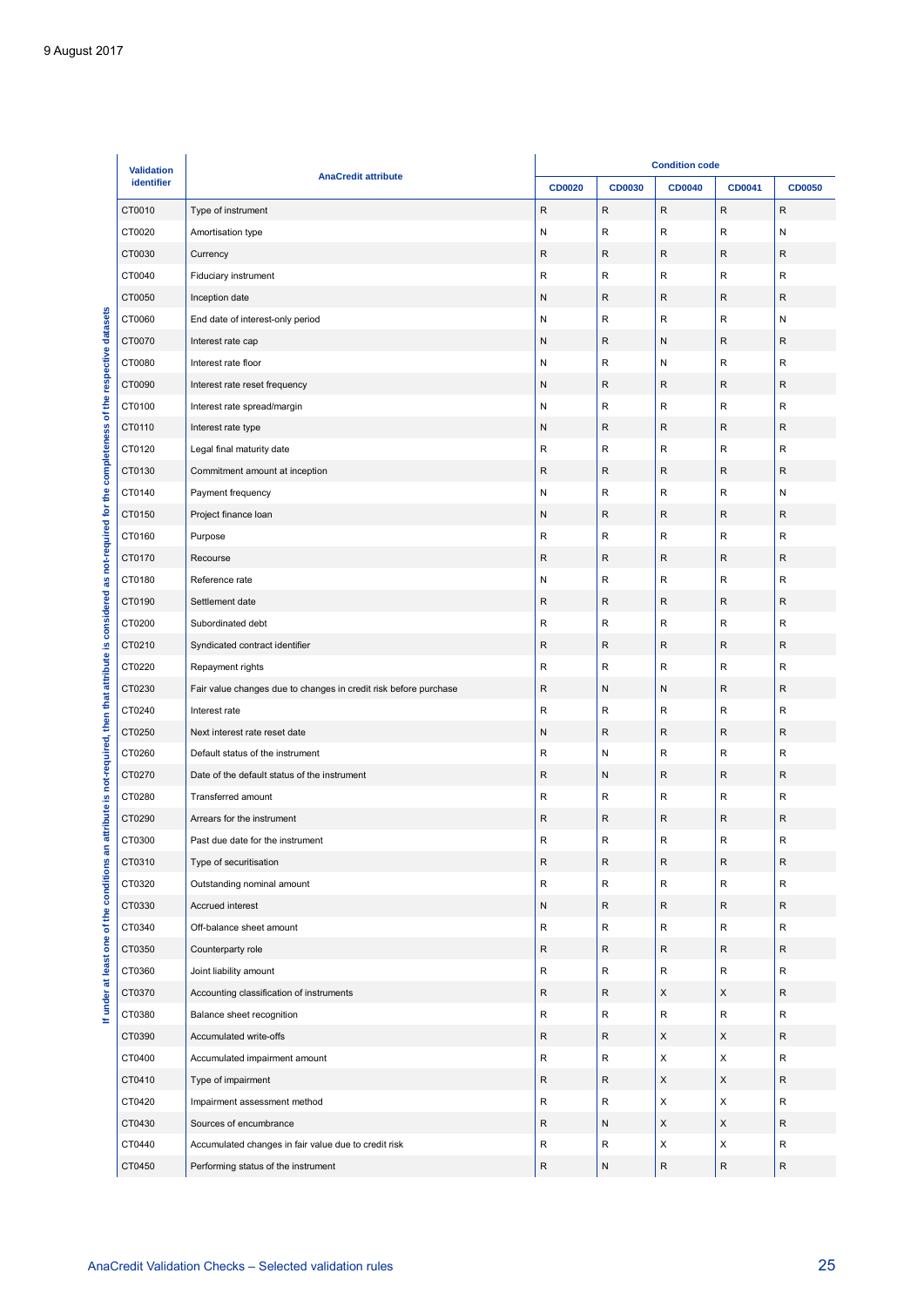| <b>Validation</b> |                                                        | <b>Condition code</b> |               |               |               |               |  |  |
|-------------------|--------------------------------------------------------|-----------------------|---------------|---------------|---------------|---------------|--|--|
| identifier        | <b>AnaCredit attribute</b>                             |                       | <b>CD0030</b> | <b>CD0040</b> | <b>CD0041</b> | <b>CD0050</b> |  |  |
| CT0460            | Date of the performing status of the instrument        | $\mathsf{R}$          | N             | $\mathsf{R}$  | $\mathsf{R}$  | R             |  |  |
| CT0470            | Provisions associated with off-balance-sheet exposures | $\mathsf{R}$          | $\mathsf R$   | X             | X             | R             |  |  |
| CT0480            | Status of forbearance and renegotiation                | $\sf R$               | R             | $\sf R$       | $\mathsf{R}$  | R             |  |  |
| CT0490            | Date of the forbearance and renegotiation status       | $\mathsf{R}$          | $\mathsf R$   | $\mathsf{R}$  | $\mathsf{R}$  | N             |  |  |
| CT0500            | Cumulative recoveries since default                    | $\mathsf{R}$          | R             | R             | R.            | R             |  |  |
| CT0510            | Prudential portfolio                                   | $\mathsf{R}$          | X             | X             | X             | R             |  |  |
| CT0520            | Carrying amount                                        | R                     | $\mathsf{R}$  | X             | X             | R             |  |  |
| CT0530            | Type of protection                                     | $\mathsf{R}$          | $\mathsf{R}$  | $\mathsf{R}$  | $\mathsf{R}$  | R             |  |  |
| CT0540            | Protection value                                       | $\mathsf{R}$          | R             | R             | $\mathsf{R}$  | R             |  |  |
| CT0550            | Type of protection value                               | $\sf R$               | $\mathsf R$   | $\mathsf R$   | ${\sf R}$     | $\mathsf R$   |  |  |
| CT0560            | Protection valuation approach                          | $\mathsf{R}$          | $\mathsf{R}$  | $\mathsf R$   | $\mathsf{R}$  | R             |  |  |
| CT0570            | Real estate collateral location                        | $\mathsf{R}$          | $\mathsf{R}$  | $\mathsf{R}$  | $\mathsf{R}$  | R             |  |  |
| CT0580            | Date of protection value                               | $\mathsf{R}$          | R             | $\mathsf{R}$  | $\mathsf{R}$  | R             |  |  |
| CT0590            | Maturity date of the protection                        | $\mathsf{R}$          | R             | $\mathsf{R}$  | $\mathsf{R}$  | R             |  |  |
| CT0600            | Original protection value                              | $\mathsf{R}$          | $\mathsf{R}$  | $\mathsf{R}$  | $\mathsf{R}$  | N             |  |  |
| CT0610            | Date of original protection value                      | $\mathsf{R}$          | $\mathsf{R}$  | $\mathsf{R}$  | $\mathsf{R}$  | N             |  |  |
| CT0620            | Protection allocated value                             | $\mathsf{R}$          | $\mathsf{R}$  | $\mathsf{R}$  | $\mathsf{R}$  | R             |  |  |
| CT0630            | Third-party priority claims against the protection     | $\mathsf{R}$          | R             | $\mathsf{R}$  | $\mathsf{R}$  | $\mathsf R$   |  |  |
| CT0640            | Probability of default                                 | $\mathsf{R}$          | N             | N             | $\mathsf{R}$  | R             |  |  |
| CT0650            | Default status of the counterparty                     | $\mathsf{R}$          | N             | ${\sf N}$     | $\mathsf{R}$  | $\mathsf{R}$  |  |  |
| CT0660            | Date of the default status of the counterparty         | R                     | N             | N             | R             | R             |  |  |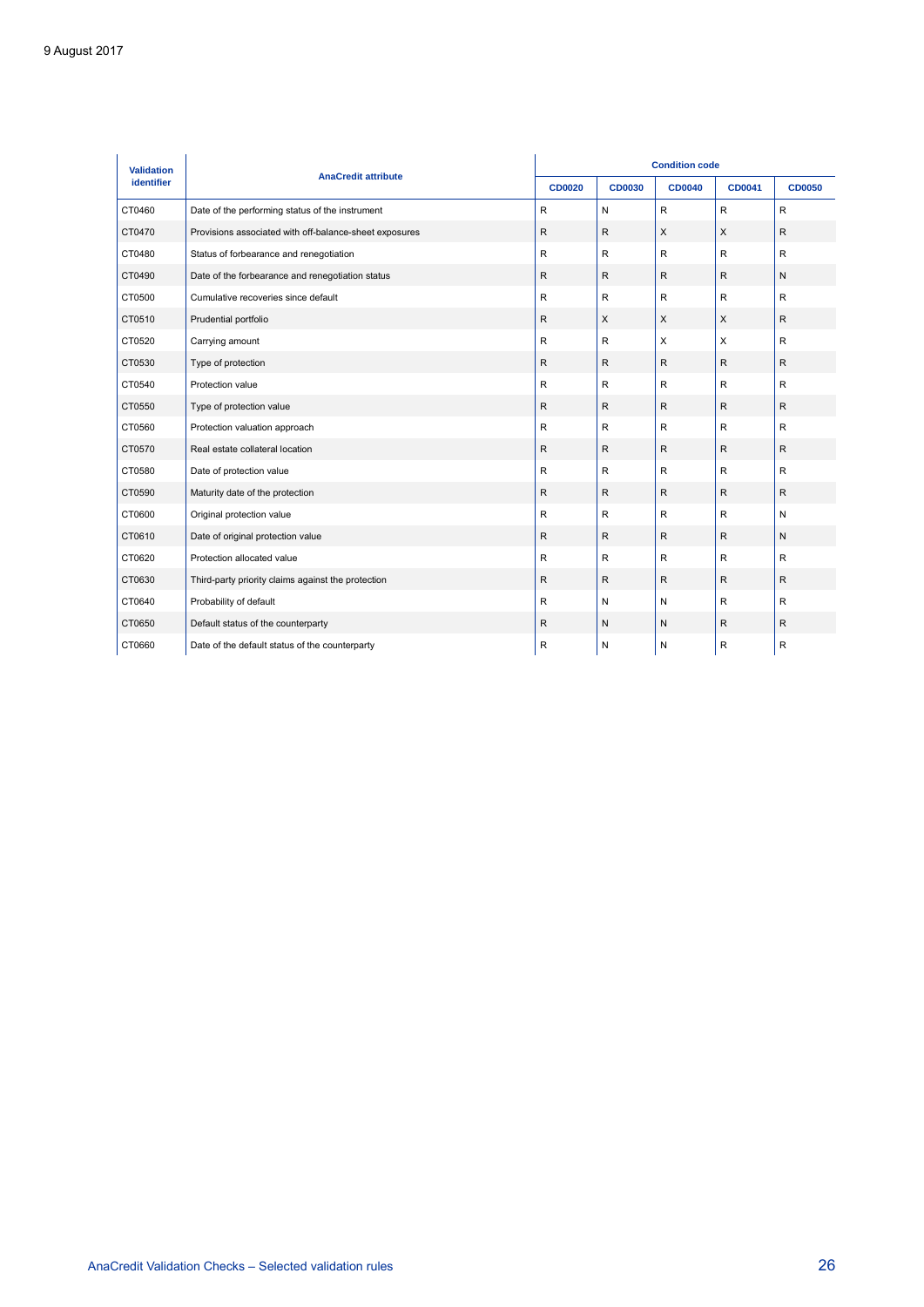### 4.3. Consistency

<span id="page-27-0"></span>The following consistency checks are designed to ensure the conceptual consistency of the AnaCredit dataset. They ensure that the values reported for the data attributes are consistent with each another.

It is important to note that the validation checks are also executed for attributes that have a "non-applicable" value. To this extent, the "not required" value is processed and thus has the same consequence as the "non-applicable" value.

Whereas some of the validations refer specifically to that value for the performance of a consistency check, most validation checks refer to such values only as an exception to the rule.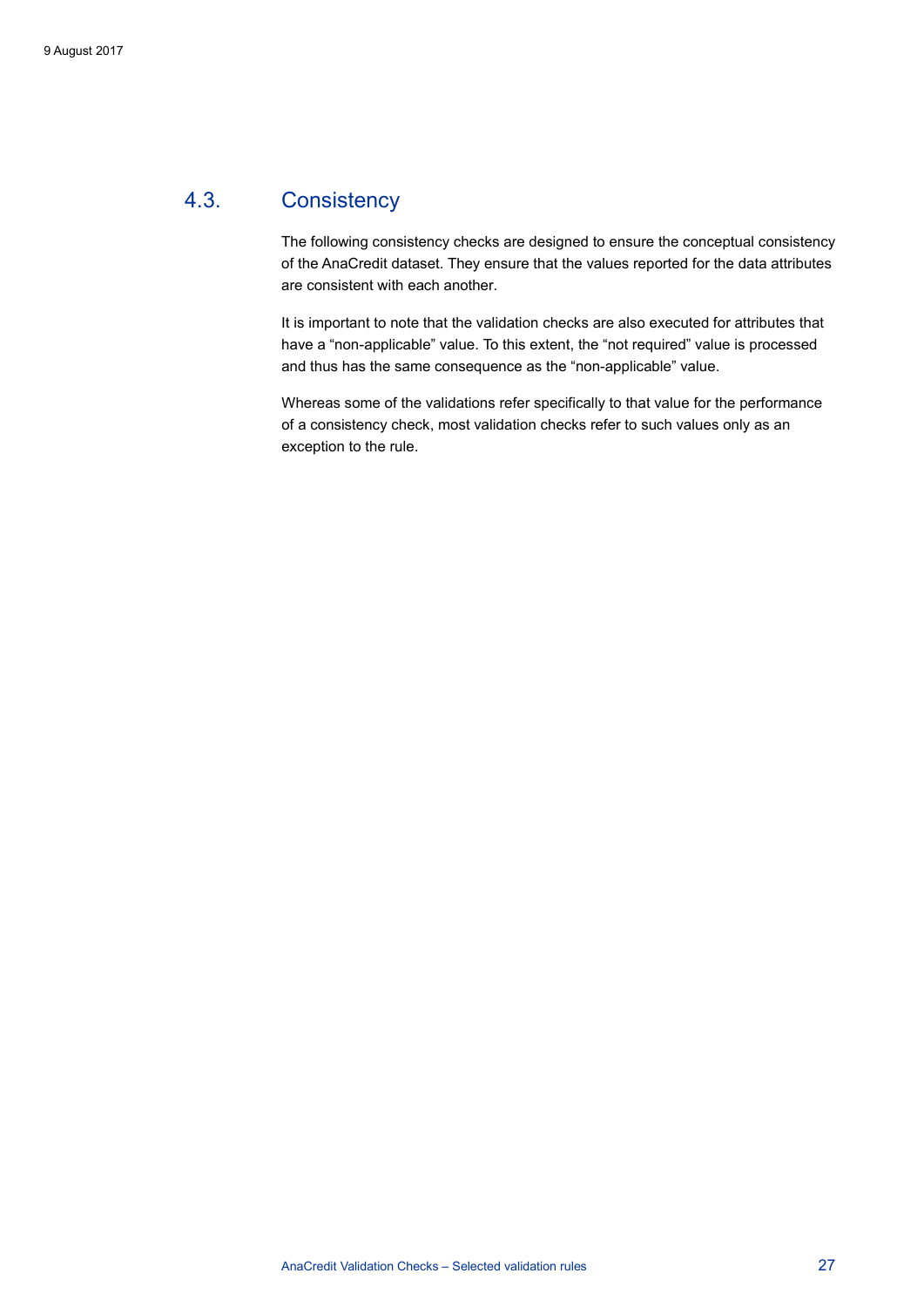| <b>Validation</b><br>identifier | <b>Definition</b>                                                                                                                                                                                                                               | <b>Description</b>                                                                                                                                                                                                                                                                                                                                                           |
|---------------------------------|-------------------------------------------------------------------------------------------------------------------------------------------------------------------------------------------------------------------------------------------------|------------------------------------------------------------------------------------------------------------------------------------------------------------------------------------------------------------------------------------------------------------------------------------------------------------------------------------------------------------------------------|
| <b>CN0010</b>                   | IF [Instrument.Settlement date] <> 'Non-applicable'<br>THEN [Instrument.Settlement date] >= [Instrument.Inception date]                                                                                                                         | The value reported in the [Settlement date] attribute cannot be earlier than<br>the value reported in [Inception date]. This is because funding under an<br>instrument cannot be disbursed before its inception.                                                                                                                                                             |
| <b>CN0030</b>                   | IF [Instrument.End date of interest-only period] <> 'Non-applicable'<br>THEN [Instrument.End date of interest-only period] >= [Instrument.Inception date]                                                                                       | The value reported in the [End date of interest-only period] attribute cannot be<br>earlier than the value reported in [Inception date]. This is because interest can<br>only be accrued after the inception date of the instrument                                                                                                                                          |
| <b>CN0040</b>                   | IF [Instrument.Legal final maturity date] <> 'Non-applicable' AND<br>[Instrument.Settlement date] <> 'Non-applicable'<br>THEN [Instrument.Legal final maturity date] >= [Instrument.Settlement date]                                            | The value reported in the [Legal final maturity date] attribute cannot be earlier<br>than the value reported in [Settlement date]. In principle, an instrument<br>cannot reach its maturity before it has been settled i.e. before any funds have<br>been disbursed.                                                                                                         |
| <b>CN0050</b>                   | IF [Instrument.Legal final maturity date] <> 'Non-applicable' AND [Instrument.End<br>date of interest-only period] <> 'Non-applicable'<br>THEN [Instrument.Legal final maturity date] >= [Instrument.End date of interest-only<br>period]       | The value reported in the [Legal final maturity date] attribute cannot be earlier<br>than the value reported in [End date of interest-only period]. This means that<br>the end date of the interest-only period can only be before the instrument<br>reaches its maturity.                                                                                                   |
| <b>CN0070</b>                   | IF [Instrument.Legal final maturity date] <> 'Non-applicable' AND [Financial.Date of<br>past due for the instrument] <> 'Non-applicable'<br>THEN [Instrument.Legal final maturity date] >= [Financial.Date of past due for the<br>instrument]   | The value reported in the [Legal final maturity date] attribute cannot be earlier<br>than the value reported in [Date of past due for the instrument]. This means<br>that a past due date for an instrument can occur only during the economic life<br>of that instrument and not after the instrument has reached its maturity.                                             |
| <b>CN0080</b>                   | IF [Financial. Next interest rate reset date] <> 'Non-applicable' AND<br>[Instrument.Legal final maturity date] <> 'Non-applicable'<br>THEN [Instrument.Legal final maturity date] >= [Financial.Next interest rate reset<br>date]              | The value reported in the [Legal final maturity date] attribute cannot be earlier<br>than the value reported in [Next interest rate reset date]. This means that the<br>date of the net interest rate reset can only be before the instrument reaches<br>its maturity.                                                                                                       |
| <b>CN0090</b>                   | IF [Instrument.Interest rate cap] <> 'Non-applicable'<br>THEN [Instrument.Interest rate cap] >= [Financial.Interest rate]                                                                                                                       | The value reported in the [Interest rate cap] attribute cannot be lower than the<br>value reported in [Interest rate]. The interest rate cap can therefore only be<br>equal or higher than the current interest rate.                                                                                                                                                        |
| <b>CN0100</b>                   | IF [Instrument.Interest rate floor] <> 'Non-applicable'<br>THEN [Financial.Interest rate] >= [Instrument.Interest rate floor]                                                                                                                   | The value reported in the [Interest rate] attribute cannot be lower than the<br>value reported in [Interest rate floor]. The interest rate floor can therefore only<br>be equal or lower than the current interest rate.                                                                                                                                                     |
| <b>CN0120</b>                   | IF [Instrument.Legal final maturity date] <> 'Non-applicable'<br>THEN [Instrument.Legal final maturity date] >= [Accounting.Date of the forbearance<br>and renegotiation status]                                                                | The value reported in the [Legal final maturity date] attribute cannot be earlier<br>than the value reported in [Date of the forbearance and renegotiation status].<br>This means that the date of any renegotiation or forbearance measures is<br>reported from the time it has occurred and cannot therefore be a date after<br>the instrument has reached its maturity.   |
| <b>CN0130</b>                   | IF [Instrument.Legal final maturity date] <> 'Non-applicable' AND<br>[Instrument.Reference date] >= [Instrument.Legal final maturity date] AND<br>[Financial.Outstanding nominal amount] > 0<br>THEN [Financial.Arrears for the instrument] > 0 | If the [Reference date] is not earlier than the [Legal final maturity date] and<br>the [Outstanding nominal amount] is a positive amount, [Arrears for the<br>instrument] must be a positive amount. This means that for a given reference<br>date, if the instrument has already matured but is not written off, the<br>instrument must have an amount in arrears reported. |
| <b>CN0140</b>                   | [Instrument.Reference date] >= [Instrument.Inception date]                                                                                                                                                                                      | The value reported in the [Reference date] attribute cannot be earlier than the<br>value reported in [Inception date]. This means that the instrument has to be<br>launched in order to be reported.                                                                                                                                                                         |
| <b>CN0150</b>                   | IF [Financial.Next interest rate reset date] <> 'Non-applicable'<br>THEN [Financial.Next interest rate reset date] >= [Instrument.Inception date]                                                                                               | The value reported in the [Next interest rate reset date] attribute cannot be<br>earlier than the value reported in [Inception date]. This means that the interest<br>rate reset date can only occur at or after the inception date of the instrument.                                                                                                                       |
| <b>CN0160</b>                   | IF [Financial.Date of the default status of the instrument] <> 'Non-applicable'<br>THEN [Financial.Date of the default status of the instrument] >=<br>[Instrument.Inception date]                                                              | The value reported in the [Date of the default status of the instrument]<br>attribute cannot be earlier than the value reported in [Inception date]. This<br>means that a default assessed at instrument level can only occur at or after<br>the inception date of the instrument.                                                                                           |
| <b>CN0170</b>                   | IF [Financial.Date of past due for the instrument] <> 'Non-applicable'<br>THEN [Financial.Date of past due for the instrument] >= [Instrument.Inception date]                                                                                   | The value reported in the [Date of past due for the instrument] attribute<br>cannot be earlier than the value reported in [Inception date]. This means that<br>an instrument can only become past due at or after its inception date.                                                                                                                                        |
| <b>CN0180</b>                   | IF [Financial.Date of past due for the instrument] <> 'Non-applicable' AND<br>[Instrument.Settlement date] <> 'Non-applicable'<br>THEN [Financial.Date of past due for the instrument] >= [Instrument.Settlement]<br>date]                      | The value reported in the [Date of past due for the instrument] attribute<br>cannot be earlier than the value reported in [Settlement date]. This means<br>that an instrument can only become past due at or after the time when an<br>amount has been disbursed.                                                                                                            |
| <b>CN0200</b>                   | IF [Financial.Next interest rate reset date] <> 'Non-applicable' AND<br>[Instrument.Settlement date] <> 'Non-applicable'<br>THEN [Financial.Next interest reset date] >= [Instrument.Settlement date]                                           | The value reported in the [Next interest rate reset date] attribute cannot be<br>earlier than the value reported in [Settlement date]. This means that an<br>interest rate reset can only occur at or after the time when funds have been<br>disbursed.                                                                                                                      |
| <b>CN0210</b>                   | IF [Financial.Next interest rate reset date] <> 'Non-applicable'<br>THEN [Financial.Next interest reset date] >= [Financial.Reference date]                                                                                                     | The value reported in the [Next interest rate reset date] attribute cannot be<br>earlier than the value reported in [Reference date]. This means that the next<br>interest rate reset cannot occur in the past.                                                                                                                                                              |
| <b>CN0220</b>                   | IF [Instrument.End date of interest-only period] <> 'Non-applicable' AND<br>[Instrument.Settlement date] <> 'Non-applicable'<br>THEN [Instrument.End date of interest-only period] >= [Instrument.Settlement date]                              | The value reported in the [End date of interest-only period] attribute cannot be<br>earlier than the value reported in [Settlement date]. This means that given its<br>existence, an interest-only period cannot be a date before the actual funds<br>have been disbursed.                                                                                                   |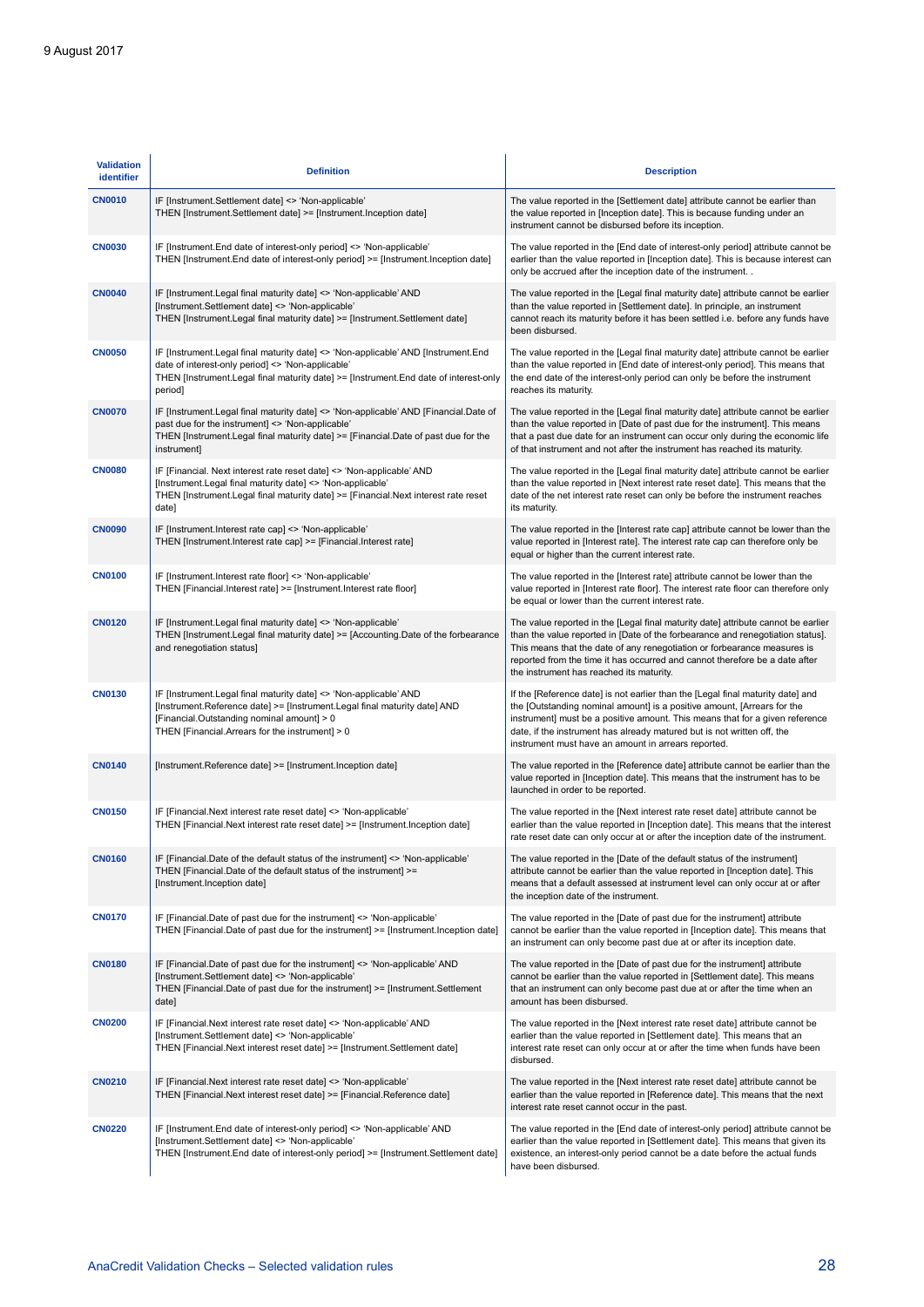| <b>Validation</b><br>identifier | <b>Definition</b>                                                                                                                                                                                                                                                                     | <b>Description</b>                                                                                                                                                                                                                                                                                                                                                                                                                                                                                                           |
|---------------------------------|---------------------------------------------------------------------------------------------------------------------------------------------------------------------------------------------------------------------------------------------------------------------------------------|------------------------------------------------------------------------------------------------------------------------------------------------------------------------------------------------------------------------------------------------------------------------------------------------------------------------------------------------------------------------------------------------------------------------------------------------------------------------------------------------------------------------------|
| <b>CN0230</b>                   | IF [Financial.Type of securitisation] = 'Synthetic securitisation'<br>THEN EXISTS protection item such that<br>[Protection received. Type of protection] IN<br>{'Credit derivatives', 'Financial guarantees other than credit derivatives', 'Currency<br>and deposits', 'Securities'} | If a synthetic securitisation has been reported in the [Type of securitisation]<br>attribute, there must be a protection item (a record in protection received<br>dataset) with one of the following values: 'Credit derivatives', 'Financial<br>guarantees other than credit derivatives', 'Currency and deposits' or<br>'Securities' reported in the [Type of protection] attribute. This refers to the<br>reporting of secondary collateral for synthetic securitisations.                                                |
| <b>CN0240</b>                   | IF [Financial.Date of the default status of the instrument] <> 'Non-applicable'<br>THEN [Financial.Reference date] >= [Financial.Date of the default status of the<br>instrument]                                                                                                     | The value reported in the [Reference date] attribute cannot be earlier than the<br>value reported in [Date of the default status of the instrument]. This means<br>that, when assessed at instrument level, the date of the default status cannot<br>be in the future.                                                                                                                                                                                                                                                       |
| <b>CN0250</b>                   | IF [Financial.Date of past due for the instrument] <> 'Non-applicable'<br>THEN [Financial.Reference date] >= [Financial.Date of past due for the instrument]                                                                                                                          | The value reported in the [Reference date] attribute cannot be earlier than the<br>value reported in [Date of past due for the instrument]. This means that a past<br>due date cannot be in the future.                                                                                                                                                                                                                                                                                                                      |
| <b>CN0270</b>                   | [Financial.Arrears for the instrument] > 0<br>IF AND ONLY IF [Financial.Date of past due for the instrument] <> 'Non-applicable'                                                                                                                                                      | If the value reported for the [Date of past due for the instrument] attribute is<br>anything other than "Non-applicable", then the amount of [Arrears for the<br>instrument] must have a positive value and vice versa. This validation<br>ensures that arrears can only exist if the instrument is past due. At the same<br>time, whenever an instrument is past due, arrears are a positive amount.                                                                                                                        |
| <b>CN0280</b>                   | IF [Financial.Default status of the instrument] IN {'Default because more than<br>90/180 days past due', 'Default because both unlikely to pay and more than 90/180<br>days past due'}<br>THEN [Financial.Arrears for the instrument] > 0                                             | Checks if the value reported for the [Default status of the instrument] attribute<br>is consistent with the [Arrears for the instrument] attribute. This means that for<br>instruments that are defaulted because they are past due, the arrears are a<br>positive amount.                                                                                                                                                                                                                                                   |
| <b>CN0290</b>                   | Let T be the reference date,<br>IF [Financial.Default status of the instrument] (T)<br><> [Financial.Default status of the instrument] (T-1)<br>THEN [Financial.Date of default status of the instrument] (T)<br>> [Financial.Date of default status of the instrument] (T-1)         | A change in the value reported in the [Default status of the instrument]<br>attribute corresponds to a change in the value reported in the [Date of default<br>status of the instrument] attribute.                                                                                                                                                                                                                                                                                                                          |
| <b>CN0310</b>                   | IF [Financial.Default status of the instrument] NOT IN {'Not in default', 'Non-<br>applicable'}<br>THEN [Accounting.Performing status of the instrument] ='Non-performing'                                                                                                            | If a value of the [Default status of the instrument] attribute indicates a default,<br>then the [Performing status of the instrument] attribute must also indicate a<br>non-performing status.                                                                                                                                                                                                                                                                                                                               |
| <b>CN0320</b>                   | IF [Financial.Accrued interest] < = [Accounting.Accumulated impairment amount]<br>AND [Accounting Carrying amount] <> 'Non-applicable'<br>THEN [Financial.Outstanding nominal amount] >= [Accounting.Carrying amount]                                                                 | If the amount reported for the [Accrued interest] attribute does not exceed the<br>amount reported in [Accumulated impairment amount], then the amount of<br>[Outstanding nominal amount] cannot be less than the amount reported for<br>the [Carrying amount] attribute. This means that the carrying amount is net of<br>impairment and gross of accrued interest. Thus, as long as the accrued<br>interest is lower than the impairment, then the carrying amount should be<br>lower than the outstanding nominal amount. |
| <b>CN0330</b>                   | [Financial.Outstanding nominal amount] >= [Joint liabilities.Joint liability amount]                                                                                                                                                                                                  | Checks if the value reported for the [Outstanding nominal amount] attribute is<br>consistent with the [Joint liability amount] attribute. In accordance with Part II<br>of the AnaCredit Manual, p. 159, note that a given debtor cannot be liable for<br>an amount greater than the outstanding nominal amount.                                                                                                                                                                                                             |
| <b>CN0360</b>                   | [Accounting.Date of the performing status of the instrument] >=<br>[Instrument.Inception date]                                                                                                                                                                                        | Checks if the value reported for the [Date of the performing status of the<br>instrument] attribute is consistent with the [Inception date] attribute. This<br>means that the performing status of the instrument cannot have a date earlier<br>then the instrument's inception date.                                                                                                                                                                                                                                        |
| <b>CN0370</b>                   | [Accounting.Date of the forbearance and renegotiation status] >=<br>[Instrument.Inception date]                                                                                                                                                                                       | Checks if the value reported for the [Date of the forbearance and<br>renegotiation status] attribute is consistent with the [Inception date] attribute.<br>According to Part II of the AnaCredit Manual, p. 130, the date of the<br>forbearance and renegotiation status for instruments cannot be earlier than<br>their respective inception date.                                                                                                                                                                          |
| <b>CN0380</b>                   | IF [Financial.Off-balance-sheet amount] = 'Non-applicable'<br>THEN [Accounting.Date of forbearance and renegotiations] >=<br>[Instrument.Settlement date]                                                                                                                             | For a lump sum loan instrument, the value of the [Date of the forbearance<br>and renegotiations] attribute cannot have an earlier date then the [Settlement<br>date] attribute. This means that for such instruments (e.g. lump sum fixed<br>payments) a renegotiation (with or without forbearance measures) can only<br>take place after the instrument has been settled (i.e. funds have been<br>disbursed).                                                                                                              |
| <b>CN0400</b>                   | [Accounting.Reference date] >= [Accounting.Date of the performing status of the<br>instrument]                                                                                                                                                                                        | Checks if the value reported for the [Reference date] attribute is consistent<br>with the [Date of the performing status of the instrument] attribute. This<br>means that the performing status date of the instrument cannot be a date in<br>the future.                                                                                                                                                                                                                                                                    |
| <b>CN0410</b>                   | [Accounting.Reference date] >= [Accounting.Date of the forbearance and<br>renegotiation status]                                                                                                                                                                                       | Checks if the value reported for the [Reference date] attribute is consistent<br>with the [Date of the forbearance and renegotiation status] attribute. This<br>means that the date of forbearance and renegotiation status of the instrument<br>cannot be a date in the future.                                                                                                                                                                                                                                             |
| <b>CN0420</b>                   | [Accounting.Type of impairment] IN {'Stage 1 (IFRS)','Stage 2 (IFRS)','Stage 3<br>(IFRS)','General allowances (GAAP)','Specific allowances (GAAP)'} IF AND ONLY<br>IF [Accounting Accumulated impairment amount] >= 0                                                                 | This validation check ensures that the value reported in the [Type of impairment]<br>attribute is consistent with the amount reported in the [Accumulated impairment<br>amount] attribute and vice versa. Specifically, for assets which require an<br>assessment of impairment under their respective accounting practices, this<br>amount must be reported (i.e. cannot be 'Non-applicable') and vice versa.                                                                                                               |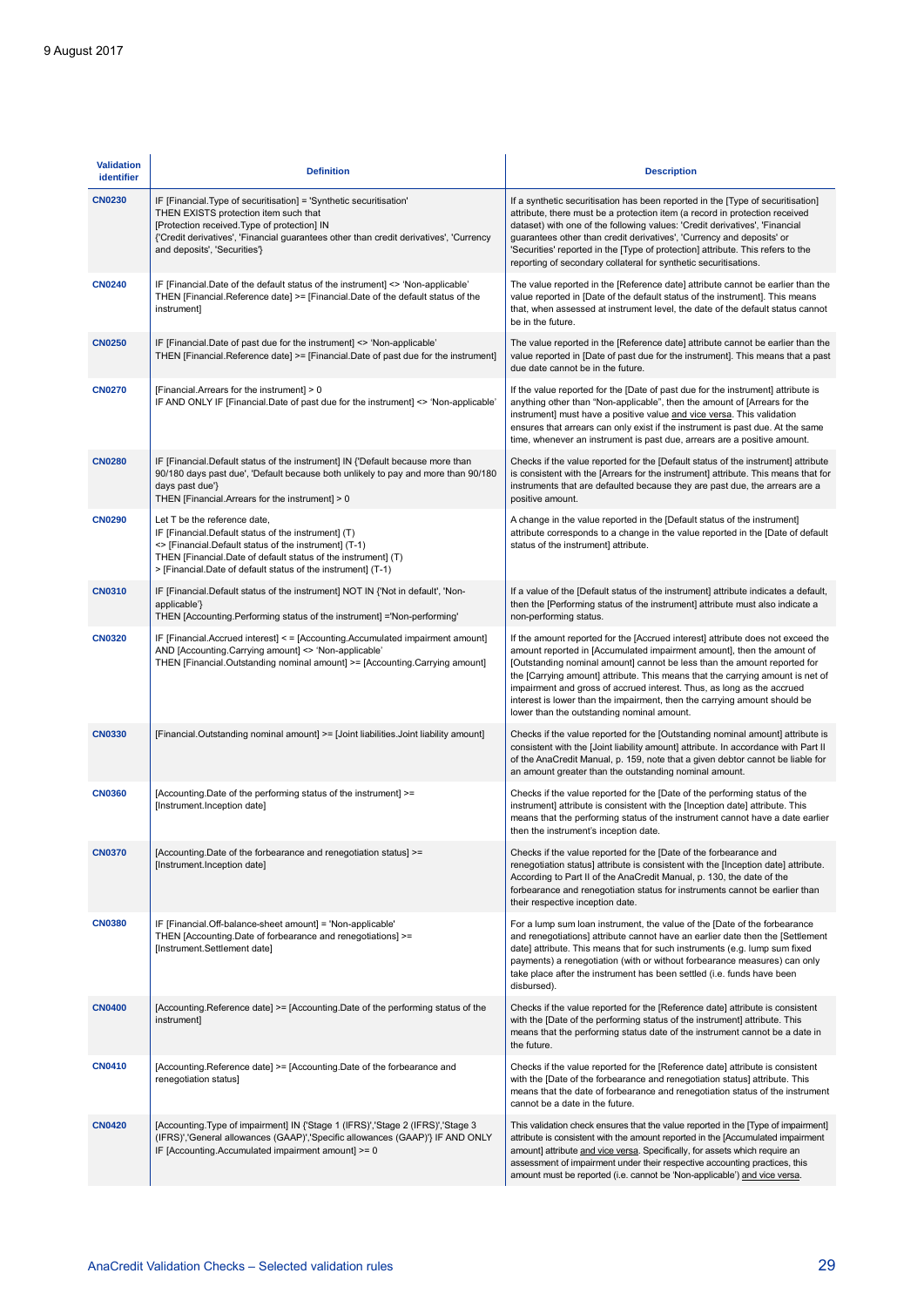| <b>Validation</b><br>identifier | <b>Definition</b>                                                                                                                                                                                                                                                                                                                                                                                                                                                                                                                                                                                                                                                                                                                        | <b>Description</b>                                                                                                                                                                                                                                                                                                                                                                                                                             |
|---------------------------------|------------------------------------------------------------------------------------------------------------------------------------------------------------------------------------------------------------------------------------------------------------------------------------------------------------------------------------------------------------------------------------------------------------------------------------------------------------------------------------------------------------------------------------------------------------------------------------------------------------------------------------------------------------------------------------------------------------------------------------------|------------------------------------------------------------------------------------------------------------------------------------------------------------------------------------------------------------------------------------------------------------------------------------------------------------------------------------------------------------------------------------------------------------------------------------------------|
| <b>CN0470</b>                   | [Accounting.Impairment assessment method] IN {'Individually<br>assessed','Collectively assessed'} IF AND ONLY IF [Accounting Accumulated<br>impairment amount] >= 0                                                                                                                                                                                                                                                                                                                                                                                                                                                                                                                                                                      | This validation check ensures that the value reported in the [Impairment<br>assessment method] attribute is consistent with the amount reported in the<br>[Accumulated impairment amount] attribute and vice versa. Specifically, for<br>assets which require an assessment of impairment under their respective<br>accounting practices, this amount must be reported (i.e. cannot be 'Non-<br>applicable') and vice versa.                   |
| <b>CN0490</b>                   | [Accounting. Type of impairment] =, 'Non-applicable' IF AND ONLY IF<br>[Accounting.Impairment assessment method] = 'Non-applicable'                                                                                                                                                                                                                                                                                                                                                                                                                                                                                                                                                                                                      | This validation check ensures that the value reported for the [Type of<br>impairment] attribute is consistent with the [Impairment assessment method]<br>attribute and vice versa. Specifically, for assets which are not subject to<br>assessment of impairment under their respective accounting practices, there<br>cannot be a different method of assessing impairment and vice versa.                                                    |
| <b>CN0510</b>                   | IF [Financial.Type of securitisation] = 'Synthetic securitisation' AND<br>[Financial.Outstanding nominal amount] > 0 THEN [Accounting.Balance sheet<br>recognition] <> 'Entirely derecognised'                                                                                                                                                                                                                                                                                                                                                                                                                                                                                                                                           | This validation check ensures that the value reported for the [Type of<br>securitisation] attribute is consistent with the [Balance sheet recognition]<br>attribute. This means that if a synthetically securitised instrument has a<br>positive outstanding nominal amount (e.g. not written off), the instrument is<br>not fully derecognised.                                                                                               |
| <b>CN0520</b>                   | Let T be the reference date,<br>IF [Accounting Performing status of the instrument] (T) <><br>[Accounting Performing status of the instrument] (T-3) THEN [Accounting Date of<br>performing status of the instrument] (T) ><br>[Accounting.Date of performing status of the instrument] (T-3)                                                                                                                                                                                                                                                                                                                                                                                                                                            | This validation check ensures that a change in the [Performing status of the<br>instrument] has a corresponding change in the [Date of performing status of<br>the instrument].                                                                                                                                                                                                                                                                |
| <b>CN0530</b>                   | Let T be the reference date,<br>IF [Accounting Status of forbearance and renegotiation] (T) <><br>[Accounting Status of forbearance and renegotiation] (T-3)<br>THEN [Accounting.Date of the forbearance and renegotiation status] (T) ><br>[Accounting Date of the forbearance and renegotiation status] (T-3)                                                                                                                                                                                                                                                                                                                                                                                                                          | This validation check ensures that a change in the [Status of forbearance and<br>renegotiation] has a corresponding change in the [Date of the forbearance<br>and renegotiation status].                                                                                                                                                                                                                                                       |
| <b>CN0540</b>                   | IF [Accounting Accounting classification of instruments] IN<br>{'Cash balances at central banks and other demand deposits', 'Financial assets<br>held for trading', 'Non-trading financial assets mandatorily at fair value through profit<br>or loss', 'Financial assets designated at fair value through profit or loss', 'Financial<br>assets at fair value through other comprehensive income', 'Financial assets at<br>amortised cost'}<br>THEN [Counterparty reference. Accounting standard] IN {'IFRS', 'National GAAP<br>consistent with IFRS'}<br>WHERE [Counterparty-instrument.Counterparty identifier]('Creditor')                                                                                                           | This validation check ensures that the value reported for the [Accounting<br>classification of instruments] attribute is consistent with the value of the<br>[Accounting standard] attribute. This means that for a creditor reporting under<br>the IFRS standard or IFRS consistent n-GAAP, the classifications reported<br>correspond to the classifications available under the respective reporting<br>standard.                           |
| <b>CN0550</b>                   | IF [Accounting Accounting classification of instruments] IN<br>{'Cash and cash balances at central banks', 'Trading financial assets', 'Non-trading<br>non-derivative financial assets measured at fair value through profit or loss', 'Non-<br>trading non-derivative financial assets measured at fair value to equity', 'Non-trading<br>debt instruments measured at a cost-based method', 'Other non-trading non-<br>derivative financial assets', 'Available for sale financial assets', 'Held-to-maturity<br>investments' or 'Loans and receivables'}<br>THEN [Counterparty reference.Accounting standard] IN {'National GAAP not<br>consistent with IFRS'} WHERE [Counterparty-instrument.Counterparty<br>identifier]('Creditor') | This validation check ensures that the value reported for the [Accounting<br>classification of instruments] attribute is consistent with the value of the<br>[Accounting standard] attribute. This means that for a creditor reporting under<br>the non-IFRS consistent n-GAAP, the classifications reported correspond to<br>the classifications available under the respective reporting standard.                                           |
| <b>CN0560</b>                   | [Counterparty reference. Reference date] >= [Counterparty reference. Date of<br>enterprise size]                                                                                                                                                                                                                                                                                                                                                                                                                                                                                                                                                                                                                                         | This validation check ensures that the value reported for the [Reference date]<br>attribute is consistent with the [Date of enterprise size] attribute. This means<br>that the date of enterprise size cannot be in the future.                                                                                                                                                                                                                |
| <b>CN0570</b>                   | [Counterparty reference. Reference date] >= [Counterparty reference. Date of<br>initiation of legal proceedings]                                                                                                                                                                                                                                                                                                                                                                                                                                                                                                                                                                                                                         | This validation check ensures that the value reported for the [Reference date]<br>attribute is consistent with the [Date of initiation of legal proceedings]<br>attribute. This means that the date of the initiation of legal proceedings cannot<br>be in the future.                                                                                                                                                                         |
| <b>CN0590</b>                   | IF [Counterparty reference.Institutional sector] IN {Central Bank, Credit institutions,<br>Deposit-taking corporations other than credit institutions, Money Market funds, Non-<br>MMF investment funds, Financial vehicle corporations (FVCs) engaged in<br>securitisation transactions, Other financial intermediaries, except insurance<br>corporations, pension funds and financial vehicle corporations engaged in<br>securitisation transactions, Financial auxiliaries, Captive financial institutions and<br>money lenders, Insurance corporations, Pension funds} THEN [Counterparty<br>reference.Economic activity] IN {'64,65,66'}                                                                                            | This validation check ensures that the value reported for the [Institutional<br>sector] attribute is consistent with the [Economic activity] attribute for financial<br>corporations. This means that institutions which have been reported as a<br>financial corporation are reported with the economic activity corresponding to<br>a financial institution. The codes used represent the first two digits of level 2,<br>3 or 4 NACE codes. |
| <b>CN0591</b>                   | IF [Counterparty reference.National identifier type] = 'Other'<br>THEN [Counterparty reference.Description of other national identifiet type] <> 'Non-<br>applicable'                                                                                                                                                                                                                                                                                                                                                                                                                                                                                                                                                                    | This validation check ensures that the value reported for the [National<br>identifier type] attribute is consistent with the [Description of Other national<br>identifier type] attribute. This means that for counterparties for which another<br>national identifier type has been reported, an appropriate description is<br>reported as well.                                                                                              |
| <b>CN0592</b>                   | [Counterparty reference.National identifier] <> {} OR [Counterparty reference.Legal]<br>Entity Identifier] $\langle \rangle$                                                                                                                                                                                                                                                                                                                                                                                                                                                                                                                                                                                                             | This validation check ensures that the value reported for the [National<br>identifier] attribute is consistent with the [Legal Entity Identifier] attribute. This<br>means that either a valid value has to be reported for the legal entity identifier<br>or a valid entry has to be provided in the national identifier. Not reporting a<br>value for both attributes constitutes a breach of this consistency validation<br>check.          |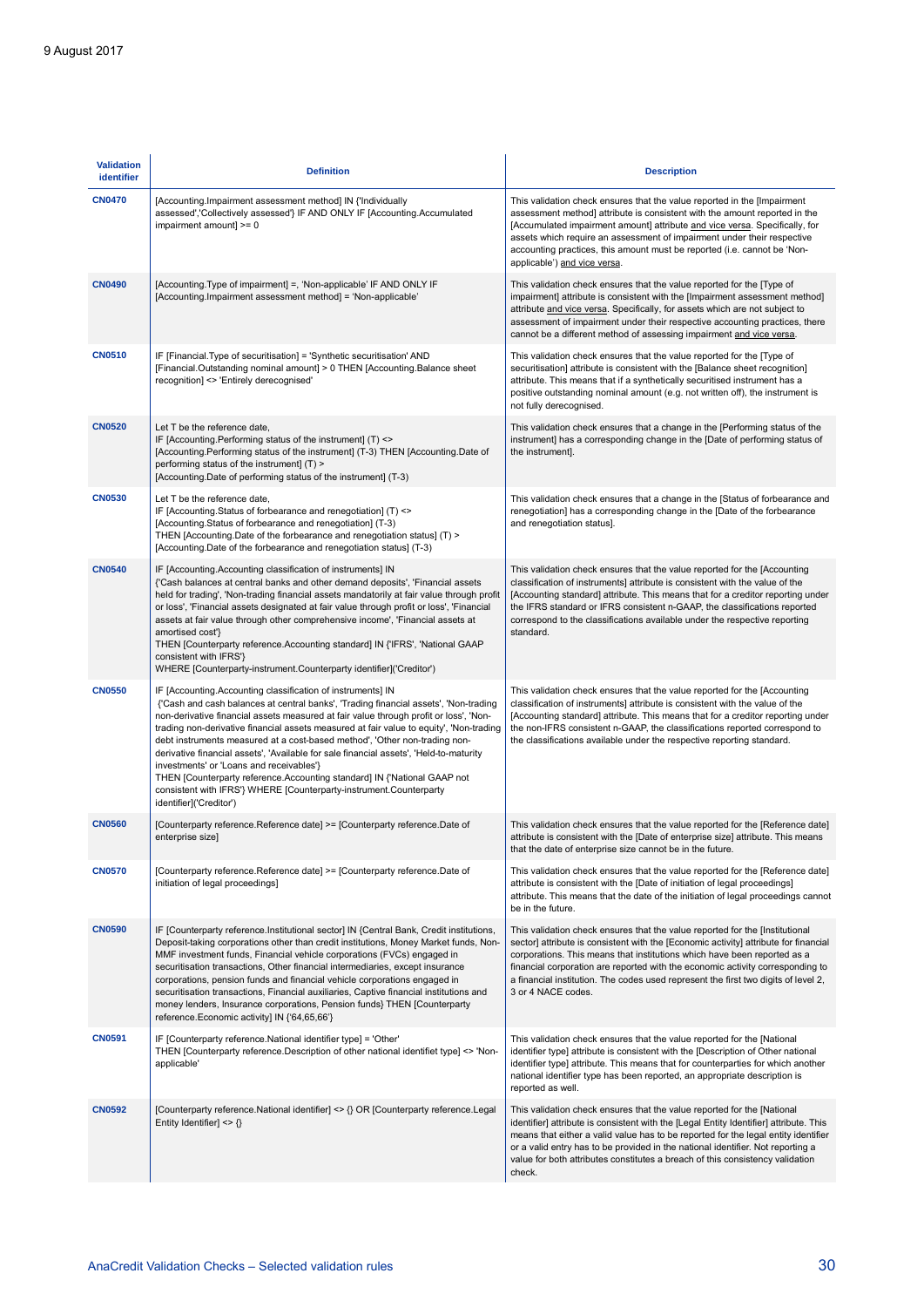| <b>Validation</b><br>identifier | <b>Definition</b>                                                                                                                                                                                                                                                                                                                                                                                                                                                                                                                                  | <b>Description</b>                                                                                                                                                                                                                                                                                                                                                                                                              |
|---------------------------------|----------------------------------------------------------------------------------------------------------------------------------------------------------------------------------------------------------------------------------------------------------------------------------------------------------------------------------------------------------------------------------------------------------------------------------------------------------------------------------------------------------------------------------------------------|---------------------------------------------------------------------------------------------------------------------------------------------------------------------------------------------------------------------------------------------------------------------------------------------------------------------------------------------------------------------------------------------------------------------------------|
| <b>CN0600</b>                   | Let T be the reference date, [Counterparty reference.Date of initiation of legal<br>proceedings] (T) <> [Counterparty reference.Date of initiation of legal proceedings]<br>(T-1) IF AND ONLY IF [Counterparty reference. Status of legal proceedings] (T) <><br>[Counterparty reference.Status of legal proceedings] (T-1)                                                                                                                                                                                                                        | This validation check ensures that a change in the [Status of legal<br>proceedings] attribute has a corresponding change in the [Date of initiation of<br>legal proceedings] attribute and vice versa. This means that the status cannot<br>be changed without a corresponding change in date and vice versa.                                                                                                                   |
| <b>CN0610</b>                   | Let T be the reference date,<br>IF [Counterparty reference.Enterprise size] (T) <> [Counterparty<br>reference.Enterprise size] (T-1)<br>THEN [Counterparty reference.Date of enterprise size] (T) <> [Counterparty<br>reference.Date of enterprise size] (T-1)                                                                                                                                                                                                                                                                                     | This validation check ensures that a change in the [Enterprise size] attribute<br>has a corresponding change in the [Date of enterprise size] attribute. This<br>means that the assessment of size cannot be changed without a<br>corresponding change in the date.                                                                                                                                                             |
| <b>CN0620</b>                   | LET [Counterparty reference.Counterparty identifier] = X<br>IF [Counterparty reference.Institutional sector] ='Financial vehicle corporations<br>(FVCs) engaged in securitisation transactions'<br>WHERE [Counterparty reference.Counterparty identifier] = X<br>THENEXISTS [Counterparty-instrument.Counterparty role] = 'Originator' for all<br>instruments WHERE [Counterparty-instrument.Counterparty role](X) = 'Creditor'                                                                                                                    | This validation check ensures that an originating counterparty is reported<br>accordingly for all instruments where the creditor is reported as a financial<br>vehicle corporation (FVC). The check is performed by comparing the<br>[Counterparty identifier], [Institutional sector] and [Counterparty role]<br>attributes.                                                                                                   |
| <b>CN0621</b>                   | Let A = {[Counterparty-instrument.Counterparty role]} for ([Counterparty-<br>instrument. Observed agent identifier], [Counterparty-instrument. Contract<br>identifier], [Counterparty-instrument.Instrument identifier], [Counterparty-<br>instrument. Counterparty identifier]). THEN, 'Creditor' IN A IF AND ONLY IF 'Debtor'<br>NOT IN A                                                                                                                                                                                                        | This validation check ensures that that the same counterparty is not both a<br>creditor and a debtor for the same instrument. This is performed by<br>comparing a combination of unique identifiers with the role of the<br>counterparty.                                                                                                                                                                                       |
| <b>CN0622</b>                   | [Protection received.Protection provider identifier] DOES NOT EXIST IN<br>{[Counterparty-instrument.Counterparty identifier]   ([Instrument-Protection<br>received.Observed agent identifier],[Instrument-Protection received.Contract<br>identifier],[Instrument-Protection received.Instrument identifier]) = ([Counterparty-<br>instrument. Observed agent identifier], [Counterparty-instrument. Contract<br>identifier], [Counterparty-instrument. Instrument identifier]) AND [Counterparty-<br>instrument.Counterparty role] = 'Creditor' } | This validation check ensures that the same counterparty is not both a<br>creditor and a protection provider for the same instrument. This is performed<br>by comparing a combination of unique identifiers with the role of the<br>counterparty.                                                                                                                                                                               |
| <b>CN0630</b>                   | IF [Counterparty default.Date of the default status of the counterparty] <> 'Non-<br>applicable'<br>THEN [Counterparty default.Reference date] >=<br>[Counterparty default.Date of the default status of the counterparty]                                                                                                                                                                                                                                                                                                                         | This validation check ensures that the value reported for the [Reference date]<br>attribute is consistent with the [Date of the default status of the counterparty]<br>attribute. This means that the [Date of the default status of the counterparty]<br>attribute cannot have a future date.                                                                                                                                  |
| <b>CN0640</b>                   | Let T be the reference date,<br>IF [Counterparty default.Default status of the counterparty] (T) <><br>[Counterparty default.Default status of the counterparty] (T-1) THEN [Counterparty<br>default. Date of the default status of the counterparty] (T) ><br>[Counterparty default.Date of the default status of the counterparty] (T-1)                                                                                                                                                                                                         | This validation check ensures that a change in the [Default status of the<br>counterparty] attribute has a corresponding change in the [Date of the default<br>status of the counterparty] attribute. This means that the value of one attribute<br>cannot change without a proper change in the value of the other attribute.                                                                                                  |
| <b>CN0650</b>                   | [Protection received.Maturity date of the protection] >=<br>[Instrument.Inception date]                                                                                                                                                                                                                                                                                                                                                                                                                                                            | This validation check ensures that the value reported for the [Maturity date of<br>the protection] attribute is consistent with the [Inception date] attribute. This<br>means that a specific protection cannot have a maturity date prior to the<br>inception date of the instrument for which it is considered.                                                                                                               |
| <b>CN0660</b>                   | [Protection received.Reference date] >=<br>[Protection received.Date of protection value]                                                                                                                                                                                                                                                                                                                                                                                                                                                          | This validation check ensures that the [Reference date] attribute is consistent<br>with the [Date of protection value] attribute. This means that the date on<br>which the protection value was assessed cannot be in the future.                                                                                                                                                                                               |
| <b>CN0661</b>                   | [Protection received.Date of protection value](T) >=<br>[Protection received.Date of protection value](T-1)                                                                                                                                                                                                                                                                                                                                                                                                                                        | This validation check ensures that the value reported for the [Date of<br>protection value] attribute is consistent with the [Date of protection value]<br>attribute over time. This means that a change in the date of protection value<br>cannot change to a date in the past.                                                                                                                                                |
| <b>CN0700</b>                   | IF [Financial.Outstanding nominal amount] = 0 THEN ([Accounting.Accumulated<br>write-offs] > 0 OR [Financial.Off-balance-sheet amount] > 0 )                                                                                                                                                                                                                                                                                                                                                                                                       | This validation check ensures that the [Outstanding nominal amount] attribute<br>is reported as zero under the corresponding economic circumstances. This<br>can only be reported for instances of written-off instruments recognisable via<br>the reported amount in the [Accumulated write-offs] attribute or instruments<br>that are fully off-balance sheet - recognisable via the [Off-balance-sheet<br>amount] attribute. |
| <b>CN0701</b>                   | IF [Financial.Transferred amount] > 0<br>THEN [Financial.Outstanding nominal amount] > 0                                                                                                                                                                                                                                                                                                                                                                                                                                                           | This validation check ensures that for instruments which have a positive value<br>reported in the [Transferred amount] attribute, a corresponding value exists in<br>the [Outstanding nominal amount] attribute. Specifically, in accordance with<br>Part II of the AnaCredit Manual, p.68, the outstanding nominal amount must<br>be reported as the transferred amount constitutes a part of that amount.                     |
| <b>CN0702</b>                   | IF [Accounting Balance sheet recognition] <> 'Entirely derecognised'<br>THEN [Accounting.Carrying amount] <> 'Non-applicable' AND [Accounting.Carrying<br>$amount$ = 0                                                                                                                                                                                                                                                                                                                                                                             | This validation check ensures that the [Carrying amount] attribute is not<br>lower than zero if the asset is recognised in the balance sheet, as<br>represented by the corresponding numerical value reported in the [Balance]<br>sheet recognition] attribute. This means that the 'Non-applicable' value<br>may not be used.                                                                                                  |
| <b>CN0703</b>                   | [Accounting Provisions associated to off-balance-sheet exposures] = 'Non-<br>applicable' IF AND ONLY IF [Financial.Off-balance-sheet amount] = 'Non-applicable'                                                                                                                                                                                                                                                                                                                                                                                    | This validation check ensures that the value reported for the [Provisions<br>associated to off-balance-sheet exposures] attribute is consistent with the<br>[Off-balance-sheet amount] attribute and vice versa. This means that for<br>instruments where provisions for the off-balance-sheet exposures have been<br>assessed, there must be an amount of off-balance sheet exposure and vice<br>versa.                        |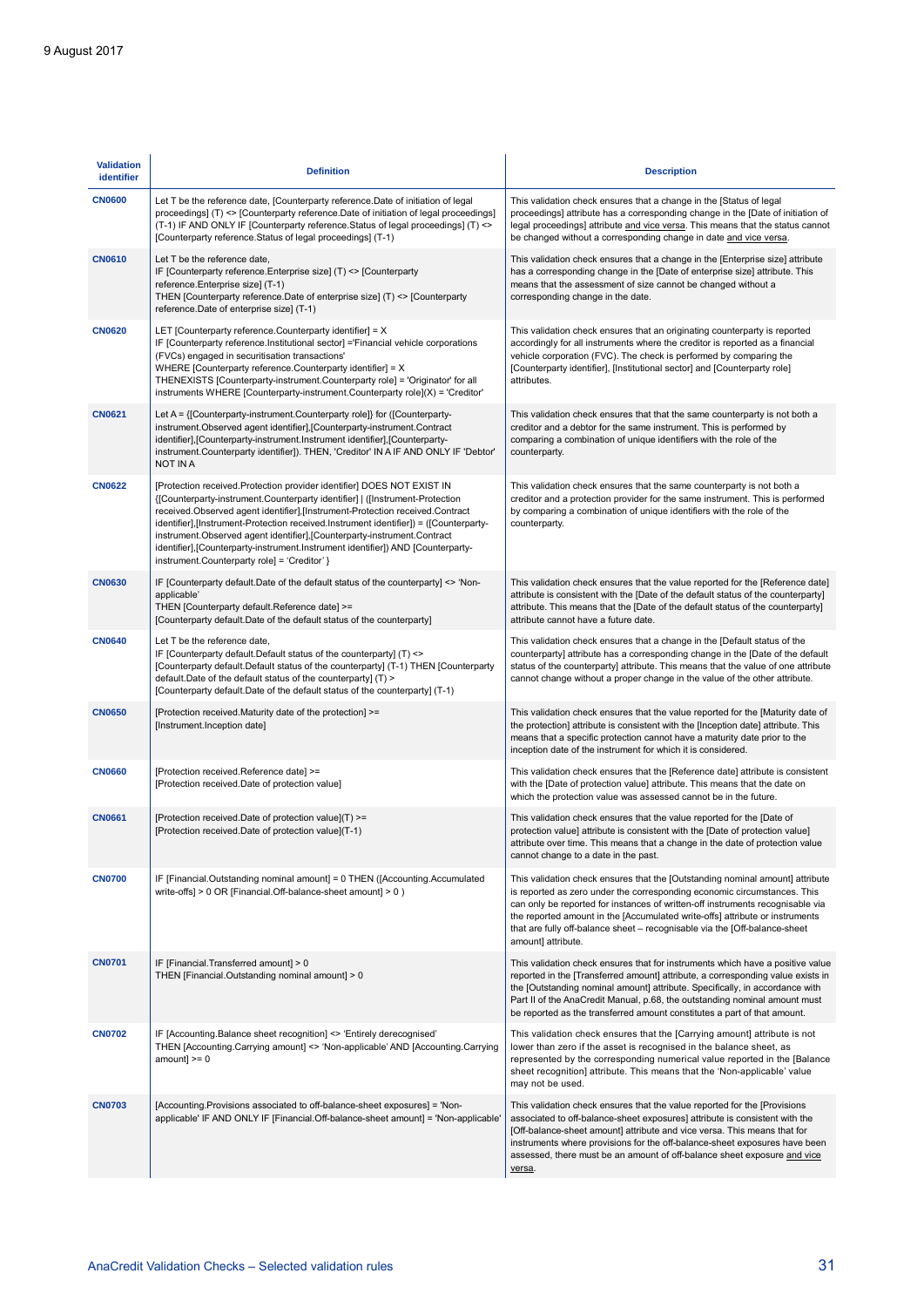| <b>Validation</b><br>identifier | <b>Definition</b>                                                                                                                                                                                                                            | <b>Description</b>                                                                                                                                                                                                                                                                                                                                                                                                                                                                                                                       |
|---------------------------------|----------------------------------------------------------------------------------------------------------------------------------------------------------------------------------------------------------------------------------------------|------------------------------------------------------------------------------------------------------------------------------------------------------------------------------------------------------------------------------------------------------------------------------------------------------------------------------------------------------------------------------------------------------------------------------------------------------------------------------------------------------------------------------------------|
| <b>CN0801</b>                   | Let T be the reference date:<br>IF [Instrument.Fiduciary instrument] $(T) \le$ [Instrument.Fiduciary instrument] $(T-1)$<br>THEN [Accounting Date of the forbearance and renegotiation status] (T) ><br>[Accounting.Reference date] (T-3)'   | This validation check ensures that the value reported for the [Fiduciary<br>instrument] attribute is consistent between the current reference date (T)<br>and the previous available reference date (T-1). In particular, it means that<br>the value reported may only be changed if there is an accompanying<br>change in the [Date of the forbearance and renegotiation status] attribute,<br>which would indicate that a renegotiation led to a change in fiduciary<br>status.                                                        |
| <b>CN0802</b>                   | Let T be the reference date:<br>[Instrument.Inception date] (T) = [Instrument.Inception date] (T-1)                                                                                                                                          | This validation check ensures that the value reported for the [Inception date]<br>attribute is consistent between the current reference date (T) and the<br>previous available reference date (T-1). This means that the value reported<br>cannot be changed.                                                                                                                                                                                                                                                                            |
| <b>CN0804</b>                   | Let T be the reference date:<br>[Instrument.Commitment amount at inception] (T) = [Instrument.Commitment]<br>amount at inception] (T-1)                                                                                                      | This validation check ensures that the value reported for the [Commitment<br>amount at inception] attribute is consistent between the current reference<br>date $(T)$ and the previous available reference date $(T-1)$ . This means that the<br>value reported cannot be changed.                                                                                                                                                                                                                                                       |
| <b>CN0805</b>                   | Let T be the reference date:<br>IF [Instrument.Project finance loan] $(T) \le$ [Instrument.Project finance loan] $(T-1)$<br>THEN [Accounting Date of the forbearance and renegotiation status] (T) ><br>[Accounting Reference date] (T-3)    | This validation check ensures that the value reported for the [Project finance<br>loan] attribute is consistent between the current reference date (T) and the<br>previous available reference date (T-1). This means that the value of the<br>[Project finance loan] attribute can only change if a renegotiation has taken<br>place between the two relevant reference periods.                                                                                                                                                        |
| <b>CN0806</b>                   | Let T be the reference date:<br>IF [Instrument.Purpose] (T) <> [Instrument.Purpose] (T-1)<br>THEN [Accounting Date of the forbearance and renegotiation status] (T) ><br>[Accounting.Reference date] (T-3)                                   | This validation check ensures that the value reported for the [Purpose]<br>attribute is consistent between the current reference date (T) and the<br>previous available reference date (T-1). This means that the value of the<br>[Purpose] attribute can only change if a renegotiation has taken place<br>between the two relevant reference periods.                                                                                                                                                                                  |
| <b>CN0807</b>                   | Let T be the reference date:<br>IF [Instrument.Recourse] (T) <> [Instrument.Recourse] (T-1)<br>THEN [Accounting.Date of the forbearance and renegotiation status] (T) ><br>[Accounting.Reference date] (T-3)                                 | This validation check ensures that the value reported for the [Recourse]<br>attribute is consistent between the current reference date (T) and the<br>previous available reference date (T-1). This means that the value of the<br>[Recourse] attribute can only change if a renegotiation has taken place<br>between the two relevant reference periods.                                                                                                                                                                                |
| <b>CN0808</b>                   | Let T be the reference date:<br>{[Instrument.Settlement date] (T) <> 'Non-applicable' AND [Instrument.Settlement<br>date] (T) = [Instrument.Settlement date] (T-1)}<br>IF AND ONLY IF [Instrument.Settlement date] (T-1) <> 'Non-applicable' | This validation check ensures that the value reported for the [Settlement date]<br>attribute is consistent between the current reference date (T) and the<br>previous available reference date (T-1). This means that for instruments<br>which have been settled (i.e. the funds have been disbursed), the date of<br>settlement does not change over time. At the same time, this check ensures<br>that instruments which are not settled are reported consistently over<br>reference rates (i.e. remain reported as "Non-applicable"). |
| <b>CN0809</b>                   | Let T be the reference date:<br>IF [Instrument.Repayment rights] (T) <> [Instrument.Repayment rights] (T-1)<br>THEN [Accounting Date of the forbearance and renegotiation status] (T) ><br>[Accounting.Reference date] (T-3)                 | This validation check ensures that the value reported for the [Repayment<br>rights] attribute is consistent between the current reference date (T) and the<br>previous available reference date (T-1). This means that the value of the<br>[Repayment rights] attribute can only change if a renegotiation has taken<br>place between the two reference periods.                                                                                                                                                                         |
| <b>CN0810</b>                   | Let T be the reference date:<br>[Instrument.Fair value changes due to changes in credit risk before purchase] (T) =<br>Instrument. Fair value changes due to changes in credit risk before purchase] (T-1)                                   | This validation check ensures that the value reported for the [Fair value<br>changes due to changes in credit risk before purchase] attribute is consistent<br>between the current reference date (T) and the previous available reference<br>date (T-1). This means that the value of the reported attribute cannot be<br>changed.                                                                                                                                                                                                      |
| <b>CN0811</b>                   | Let T be the reference date:<br>[Protection received.Type of protection] (T) = [Protection received.Type of<br>protection] (T-1)                                                                                                             | This validation check ensures that the value reported for the [Type of<br>protection] attribute is consistent between the current reference date (T) and<br>the previous available reference date (T-1). This means that the value of the<br>reported attribute cannot be changed.                                                                                                                                                                                                                                                       |
| <b>CN0812</b>                   | Let T be the reference date:<br>[Protection received.Original protection value] (T) = [Protection received.Original<br>protection value] (T-1)                                                                                               | This validation check ensures that the value reported for the [Original<br>protection value] attribute is consistent between the current reference date (T)<br>and the previous available reference date (T-1). This means that the value of<br>the reported attribute cannot be changed.                                                                                                                                                                                                                                                |
| <b>CN0813</b>                   | Let T be the reference date:<br>[Protection received.Date of original protection value] (T) = [Protection<br>received.Date of original protection value] (T-1)                                                                               | This validation check ensures that the value reported for the [Date of original<br>protection value] attribute is consistent between the current reference date (T)<br>and the previous available reference date (T-1). This means that the value of<br>the reported attribute cannot be changed.                                                                                                                                                                                                                                        |
| <b>CN0814</b>                   | IF [Instrument.Settlement date] = 'Non-applicable'<br>THEN [Financial.Off-balance-sheet amount] > 0                                                                                                                                          | This validation check ensures that the value reported for the [Settlement date]<br>attribute is consistent with the [Off-balance-sheet amount] attribute. This<br>means that for instruments subject to reporting under the AnaCredit<br>Regulation, there must be a positive off-balance sheet amount if they have<br>not yet been settled (i.e. disbursed).                                                                                                                                                                            |
| <b>CN0815</b>                   | IF [Instrument.Settlement date] = 'Non-applicable'<br>THEN [Financial.Outstanding nominal amount] = 0                                                                                                                                        | This validation check ensures that the value reported for the [Settlement date]<br>attribute is consistent with the [Outstanding nominal amount] attribute. This<br>means that instruments which have not yet been settled (are fully off-balance<br>sheet) there is no nominal amount outstanding (i.e. the amount reported is<br>zero).                                                                                                                                                                                                |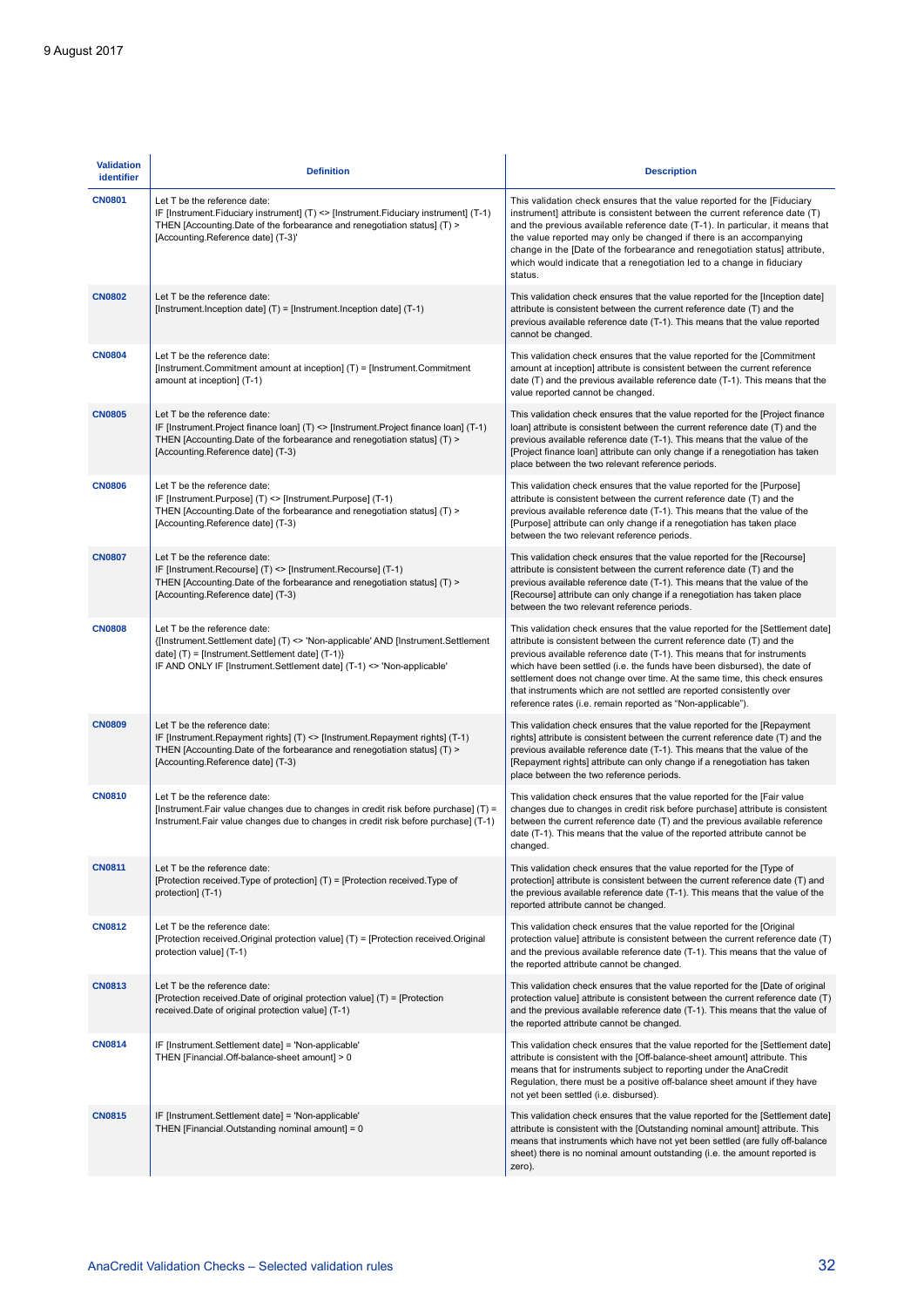| <b>Validation</b><br>identifier | <b>Definition</b>                                                                                                                                                                                                                                                          | <b>Description</b>                                                                                                                                                                                                                                                                                                                                                                                                             |
|---------------------------------|----------------------------------------------------------------------------------------------------------------------------------------------------------------------------------------------------------------------------------------------------------------------------|--------------------------------------------------------------------------------------------------------------------------------------------------------------------------------------------------------------------------------------------------------------------------------------------------------------------------------------------------------------------------------------------------------------------------------|
| <b>CN0816</b>                   | IF [Counterparty default.Date of the default status of the counterparty] = 'Non-<br>applicable' AND [Counterparty default.Default status of the counterparty] <> 'Non-<br>applicable' THEN [Counterparty default.Default status of the counterparty] = 'Not in<br>default' | This validation check ensures that the value reported for the [Date of the<br>default status of the counterparty] attribute is consistent with the [Default<br>status of the counterparty] attribute. This means that where a default status is<br>assessed at counterparty level, and where a "Non-applicable" value is<br>reported as the date of default, debtors can only be reported as not being in a<br>default.        |
| <b>CN0821</b>                   | IF [Instrument. Type of instrument] = 'Reverse repurchase agreements'<br>THEN [Financial.Off-balance-sheet amount] = 'Non-applicable'                                                                                                                                      | This validation check ensures that the value reported for the [Type of<br>instrument] attribute is consistent with the [Off-balance-sheet amount]<br>attribute. This means that for reverse repurchase agreements specifically,<br>there can be no off-balance sheet amount (see Part II of the AnaCredit<br>Manual, p. 32).                                                                                                   |
| <b>CN0825</b>                   | [Accounting.Accumulated impairment amount] = 'Non-applicable' IF AND ONLY IF<br>[Accounting.Type of impairment] = 'Non-applicable'                                                                                                                                         | This validation check ensures that the value reported for the [Accumulated<br>impairment amount] attribute is consistent with the [Type of impairment]<br>attribute and vice versa. This means that assets that are not impaired have<br>both amount and type of impairment reported as "Non-applicable". On the<br>other hand, if the assets are impaired, they must have a value other than<br>"Non-applicable".             |
| <b>CN0827</b>                   | IF [Accounting Accumulated changes in fair value due to credit risk] = 'Non-<br>applicable' AND [Accounting Balance sheet recognition] = 'Entirely recognised'<br>THEN [Accounting Accumulated impairment amount] <> 'Non-applicable'                                      | This validation check ensures that the value reported for the [Accumulated<br>changes in fair value due to credit risk] attribute is consistent with the<br>[Impairment assessment method] attribute. This means that for instruments<br>whose fair value has not changed due to credit risk and that are recognised in<br>the reporting agent's balance sheet, an amount of accumulated impairment is<br>reported.            |
| <b>CN0829</b>                   | IF [Instrument. Type of instrument] IN {'Deposits other than reverse repurchase<br>agreements', 'Reverse repurchase agreements', 'Financial leases'}<br>THEN [Accounting. Provisions associated to off-balance-sheet exposures] = 'Non-<br>applicable'                     | This validation check ensures that the value reported for the [Type of<br>instrument] attribute is consistent with the [Provisions associated with off-<br>balance-sheet exposures] attribute given specific types of instruments. This<br>means that for reverse repurchase agreements and financial leases, there<br>are no provisions associated with off-balance-sheet exposures.                                          |
| <b>CN0831</b>                   | IF [Protection received.Real estate collateral location] = 'Non-applicable'<br>THEN [Protection received. Type of protection] NOT IN {'Residential real estate<br>collateral', 'Commercial real estate collateral', 'Offices and commercial premises'}                     | This validation check ensures that the value reported for the [Real estate<br>collateral location] attribute is consistent with the [Type of protection] attribute<br>for specific types of protection items. This means that for the protection items<br>of residential real estate, commercial real estate and offices and commercial<br>premises, the location of the protection item must be reported.                     |
| <b>CN0832</b>                   | IF [Counterparty risk.Probability of default] = 1<br>THEN [Counterparty default.Default status of the counterparty] NOT IN '{'Non-<br>applicable', 'Not in default'}' OR [Financial.Default status of the instrument] NOT IN<br>{'Non-applicable', 'Not in default'}       | This validation check ensures that the value reported for the [Probability of<br>default] attribute is consistent with the [Default status of the counterparty]<br>and [Default status of the instrument] attributes. This means that if a<br>probability of default has a value of 100%, the default status assessed<br>either at instrument or counterparty level is different from "Non-applicable"<br>or "Not in default". |
| <b>CN0833</b>                   | IF [Counterparty risk.Probability of default] = 1<br>THEN [Counterparty default.Date of the default status of the counterparty] <> 'Non-<br>applicable' OR [Financial.Date of the default status of the instrument] <> 'Non-<br>applicable'                                | This validation check ensures that the value reported for the [Probability of<br>default] attribute is consistent with the [Date of the default status of the<br>counterparty] and [Date of the default status of the instrument] attributes. This<br>means that a probability of default may have a value of 100% if a default<br>status was assessed at a certain date either at instrument or counterparty<br>level.        |
| <b>CN0835</b>                   | IF [Instrument.Amortisation type] IN {'French', 'Fixed amortisation schedule'}<br>THEN [Instrument.End date of interest-only period] = 'Non-applicable'                                                                                                                    | This validation check ensures that the value reported for the [Amortisation<br>type] attribute is consistent with the [End date of interest-only period] attribute<br>given specific types of instruments. This means that for instruments with<br>interest rate types which do not have an interest-only period, the [End date of<br>interest-only period] attribute is reported as "Non-applicable".                         |
| <b>CN0836</b>                   | IF [Instrument.Interest rate type] = 'Fixed'<br>THEN [Instrument.Interest rate cap] = 'Non-applicable'                                                                                                                                                                     | This validation check ensures that the value reported for the [Interest rate<br>type] attribute is consistent with the [Interest rate cap] attribute given specific<br>types of instruments. This means that for instruments with a fixed interest<br>rate, the interest rate cap is reported as "Non-applicable" (see Part II of the<br>AnaCredit Manual, p. 49).                                                             |
| <b>CN0837</b>                   | IF [Instrument.Interest rate type] = 'Fixed'<br>THEN [Instrument.Interest rate floor] = 'Non-applicable'                                                                                                                                                                   | This validation check ensures that the value reported for the [Interest rate<br>type] attribute is consistent with the [Interest rate floor] attribute given specific<br>types of instruments. This means that for instruments with a fixed interest<br>rate, the interest rate floor is reported as "Non-applicable" (see Part II of the<br>AnaCredit Manual, p. 49).                                                         |
| <b>CN0838</b>                   | IF [Instrument.Interest rate type] = 'Fixed'<br>THEN [Instrument.Interest rate spread/margin] = 'Non-applicable'                                                                                                                                                           | This validation check ensures that the value reported for the [Interest rate<br>type] attribute is consistent with the [Interest rate spread/margin] attribute<br>given specific types of instruments. This means that for instruments with a<br>fixed interest rate, the interest rate spread/margin is reported as "Non-<br>applicable" as the concept does not apply.                                                       |
| <b>CN0839</b>                   | IF [Instrument.Interest rate type] = 'Fixed'<br>THEN [Instrument.Reference rate] = 'Non-applicable'                                                                                                                                                                        | This validation check ensures that the value reported for the [Interest rate<br>type] attribute is consistent with the [Reference rate] attribute given specific<br>types of instruments. This means that for instruments with a fixed interest<br>rate, the reference rate is reported as "Non-applicable" as the concept does<br>not apply (see Part II of the AnaCredit Manual, p. 48).                                     |